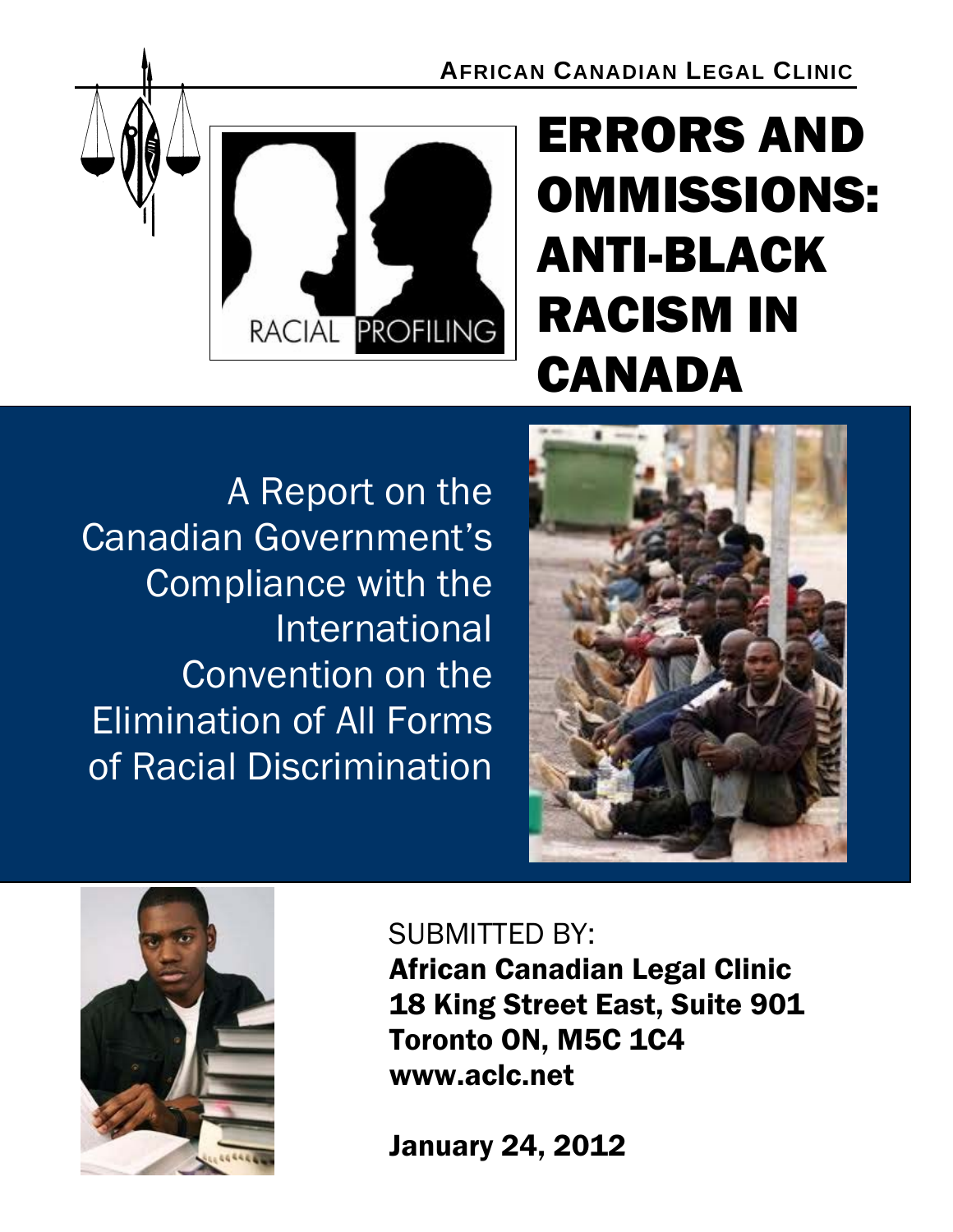# ERRORS AND OMMISSIONS: ANTI-BLACK RACISM IN CANADA

Report of the ACLC to CERD (80th Session)

| <b>EXECUTIVE SUMMARY</b><br><b>ANTI-BLACK RACISM IN CANADA: HISTORICAL CONTEXT AND CURRENT</b> | 3                       |
|------------------------------------------------------------------------------------------------|-------------------------|
| ı.<br><b>REALITY</b>                                                                           | 4                       |
| <b>MULTICULTURALISM VERSUS ANTI-RACISM</b><br>П.                                               | $\overline{\mathbf{z}}$ |
| NON-DISCRIMINATION OBLIGATIONS -- CANADA'S FAILURE TO COMPLY<br>Ш.                             | 8                       |
| <b>ARTICLE 1 - DEFINITION, INTERPRETATION AND GENERAL</b><br>А.                                | 8                       |
| <b>Bill C-11 - The Balanced Refugee Reform Act</b><br>1.                                       | 10                      |
| <b>Designated "Safe" Lists</b><br>i.                                                           | 10                      |
| ii. Expedited Processes                                                                        | 11                      |
| iii. Humanitarian and Compassionate Relief                                                     | 12                      |
| iv. Pre-Removal Risk Assessment                                                                | 13                      |
| 2. Budget Cuts to Settlement Services                                                          | 14                      |
| 3.<br><b>Family Reunification</b>                                                              | 16                      |
| <b>ARTICLE 2 - LEGISLATIVE, ADMINISTRATIVE, JUDICIAL OR OTHER</b><br>В.                        |                         |
| <b>MEASURES</b>                                                                                | 18                      |
| 1.<br><b>Abolition of the Long Form Census</b>                                                 | 20                      |
| The "Visible Minority" Category<br>2.                                                          | 21                      |
| <b>Racial Profiling</b><br>3.                                                                  | 23                      |
| <b>Overrepresentation in the Criminal Justice System</b><br>4.                                 | 25                      |
| <b>ARTICLE 4 - PROHIBITION AGAINST PROMOTION OF RACIAL HATRED</b><br>$\mathbf{c}$ .            | 27                      |
| <b>Hate Speech</b><br>1.                                                                       | 27                      |
| <b>Federal and Provincial Human Rights Legislation</b><br>i.                                   | 28                      |
| <b>Criminal Law Provisions Relating to Hate Speech</b><br>ii.                                  | 30                      |
| <b>Racist Violence and Hate Motivated Crime</b><br>2.                                          | 32                      |
| <b>Frequency of Hate Crimes against African Canadians</b><br>i.                                | 33                      |
| The Current State of the Law Relating to Hate Motivated Crime<br>ii.                           | 34                      |
| iii.<br><b>Shortcomings of the Current System</b>                                              | 34                      |
| D. ARTICLE 5 - EQUALITY BEFORE THE LAW                                                         | 36                      |
| <b>Bill C-10 - The Safe Streets and Communities Act</b><br>1.                                  | 37                      |
| <b>Mandatory Minimum Sentences</b><br>i.                                                       | 39                      |
| ii.<br><b>Criminal Pardons</b>                                                                 | 40                      |
| <b>Conditional Sentences</b><br>iii.                                                           | 41                      |
| <b>Youth Criminal Justice Act</b><br>iv.                                                       | 41                      |
| <b>The Right to Education</b><br>2.                                                            | 42                      |
| Е.<br><b>ARTICLE 7 - EDUCATION, CULTURE AND INFORMATION</b>                                    | 46                      |
| <b>Durban Review Conference</b><br>1.                                                          | 46                      |
| IV. SUMMARY OF RECOMMENDATIONS                                                                 | 48                      |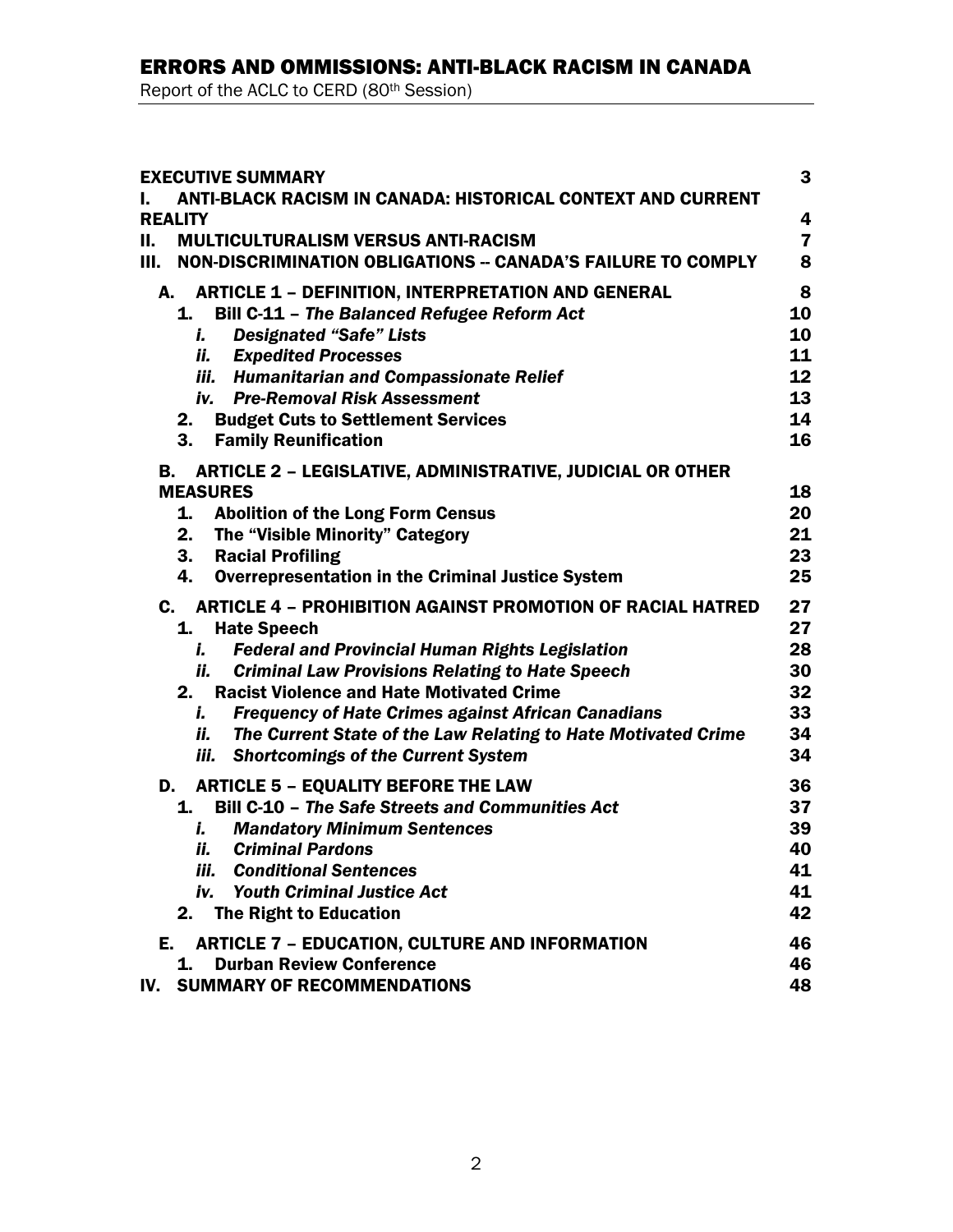#### EXECUTIVE SUMMARY

Established in 1994, the African Canadian Legal Clinic ("ACLC") is a community-based not-for-profit organization with status at the United Nations Economic and Social Council that is committed to combating anti-Black racism and other forms of systemic and institutional discrimination in Canadian society. The ACLC represents and advocates on behalf of the African Canadian community by: (i) addressing racial discrimination through a test-case litigation and intervention strategy; (ii) monitoring significant legislative, regulatory, administrative and judicial developments; and (iii) engaging in advocacy, law reform and legal education. In addition, the ACLC operates three programs – the Youth Justice Education Program, the African Canadian Youth Justice Program, and the Adult Justice Program -- aimed at assisting and improving the lives of African Canadian youth and adults. The ACLC's experience with these agencies has given it a unique insight into the problems affecting the African Canadian community in the Greater Toronto Area, the province of Ontario, and throughout Canada. Through its community involvement, the ACLC has been and continues to be at the forefront of ground-breaking legal and social justice developments.

According to the 2011 Human Development Index, Canada is ranked as one of the best countries in the world in which to live.<sup>1</sup> Canada's ranking, however, conceals the fact that different groups within the country have very different levels of human development. The African Canadian experience, for example, is one of extreme marginalization and disadvantage; restricted access to housing and health care; racial profiling in policing, security and education; criminalization; overrepresentation in the criminal justice system; high levels of unemployment; under representation in institutions and organizations of influence and power; and disproportionate and extreme poverty.2 This alarming state of affairs contravenes a number of Canada's obligations under the *International Convention on the Elimination of All Forms of Racial Discrimination* (the "Convention").

The consideration of Canada's nineteenth and twentieth periodic reports under the Convention during the Committee on the Elimination of Racial Discrimination's (the "Committee" or "CERD") 80th session presents an important opportunity to shine a light on the prevalence of anti-Black racism in Canada and some of the shortcomings of Canada's compliance with its anti-racism obligations. These shortcomings are examined in four parts, including the Executive Summary. Part I provides an overview of the historical context and current reality of anti-Black racism in Canada. Part II examines the failure of Canada's current policy of multiculturalism as an anti-racism strategy. Part III highlights the Canadian government's continuing practices of

<sup>1</sup> 1 United Nations Development Program, *Sustainability and Equity: A Better Future for All* (Human Development Report, 2011), online: http://hdr.undp.org/en/reports/global/hdr2011/. The Report measures such things as life expectancy, educational attainment and income.

<sup>2</sup> Doudou Diène, *Report by Mr. Doudou Diène, Special Rapporteur on contemporary forms of racism, racial discrimination, xenophobia and related intolerance – Mission to Canada,* UNHRC, E/CN.4/2004/18/Add.2 (2004) at para. 72 [*Doudou Diène*].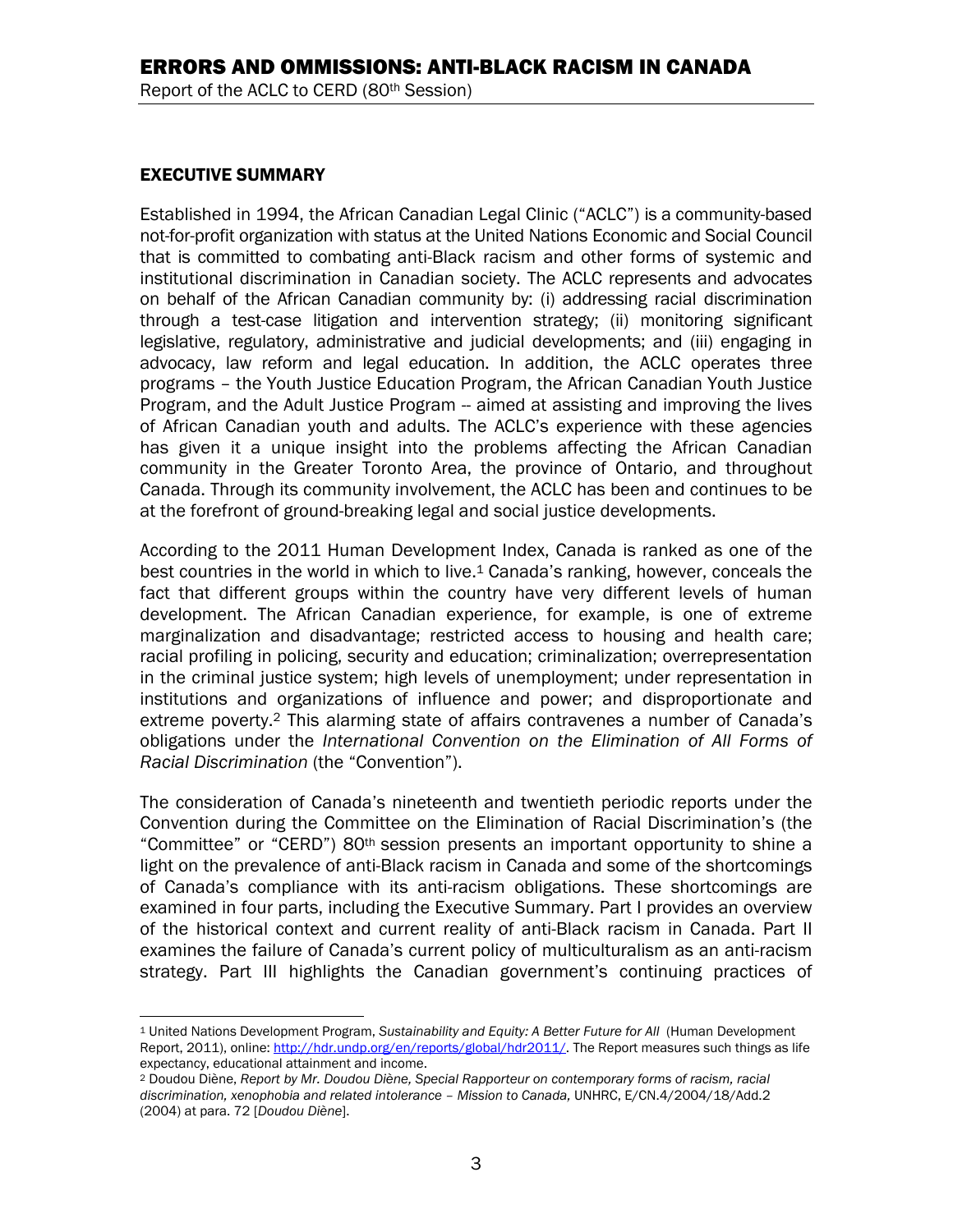discrimination with specific regard to the Articles of the Convention. Each section of Part III is followed by specific recommendations including the following:

- o Increase the resources and targets dedicated to processing immigration applications from Africa in order to address the imbalance in resource allocation that is currently biased in favour of European immigrants and refugees;
- o Cease using the term "visible minority" to describe racial minorities as this term obscures differences between racialized groups that are important to the creation of effective and responsive policies;
- o Develop an effective action plan towards eliminating the disparity in rates of sentencing and incarceration of African Canadians, including such things as sentencing reforms and training on anti-Black racism for members of the police, Crown prosecutors, and members of the judiciary;
- o Ensure that section 13 of the *Canadian Human Rights Act* is not repealed as this is an important protection against different forms of anti-Black hate; and
- o Adopt measures, including culturally reflective education (e.g. Afrocentric schools and/or programs), increased diversity among teaching staff, and diversity training, to increase the academic engagement, reduce the drop-out rate and decrease the disproportionate discipline of African Canadian students.

The complete list of recommendations can be found in Part IV.

#### I. ANTI-BLACK RACISM IN CANADA: HISTORICAL CONTEXT AND CURRENT REALITY

In order to understand contemporary anti-Black racism in Canada, it is necessary to first understand its history. Canadians tend to downplay the role of slavery in our history. "Unlike the United States, where there is at least an admission of the fact that racism exists and has a history, in this country one is faced with a stupefying innocence."3 Slavery, however, did exist in Canada from the 16th century until its abolition in 1834. During this time, persons fleeing from slavery in the United States found themselves either re-enslaved or living a discounted version of freedom. After slavery was abolished, African Canadians had to contend with *de facto* segregation in housing, schooling, and employment, and exclusion from public places such as theatres and restaurants.4 These racist practices were reinforced by a justice system that often served to keep African Canadians "in their place."5

Despite their oppressed and enslaved status, African Canadians made significant contributions to early Canadian society. In the war of 1812, for example, African

 $\overline{a}$ 

<sup>&</sup>lt;sup>3</sup> Dionne Brand, *Bread Out of Stone* (Toronto: Coach House Press, 1994).<br><sup>4</sup> Robin Winks, The Blacks In Canada: A History, 2d ed., (Montreal: McGill-Queen's Press, 1997).<br><sup>5</sup> Christie v. York Corporation, [1940] S.C.R. 1

*and Zone*, 11 U.C.B.Q. 573 (Ont. Q.B.).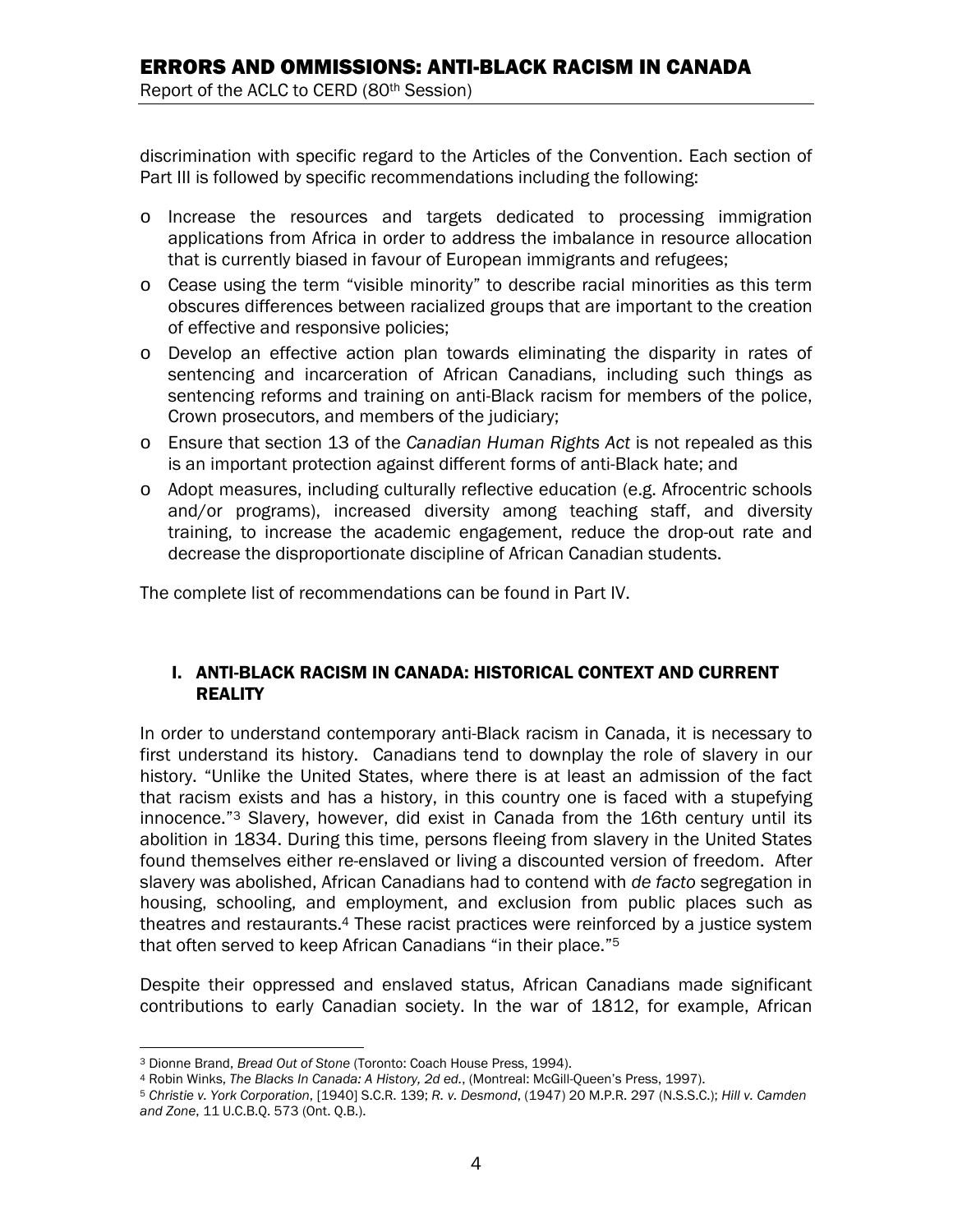Canadians fought in the British army in defence of Canadian borders against the United States.6 Similarly, in 1837, African Canadians assisted in quashing a rebellion in Upper Canada against the proposed unification of both Upper and Lower Canada by the British.<sup>7</sup> The contribution of African Canadians extended beyond military support; Canadians of African descent were involved in politics, for example, where they helped join the province of British Columbia to the Federation of Canada,<sup>8</sup> and in education, where they established successful settlements and founded schools that provided education to children of all races.9 These contributions, however, are all but absent from educational curricula and public discourse on the nation's history.<sup>10</sup>

Canada's refusal to accept its racist past and simultaneous failure to recognize the historical contributions of people of African descent is partly responsible for the perpetuation of contemporary anti-Black racism. Specifically, denying Canada's history of slavery, segregation and racial oppression means that the modern day socio-economic circumstances of Canada's Afro-descendant population cannot be placed in their proper historical context; at the same time, neglecting the numerous contributions of members of the African Canadian community leads to the portrayal of this community as "good-for-nothing." The "blame" for the disadvantaged position occupied by African Canadians is thus placed only on the shoulders of the African Canadian community itself.

Left without a reasonable historic explanation for the disadvantaged position occupied by the African Canadian community and any acknowledged record of African Canadian accomplishments, it is easy to explain the marginalized position of the African Canadian community by reverting to racist stereotypes (e.g. Afrodescendants as unintelligent, lazy, savage, overly aggressive and prone to anti-social or criminal behaviour).11 This continuing legacy of Canada's racist past was acknowledged by Dr. Doudou Diéne, the UN Special Rapporteur on Racism, upon his visit to Canada in 2004:

 $\overline{a}$ 6 Lawrence Hill, *Trials and Triumphs: The Story of African Canadians*, (Toronto: Umbrella Press, 1993) at 19, 20 and 53.

<sup>&</sup>lt;sup>7</sup> Ibid. at 54.<br><sup>8</sup> Ibid. at 41-42. Milfflin Wistar Gibbs was part of the Victoria City Council and played a role in encouraging British

Columbia to become a part of Canada, which eventually happened in 1871.<br><sup>9</sup> *Ibid.* at 22, 23 and 35. The Dawn settlement, Chatham, Ontario was established by Josiah Henson in the 1840s.<br>Another prominent Black school, the

<sup>&</sup>lt;sup>10</sup> Four-Level Government/African Canadian Community Working Group, Towards a New Beginning: The Report *and Action Plan of the Four-Level Government/African Canadian Community Working Group* (Toronto: African Canadian Community Working Group, 1992) at 15: "The story of people of African origin in Canada is a long one, predating Confederation itself by more than two centuries. Yet few Canadians know of this story and fewer still are aware of the contributions which this ethnic minority group has made over these centuries to the development of Canadian society as we know it today. One tragic consequence of this ignorance is that it has denied Black Canadians the full measure of their own self-worth in the way that other communities … have been able to enjoy." See also TDSB, "Improving Success for Black Students: Questions and Answers," accessed January 13, 2012, online: http://www.tdsb.on.ca/\_site/viewItem.asp?siteid=9998&menuid=10863&pageid=9585. 11 Earl Hutchison, *The Assassination of the Black Male Image*, (New York: Touchstone, 1997); Esmeralda

Thornhill, *Focus on Racism: Legal Perspectives From a Black Experience*, (Ottawa: National Judicial Institute, 1995) at 81, 83, 86, and 87; Frances Henry and Carol Tator, *Racist Discourse in Canada's English Print Media* (Toronto: The Canadian Race Relations Foundation, 2000).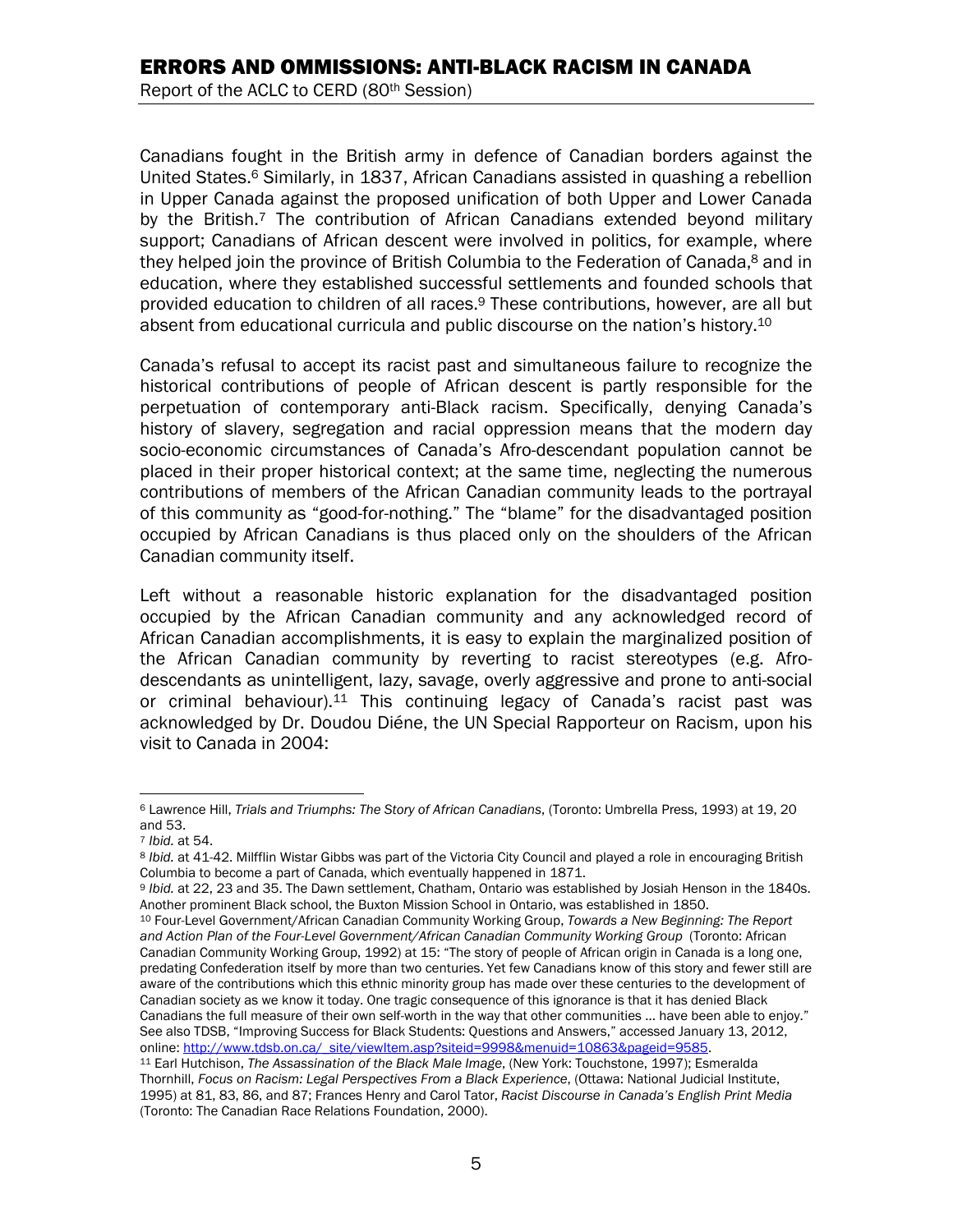Canadian society is still affected by racism and racial discrimination. Because of its history, Canadian society, as in all the countries of North and South America, carries a heavy legacy of racial discrimination, which was the ideological prop of trans-Atlantic slavery and of the colonial system. The ideological aspect of this legacy has given rise to an intellectual mindset which, through education, literature, art and the different channels of thought and creativity, has profoundly and lastingly permeated the system of values, feelings, mentalities, perceptions and behaviours, and hence the country's culture.12

Racist stereotypes are the result but also the cause of racist practices. In the past, stereotypes of Black people were used to justify slavery and segregation.13 Today, they provide the basis for discriminatory policies and practices such as over-policing of African Canadian communities, police brutality, disparities in sentencing, disproportionate discipline of African Canadian students, and failure to implement equitable policies to address disparities in employment, economics, and education.<sup>14</sup> These phenomena reveal a legislative, administrative and judicial focus on the perceived deviance of members of the African Canadian community and ignorance of their underlying socioeconomic and historic causes.

This year, Canada will celebrate the bicentennial of the War of 1812. As a result, the federal government is launching a major drive to commemorate the conflict by sponsoring hundreds of events and re-enactments across the country, honouring military regiments that "perpetuate the identities of War of 1812 militia units," and designating October 2012 as a "month of commemoration" of the heroes and key battles of the war. The ACLC is encouraged by upcoming events like the Freedom Landing Festival's Black History Forum, a festival that will feature the contribution of people of African descent in the War of 1812. However, the ACLC urges the government of Canada to ensure that these types of events go beyond "tokenism" and that the contributions of African Canadians are fully reflected in every aspect of the bicentennial celebrations. To this end, the ACLC recommends that the government work closely with organizations like the Ontario Black History Society to plan inclusive events and allocate to these types of organizations a fair portion of the funding that has been set aside for the commemoration.

#### RECOMMENDATION

 $\overline{\phantom{a}}$ 

That the Committee recommends that Canada:

o Work closely with organizations like the Ontario Black History Society that are dedicated to the study, preservation and commemoration of

<sup>&</sup>lt;sup>12</sup> Doudou Diène, supra note 2 at para. 68.<br><sup>13</sup> Richard Delgado, ed., *Critical Race Theory: The Cutting Edge* (Philadelphia: Temple University Press, 1995) at 547-548; Frances Henry and Carol Tator, *Discourses of Domination: Racial Bias in the Canadian English-*

Language Press (Toronto: University of Toronto Press, 2002) at 163-202.<br><sup>14</sup> Ellis Cashmore, ed., *Out of Order? Policing Black Populations* (London: Routledge, 1991); Ontario Human Rights Commission, *Paying the Price: The Human Cost of Racial Profiling* (Toronto: Ontario Human Rights Commission, 2005) at 18 [*Paying the Price*].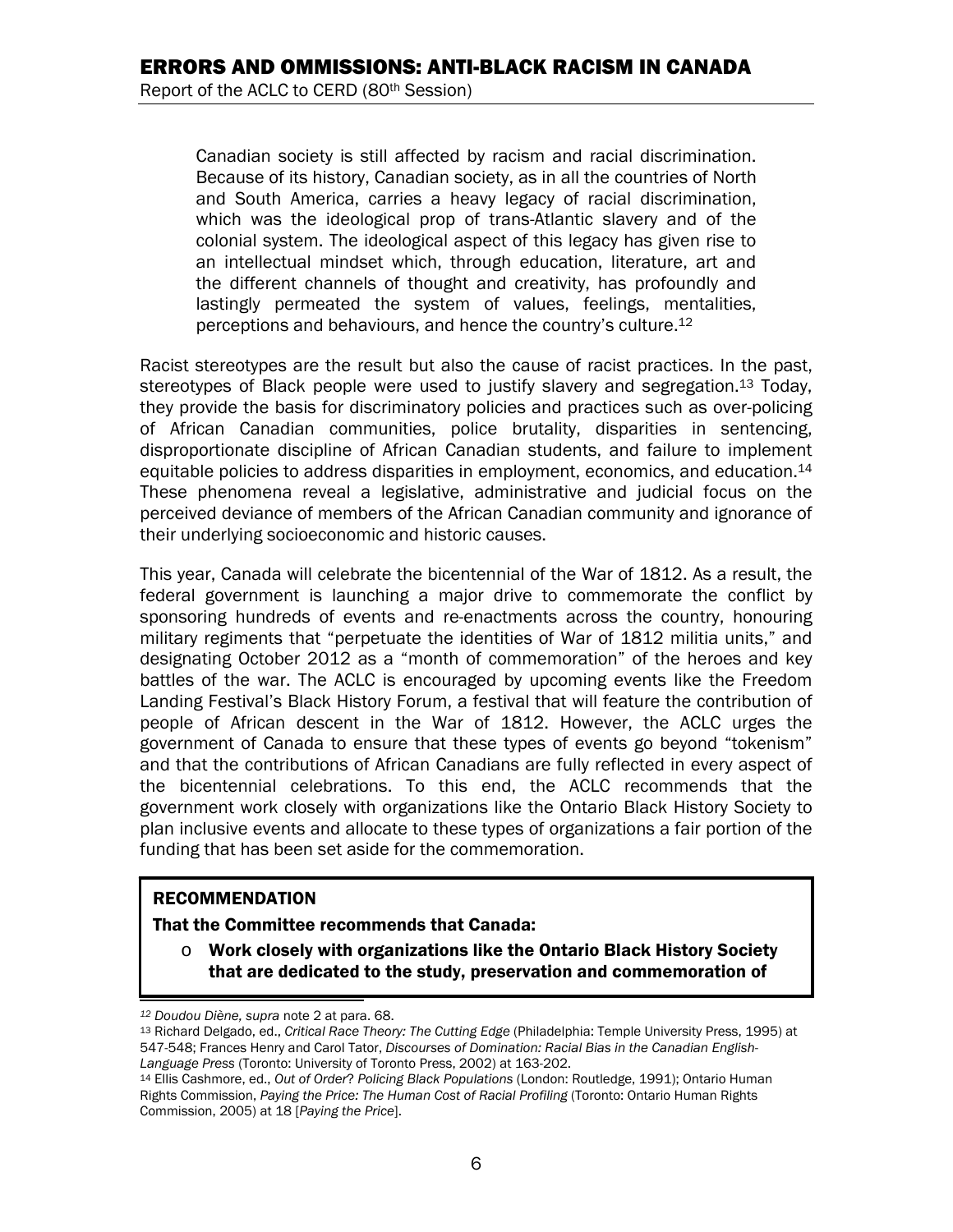African Canadian history to ensure that the bicentennial celebration of the War of 1812 adequately reflects the contributions and role of African Canadians.

 $\circ$  Allocate a fair portion of the funding that has been set aside for commemorative events to organizations like the Ontario Black History Society.

#### II. MULTICULTURALISM VERSUS ANTI-RACISM

Racism is entrenched at all levels of Canadian society.15 It strives to preserve systems of power and dominance based on a false perception of white superiority. An anti-racist approach employs methods and strategies to actively break down and devalue these systems. A policy of multiculturalism, on the other hand, is premised simply on the equal recognition and acceptance of the cultural identities of citizens without any real change to the racially stratified structures in which these cultures coexist. Seen in this way, multiculturalism and anti-racism are related, but fundamentally different concepts.

Although [multiculturalism] can and should include anti-racism, there has been an increasing recognition of the limitations of this concept because [multiculturalism] does not explicitly acknowledge the critical role that racism plays in preventing the achievement of the vision.<sup>16</sup>

Canada's current version of multiculturalism is limited to the superficial celebration of cultures rather than the adoption and implementation of programs and policies that promote equal opportunities and access for all Canadians. Merely celebrating the fact that many cultures co-exist within Canada does not however address or eliminate the structural power imbalances and inequities that lead to the socioeconomic stratification of these cultural groups.

In the early- to mid-2000s, the issues of racism and discrimination were clear priorities for the Government of Canada. In the October 2004 Speech from the Throne, for example, the government pledged to "take measures to strengthen Canada's ability to combat racism, hate speech and hate crimes."17 Further, the 2005 federal budget included a five-year investment of \$56 million for *Canada's*

 $\overline{a}$ 15 Frances Henry et al., *The Colour of Democracy: Racism in Canadian Society* (Toronto: Harcourt Brace) at 14, 15, 44, and 45 [*Colour of Democracy*].<br><sup>16</sup> Canadian Race Relations Foundation, "Glossary", (accessed January 13, 2012) online:

http://www.crr.ca/component/option,com\_glossary/task,list/glossid,70/letter,M/lang,english/. 17 Government of Canada, *Speech from the Throne*, 38th Parl 1st Sess, (5 October 2004), online: http://publications.gc.ca/collections/Collection/SO1-1-2004-1E.pdf (Hon. Paul Martin).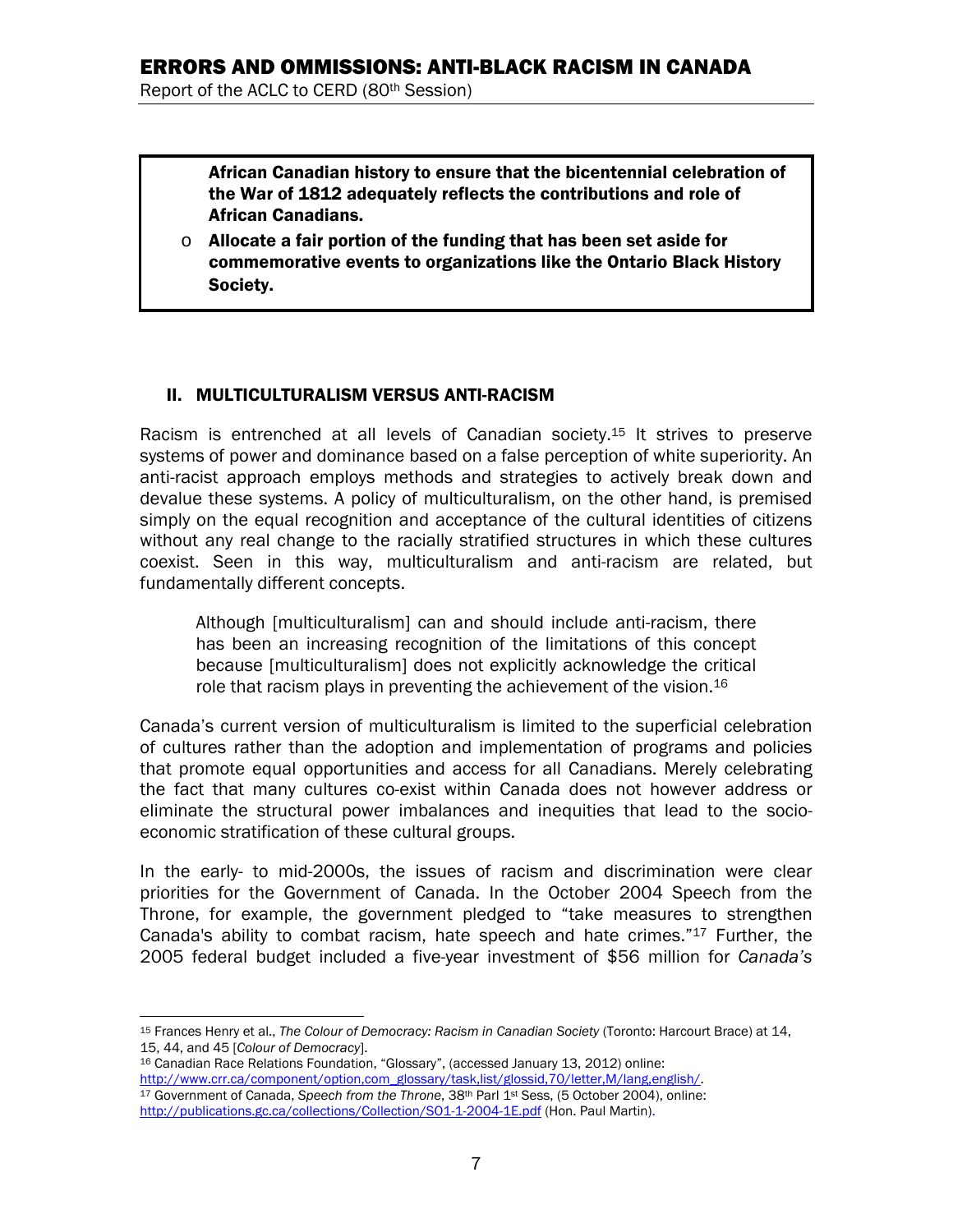*Action Plan against Racism* ("CAPAR").18 CAPAR sought to guarantee both equality of opportunity and of outcome and to close the socio-economic gap for all Canadians by, *inter alia*, eliminating racist behaviours and attitudes.19

Unfortunately, the current government has since shifted its priorities away from antiracism and anti-discrimination and back to an outdated version of multiculturalism. The November 2008 Speech from the Throne, for example, committed the Government of Canada only to ensuring that "all Canadians share in the promise of this land, regardless of cultural background, gender, age, disability or official language,"<sup>20</sup> while the March 2010 Speech from the Throne stated that Canada demonstrated that "people drawn from every nation can live in harmony."21

The flowery and utopian discourse of multiculturalism perpetuates the denial of racism as a problem in Canada. In sharp contrast to academic research, disaggregated race-based data and the experiences of racialized Canadians, many Canadians wrongly believe that racial discrimination does not seriously affect minorities or that, when racism does occur, it is on the fringes of mainstream society.<sup>22</sup> This denial of racism in turn helps to foster the belief that current policies are sufficient to maintain an environment that is favourable to minorities and immigrants.23 Thus, a policy of multiculturalism that is aimed at furthering social cohesion as opposed to challenging the institutional power structures of systemic racism not only obscures the problem, it further entrenches racism at all levels of Canadian society.

#### III. NON-DISCRIMINATION OBLIGATIONS -- CANADA'S FAILURE TO COMPLY

# A. ARTICLE 1 – DEFINITION, INTERPRETATION AND GENERAL

Article 1(3) – Nothing in this Convention may be interpreted as affecting in any way the legal provisions of States Parties concerning nationality, citizenship or naturalization, provided that such provisions do not discriminate against any particular nationality.

<sup>19</sup> Government of Canada, *Canada's Action Plan Against Racism: A Canada For All*, (Ottawa: Government of<br>Canada, 2005), online: http://publications.gc.ca/collections/Collection/CH34-7-2005E.pdf at 10 [CAPAR]. <sup>20</sup> Government of Canada, Speech from the Throne, 40<sup>th</sup> Parl, 1<sup>st</sup> Sess, (20 November 2008), online:

http://www.sft-ddt.gc.ca/local\_grfx/docs/sft-ddt-2011\_e.pdf (Hon Michaëlle Jean).<br><sup>21</sup> Government of Canada, *Speech from the Throne*, 40<sup>th</sup> Parl, 3<sup>rd</sup> Sess, (3 March 2010), online at:<br>www.discours.gc.ca/eng/media.asp?id

<sup>1</sup> 18 This amount includes funding to implement the Anti-Racism Test Case Initiative ("ARTCI"). However, only oneyear funding was requested for 2005-06 in order to support the development of ARTCI. Thus, the total five-year allocation for CAPAR was \$53.6 million.

<sup>&</sup>lt;sup>22</sup> Jeffrey G. Reitz and Rupa Banerjee, "Racial Inequality, Social Cohesion and Policy Issues in Canada," in *Belonging? Diversity, Recognition and Shared Citizenship in Canada* (Montreal: Institute for Research on Public Policy, 2007) at 11.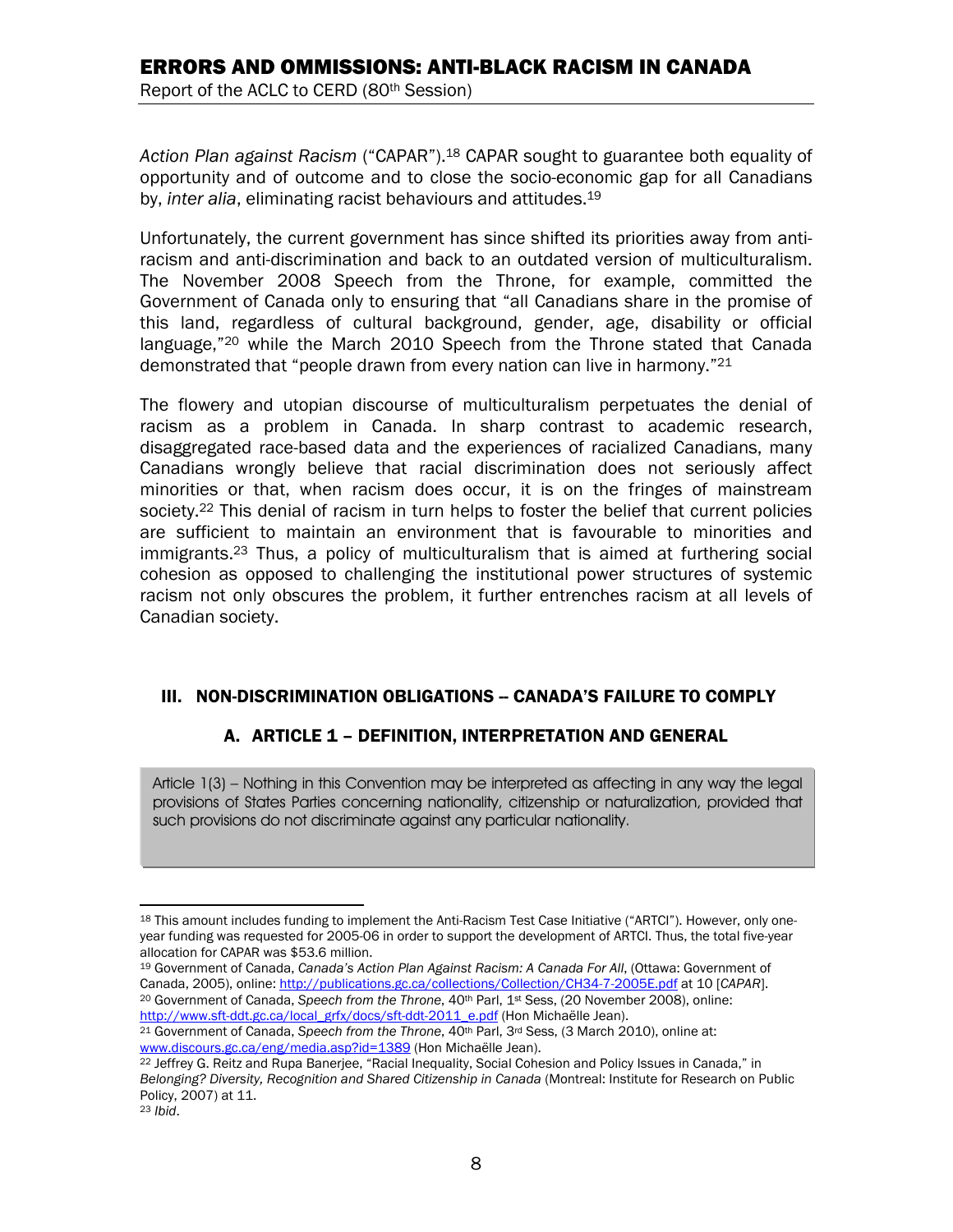In its concluding observations regarding States' reports as well as its opinions on individual communications, this Committee has underscored the need for States parties to: focus on the problems faced by non-citizens with regard to economic, social and cultural rights, in areas such as housing, education and employment; to apply international and regional standards pertaining to refugees equally, regardless of the nationality of the asylum-seeker; $24$  and to use all available means, including international cooperation, to address the situation of refugees and displaced persons, especially regarding their access to education, housing and employment.25

In 2004, the Committee adopted *General Recommendation No. 30 – Discrimination Against Non-Citizens* in which it recommended the adoption of a number of measures to ensure that legislation does not have a discriminatory effect on noncitizens.26 Among the recommendations were the following:

- o States must abstain from applying different standards of treatment to different categories of non-citizens, such as female non-citizen spouses of citizens and male non-citizen spouses of citizens;
- o Deportation or other removal proceedings must not discriminate among non-citizens on the basis of race or national origin and should not result in disproportionate interference with the right to family life; and
- o Non-citizens must not be returned or removed to a country or territory where they are at risk of being subject to serious human rights abuses.

Finally, in 2011, the Committee adopted *General Recommendation No. 34 – Racial Discrimination against People of African Descent.* The General Recommendation provides, that states

Ensure that legislation regarding citizenship and naturalization does not discriminate against people of African descent and pay sufficient attention to possible barriers to naturalization that may exist for longterm or permanent residents of African descent.<sup>27</sup>

 $\overline{a}$ <sup>24</sup> See Committee on the Elimination of Racial Discrimination, concluding observations on the 9th, 10th and 11th periodic reports of the Sudan (A/56/18, para. 215). An example of such discrimination based on nationality occurred when the United States systematically refused to consider asylum claims from Guatemalans and Salvadorans on the same footing as other claimants. See also *American Baptist Church* v. *Thornburgh*, 760 F. Supp. 796 (N.D. Cal. 1991).

<sup>25</sup> See Committee on the Elimination of Racial Discrimination, concluding observations on the initial and second periodic reports of Azerbaijan (A/54/18) at para. 497.<br><sup>26</sup> CERD/C/64/Misc.11/rev/3, 64<sup>th</sup> session, 23 February - 12 March 2004.<br><sup>27</sup> Committee on the Elimination of Racial Discrimination, General Recommendation No. 34: R

*against people of African descent*, 3 October 2011, CERD/C/GC/34 at para. 47 [*General Recommendation No. 34*].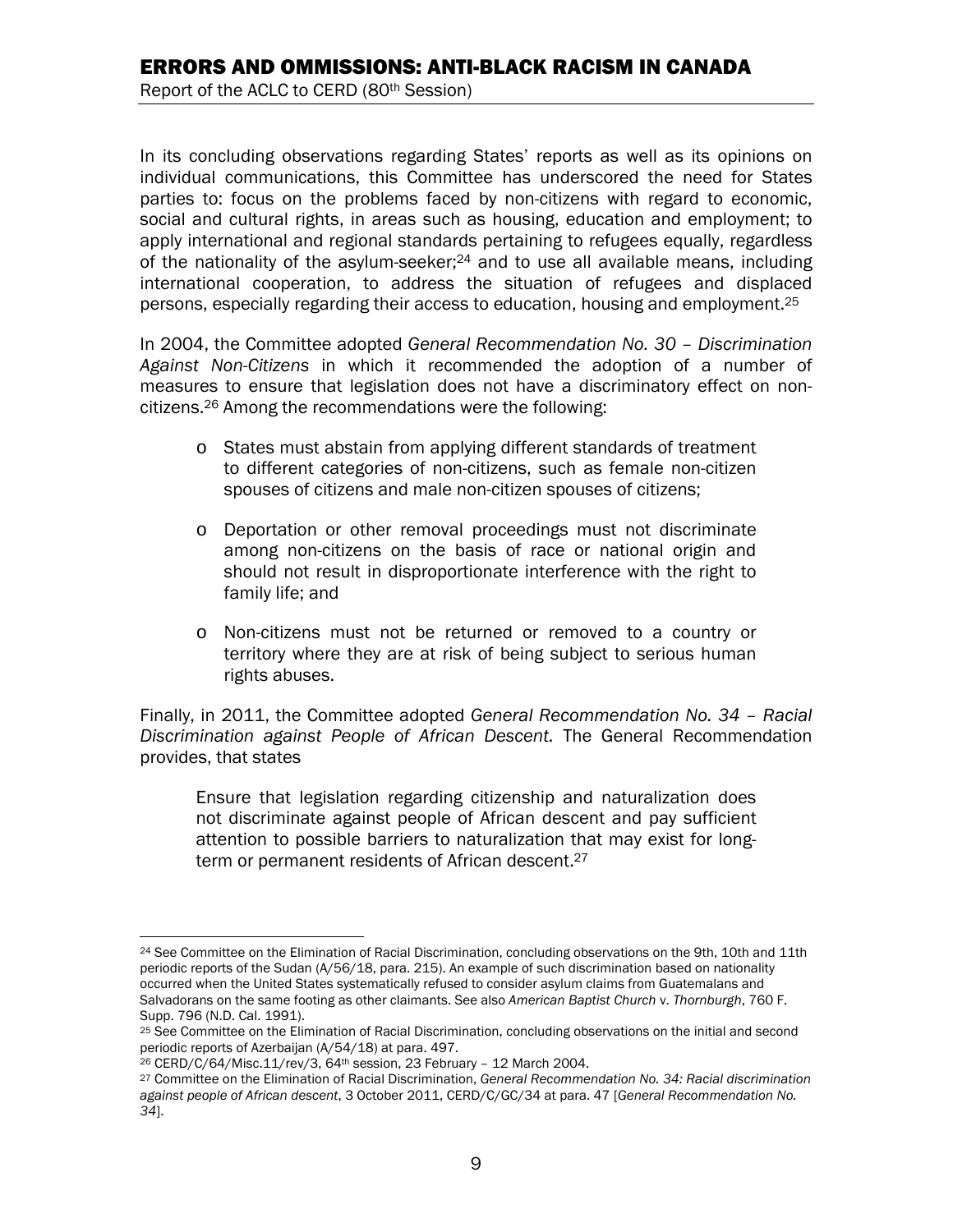As will be explained below, in light of recent legislative enactments and policy changes adopted by the Canadian government, Canada's compliance with Article 1(3) is a serious area of concern. Specifically, the introduction of *Bill C-11* - *The Balanced Refugee Reform Act*, government cuts to immigrant settlement services and changes to Canada's family reunification policy have the effect of, *inter alia*, distinguishing between classes of non-citizens on the basis of nationality, placing certain non-citizens at greater risk of being returned to countries where they are subject to human rights abuses, increasing the difficulty of integration of African immigrants into Canadian society, and making immigration and naturalization significantly more difficult for persons of African descent.

#### 1. Bill C-11 – *The Balanced Refugee Reform Act*

In June 2010, Bill C-11, the *Balanced Refugee Reform Act*, received Royal Assent.28 The Bill proposes to reform the refugee protection system in Canada into one that is "fast and fair."29 A number of the reforms of Bill C-11, however, have been criticized by members of the legal community and service providers as they are likely to negatively impact access to justice for refugees in Canada.30 Four of the proposals that are of particular concern are: (i) the creation of a list of "safe" countries or nationals and the consequences of such a designation; (ii) the creation of new timelines for interviews and hearings; (iii) the reforms to access to humanitarian relief; and (iv) the eligibility requirements for a final assessment of risk prior to deportation.

#### *i. Designated "Safe" Lists*

Bill C-11 proposes to divide prospective refugees into two classes – those from countries deemed to be "safe" and those that are not. The Bill allows the Minister of Citizenship and Immigration to designate as "safe" a country, part of a country, or class of nationals of a country, on the basis of: (1) the country's human rights record, (2) the availability of mechanisms for redress, (3) the rate of claims accepted by the Refugee Protection Division ("RPD") and appeals allowed by the Refugee Appeal Division ("RAD") and (4) any other criteria set out in the regulations.<sup>31</sup>

<sup>1</sup> <sup>28</sup> Citizenship and Immigration Canada, "Balanced Refugee Reform, Moving Ahead with Refugee Reform"<br>(accessed 15 December 2011), online: http://www.cic.gc.ca/english/refugees/reform.asp.

<sup>&</sup>lt;sup>29</sup> Jason Kenney, Minister of Citizenship and Immigration Canada, Parliamentary Speech (26 April 2010), online: http://openparliament.ca/hansard/2252/16/<br><sup>30</sup> Canadian Bar Association, "Letter to Jennifer Irish, Asylum Policy and Programs, Director" (2 May 2011), online:

http://www.cba.org/cba/submissions/pdf/11-25-eng.pdf; Canadian Council for Refugees, "Comments on C-11

Regulatory Amendments" (11 April 2011), online: http://ccrweb.ca/en/comments-c-11-regulatory-amendments. 31 Library of Parliament, *Legislative Summary of Bill C-11: An Act to amend the Immigration and Refugee Protection Act and the Federal Courts Act (Balanced Refugee Reform Act)*, (12 January 2011), online: http://www.parl.gc.ca/Content/LOP/LegislativeSummaries/40/3/c11-e.pdf at 8.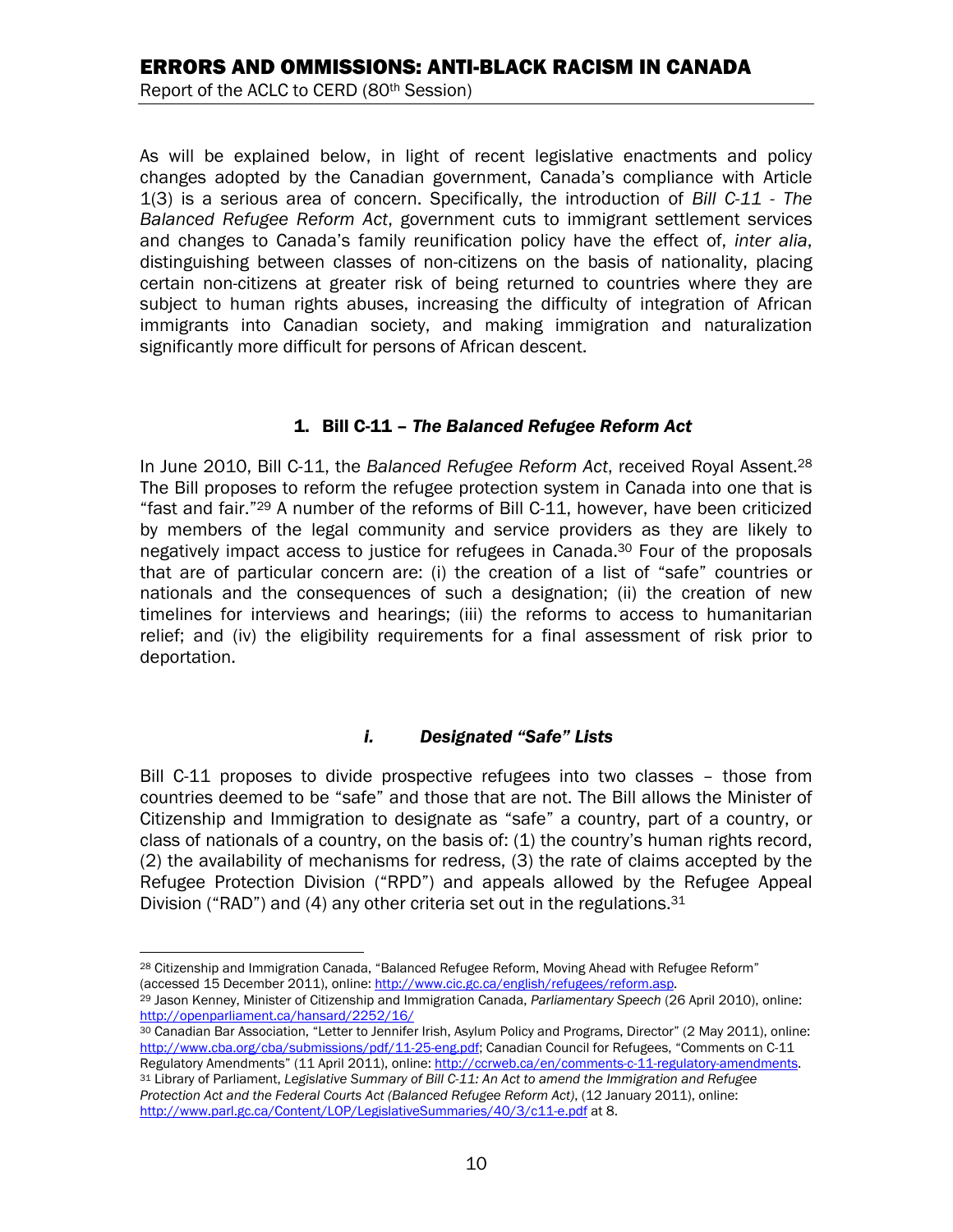The "safe" designation raises a number of concerns. First, prospective refugees will be pre-screened by pubic servants and subject to different procedural protections based solely on the designation of their country of origin; this clearly amounts to discriminatory treatment based on country of origin and is thus contrary to the fundamental principles of equality and non-discrimination required by international human rights obligations.

Second, even countries with generally good human rights records are capable of mistreating vulnerable groups. This is one of the reasons that refugee determination is an individualized assessment. The effect of the "safe country" and "safe national" designations, however, is to prejudge the validity of refugee claims solely on the basis of nationality. Under the new regime, it is possible that people from "safe" countries that face individualized risk (e.g. domestic violence) and have a legitimate fear of persecution by states or by a third party (e.g. drug lords) will not get a fair hearing.<sup>32</sup> This will result in a greater likelihood of claimants from "safe" countries being sent back to risk, persecution, torture or death.

#### *ii. Expedited Processes*

The likelihood of returning non-citizens to serious human rights abuses is also increased by the government's proposals to expedite the refugee claim process. Bill C-11 provides that, after an applicant initiates a refugee claim, he or she must, no earlier than 15 days later, attend a preliminary interview with an official from the Immigration and Refugee Board. The information gathered during this interview will form the basis of the refugee claim. If the claimant omits information, this could result in an adverse inference later on. The matter is then set down for a hearing within 60 days following the interview for nationals of designated "safe" countries and within 90 days for all other claimants.<sup>33</sup>

These timelines will significantly disadvantage the most vulnerable refugee claimants.

Claimants with severe trauma are often hesitant to discuss their past experiences for a variety of reasons, including fear of retribution, shame, post-traumatic stress symptoms, memory repression, and intimidation and mistrust of authority figures. Forcing victimized claimants to set out all their relevant history within 15 days of initiating

1

<sup>32</sup> Nicholas Keung, "Will a new bill save the refugee mess?" *The Toronto Star*, (4 April 2010), online: http://www.thestar.com/news/insight/article/789855--will-a-new-bill-save-the-refugee-mess. Figures from Britain, which employs the safe/unsafe country system, reveal that there is often poor decision-making at the initial stage. Specifically, while only 19 per cent of 19,400 claims were accepted at the initial stage, 34 per cent of appeals of rejected refugee claims were granted.

<sup>33</sup> Government of Canada, "Regulations Amending the Immigration and Refugee Protection Regulations" *Canada Gazette*, Vol. 145, No. 12 (March 19, 2011), online: http://www.gazette.gc.ca/rp-pr/p1/2011/2011-03- 19/html/reg1-eng.html.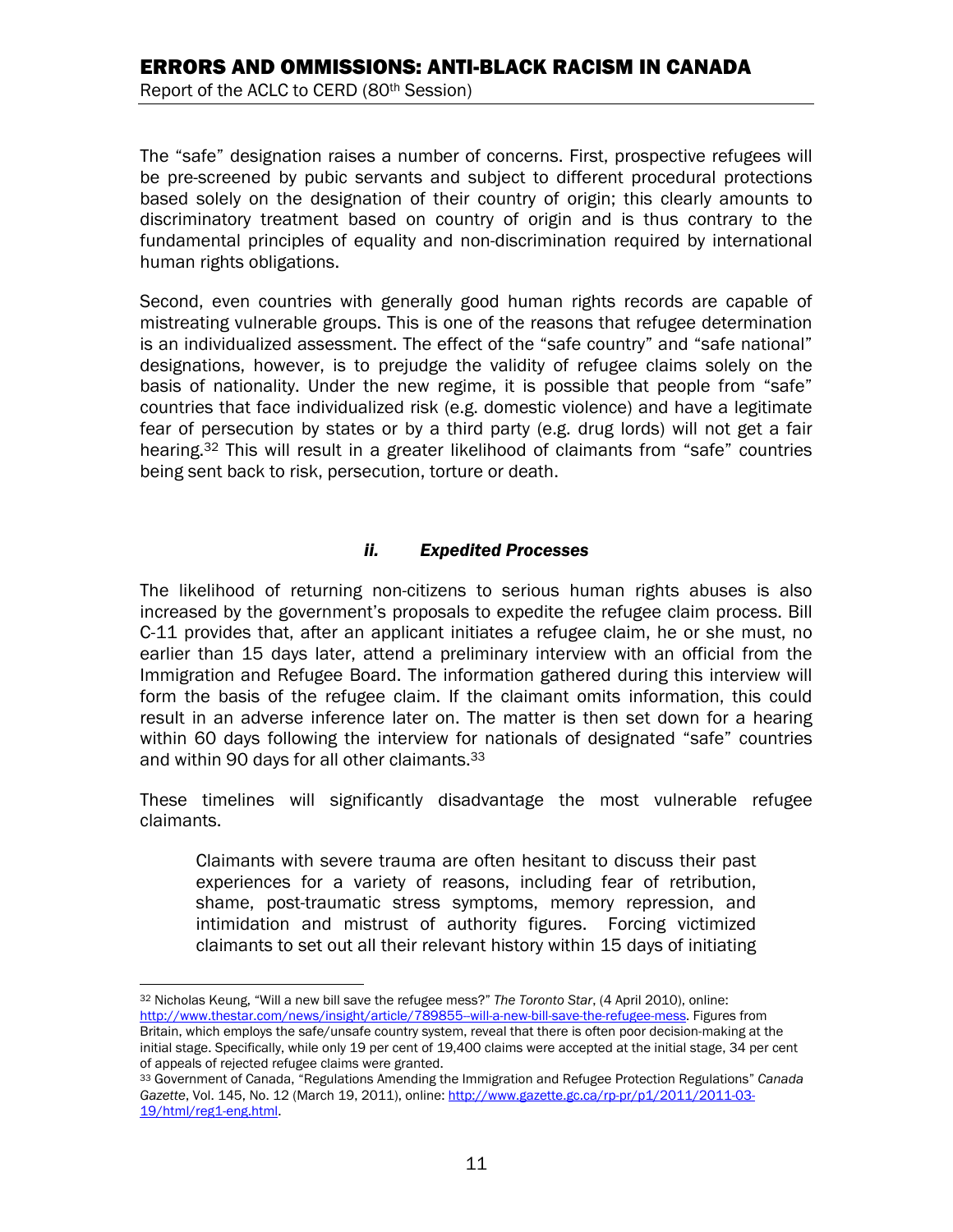a refugee claim, to an authority figure who does not represent their best interests is arguably unfair and potentially re-traumatizing.34

Further, claimants will no doubt experience great difficulty securing a lawyer, gathering evidence and undergoing the necessary psychological and medical assessments in such a short time. According to the Canadian Council for Refugees, the inevitable result of this will be that, contrary to *General Recommendation No. 30*, more wrong decisions will be handed down and more refugee claimants will be sent back to risk, persecution, torture or death.35

#### *iii. Humanitarian and Compassionate Relief*

Currently, the *Immigration and Refugee Protection Act* ("*IRPA*") gives the Minister discretion to grant foreign nationals who do not meet the requirements of the *IRPA* or qualify for an exemption from the applicable criteria, permanent resident status based on humanitarian and compassionate ("H&C") considerations or public policy reasons.36 The H&C provisions allow the government to consider a wide variety of factors (e.g. natural disasters, civil unrest, persons victimized by human traffickers).37

Contrary to the representations made by the Government of Canada that it "does not have plans to amend the IRPA" with respect to H&C considerations,<sup>38</sup> Bill C-11 would amend the *IRPA* to eliminate the Ministerial obligation to consider additional public policy considerations raised by the applicant. Instead, these considerations will be examined only if the Minister decides to undertake a review of the applicant's circumstances on his or her own initiative. Bill C-11 also provides that when examining an application for H&C grounds, the Minister may not consider a wellfounded fear of persecution, risk to life, risk of cruel and unusual treatment, or any other factors taken into account during the refugee protection determination process.

It is estimated that 200,000 to 300,000 people live without legal immigration status in Canada.39 Many "non-status" people come from countries of extreme poverty and violence, but do not qualify as Convention Refugees. Among other things, being "non-

 $\overline{a}$ 34 Equality Rights Central, "Bill C-11 Update: The Reformed Refugee Determination System Raises Equality Concerns," (30 August 2010), online:

http://www.equalityrightscentral.com/canada\_equality\_rights\_law.php?page=legislative\_reform&subtopic=Updat\_es&id=20100531143927&doc=Immig-c11+update%28final%29.html.

<sup>&</sup>lt;sup>35</sup> Canadian Council for Refugees, "Comments on C-11 Regulatory Amendments" (11 April 2011), online:<br>http://ccrweb.ca/en/comments c-11-regulatory-amendments.

<sup>&</sup>lt;sup>36</sup> Immigration and Refugee Protection Act, S.C. 2001, c. 27, s.25(1) and (2).<br><sup>37</sup> Government of Canada, Reports submitted by States parties under article 9 of the Convention, Nineteenth and *twentieth periodic reports of States parties due in 2009, Canada* (CERD/C/CAN/19-20) at para. 118 [Canada's Report to CERD].

<sup>38</sup> *Ibid.*

<sup>39</sup> Colour of Poverty Campaign, "Fact Sheet #8: Understanding the Racialization of Poverty in Ontario in Immigration and Newcomer Settlement in 2007", online: www.colourofpoverty.ca.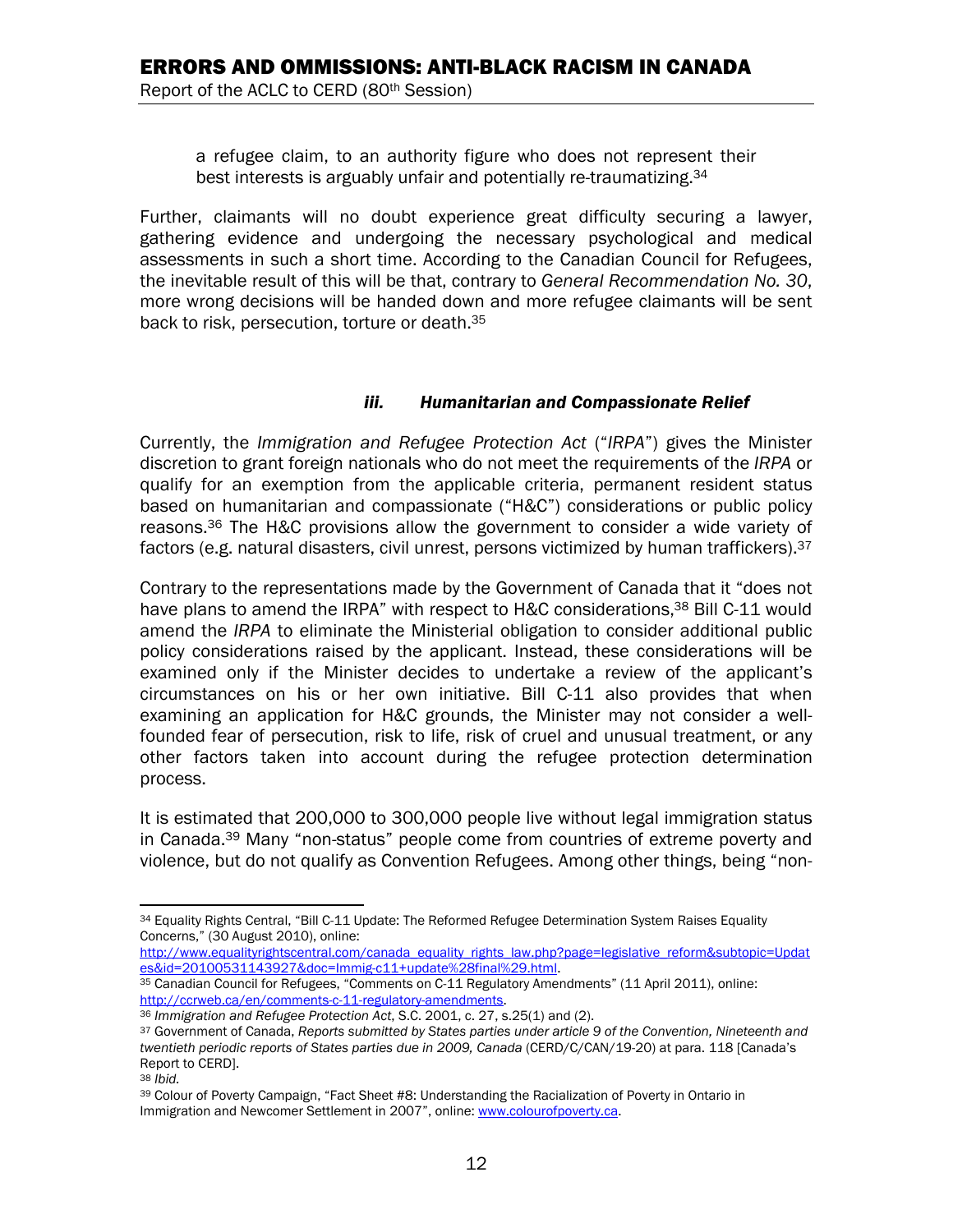status" often means that these individuals do not qualify for housing support and cannot work legally thereby increasing the risk of abuse, unfair wages, and poverty. Often, the only way for non-status persons to apply for status is on H&C grounds. Contrary to the Committee's recommendation that states focus on problems faced by non-citizens with regards to economic, social and cultural rights, limiting the basis on which H&C grounds can be considered will thus have a detrimental impact on the quality of life of these already vulnerable persons.

#### *iv. Pre-Removal Risk Assessment*

When an individual makes a claim for refugee protection from inside Canada, a removal order conditional on the outcome of the claim is issued against the person. If the refugee claim is unsuccessful, the removal order will usually come into force 15 days following the refusal. At this time, the person may, subject to certain eligibility criteria, apply for a pre-removal risk assessment (PRRA).

The PRRA takes place just prior to deportation and examines whether the individual may be safely removed from Canada. This determination is based on evidence that was not available at the time of the refugee hearing or that arose since the hearing (e.g. a change in the political climate of the destination country).

Under Bill C-11, failed refugee claimants will not be permitted to apply for a PRRA until 12 months after their claim is rejected, abandoned or withdrawn.40 According to the Canada Border Services Agency in most cases,

Failed refugee claimants who do not leave Canada voluntarily and whose removal order is enforceable will be deported from the country by the CBSA … within 12 months following a final negative decision by the [Immigration and Refugee Board].41

As such, by the time that a failed refugee claimant is permitted to apply for a PRRA, he or she will have already been deported. Contrary to Canada's international human rights obligations, this proposal thus increases the likelihood of non-citizens being returned to countries where they are at risk of serious human rights abuses.

#### RECOMMENDATION

That the Committee recommends that Canada:

 $\circ$  Not subiect refugee claimants from designated "safe" countries to lesser procedural protections based on nationality or other prohibited ground;

 $\overline{a}$ 

<sup>&</sup>lt;sup>40</sup> *Immigration and Refugee Protection Act*, S.C. 2001, c. 27, s.112(2)(b.1).<br><sup>41</sup> Canada Border Services Agency, "Balanced Refugee Reform: Improving Canada's asylum system" (25 August 2011), online: http://www.cbsa-asfc.gc.ca/agency-agence/refugee-refugie/menu-eng.html.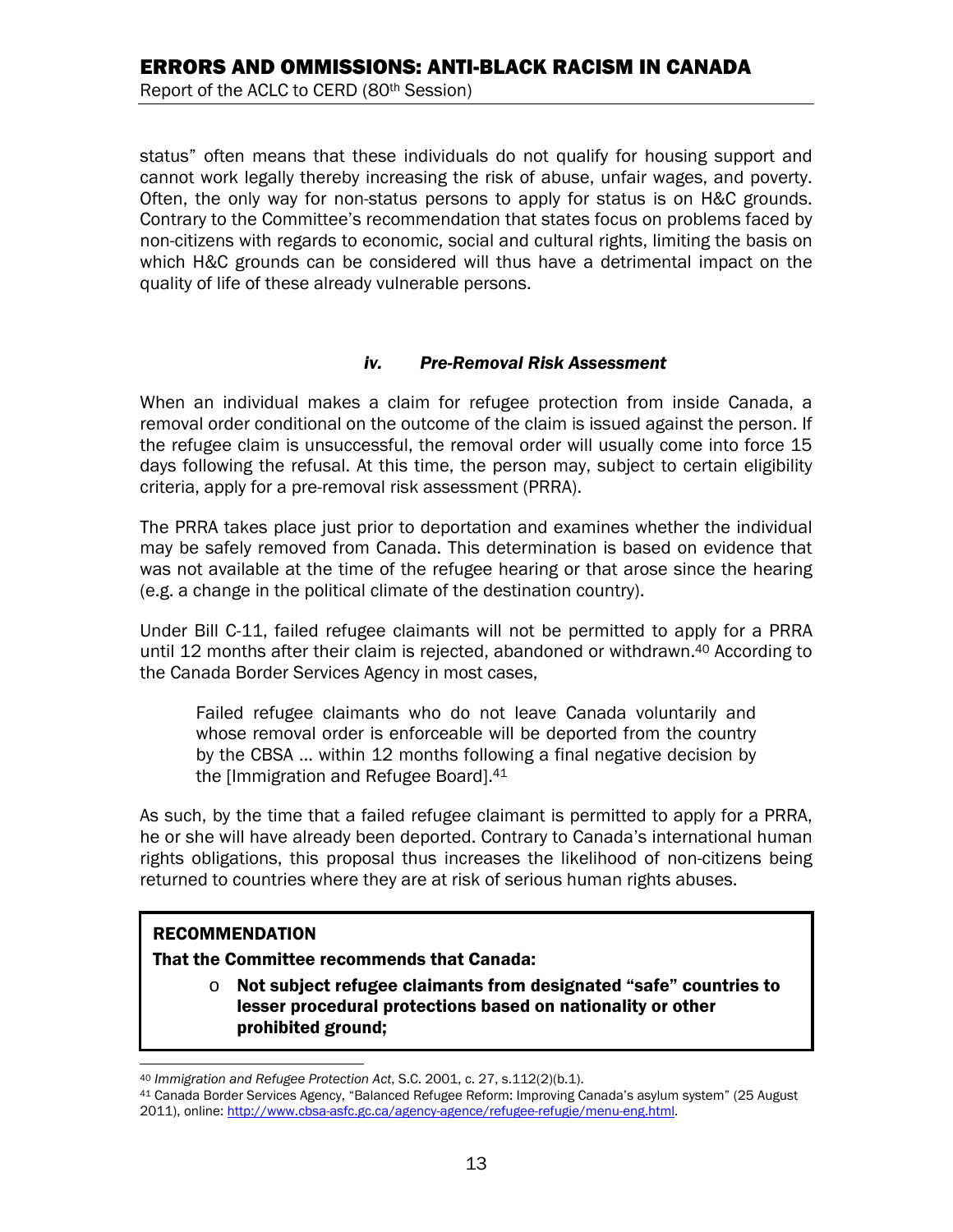- $\circ$  Take steps to ensure that the expedited process and the changes with respect to pre-removal risk assessments proposed under Bill C-11 do not lead to the return of non-citizens to countries or territories where they are at risk of being subject to serious human rights abuses; and
- $\circ$  Ensure that the Canadian government does not amend the *Immigration and Refugee Protection Act* with respect to humanitarian and compassionate considerations.

#### 2. Budget Cuts to Settlement Services

Ninety percent of settlement funding provided by Citizenship and Immigration Canada goes to language training and settlement/integration programs while the remaining funds go to programs that match newcomers with Canadian volunteers for community orientation.42 These agencies provide services and programs to immigrants and refugees that lead to their full participation in the social, economic and political life of the country.

In 2010, Citizenship and Immigration Canada announced a 5% reduction in funding to Settlement and Integration services for new immigrants across Canada. This amounted to \$53 million in 2011-2012 and an additional \$6 million to be cut in 2012-2013. Despite the fact that nearly 21 percent of the total immigrants coming to Canada choose to settle in the City of Toronto, more than 80% of the cuts for 2011- 2012, representing more than \$43 million, came out of Ontario.43

As a result of these cuts, many organizations saw their funding slashed by up to 40 per cent while 34 were notified that their contracts with Citizenship and Immigration Canada would not be renewed, effectively defunding them.44 In the Greater Toronto Area, where the unemployment rate for new immigrants rose from 13 to 20 percent in one year, the cuts are predicted to negatively impact the economic and social success of 70,000 newcomers.<sup>45</sup>

 $\overline{a}$ 42 Nicholas Keung, "Dots on a map: Why newcomer funding is taking a hit" *The Toronto Star*, (24 February 2011) online": http://www.thestar.com/news/investigations/immigration/article/944449-dots-on-a-map-why-

newcomer-funding-is-taking-a-hit [Dots on a map].<br><sup>43</sup> Ontario Council of Agencies Serving Immigrants, "Background Information on CIC Cuts" (9 March 2011), online: http://www.ocasi.org/downloads/OCASI\_CIC\_Cuts\_Backgrounder.pdf. According to the Minister of Citizenship and Immigration, the \$43 million reduction reflected a drop in the number of newcomers choosing to settle in Ontario, from 140,525 in 2005 to 106,867 in 2010. Louisa Taylor, "Funding cuts to hurt classes for young immigrants: Tailor-made lessons now at risk", *Ottawa Citizen*, (4 March 2011), online: http://www.ottawacitizen.com/Fuding+cuts+hurt+classes+young+immigrants/4381485/story.html.<br>44 Dots on a map, supra note 42.<br>45 CBC News, "Immigrant centre cuts spark City Hall protest" CBC News, (27 January 2011), online:

http://www.cbc.ca/news/canada/toronto/story/2011/01/27/toronto-settlement-funding.html.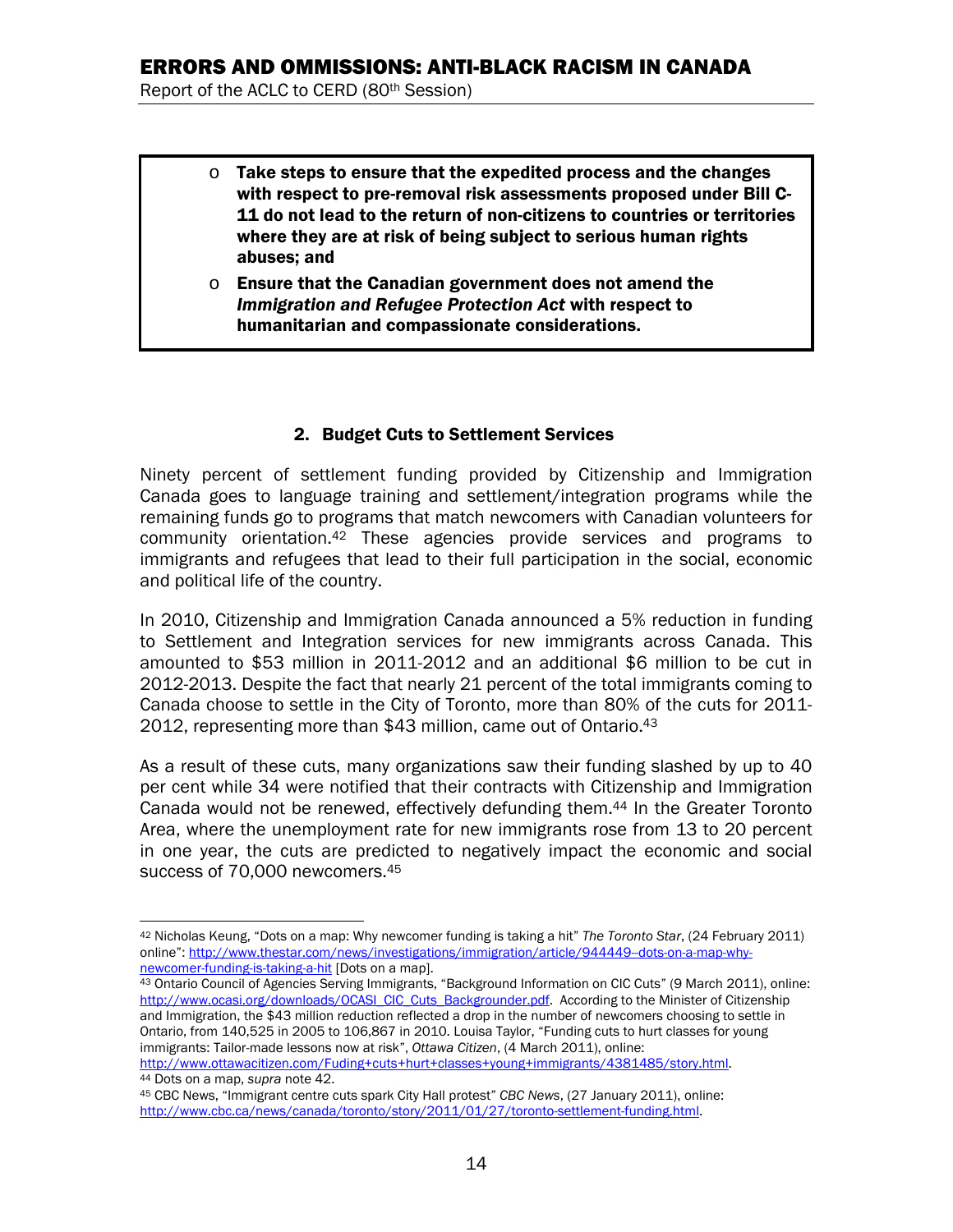These funding cuts will have a disproportionate impact on racialized immigrants in general and immigrants of African descent in particular. First, approximately 75% of all recent immigrants are identified as "visible minority;" of these, approximately 14% are from Africa and the Caribbean.46 Second, African-born immigrants have a much greater need for the settlement integration services provided by affected agencies, particularly in the realm of employment. African-born immigrants, regardless of when they landed in Canada, experience difficulties in the labour market. In 2006, for example, the 70,000 African-born immigrants who landed from 2001 to 2006 had a jobless rate of nearly 21%, more than four times that of the Canadian born population. In contrast, Asia and Latin America had the second and third highest rates of unemployment at only 10%.<sup>47</sup> Third, according to the Ontario Council of Agencies Serving Immigrants ("OCASI"), an organization that represents 200 settlement organizations across the province,

Intentional or not, this divestment in integration programming differentially impacted communities that have been hit the hardest by the recent recession and who have historically been over-represented in groups experiencing underemployment, regardless of comparable education and employment histories, and who because of the issue of discrimination are critically marginalized socially or politically.<sup>48</sup>

Specifically, a number of the agencies whose funding was cut (e.g. Eritrean Canadian Community Centre, Tropicana Community Services, and the Ethiopian Association in the Greater Toronto Area and Surrounding Region) worked directly with African communities.49 Francophone immigrant communities in Southern Ontario – primarily those from French speaking Africa, Haiti and the Middle East -- were also significantly impacted.50 The cuts to settlement services are thus contrary to the Committee's recommendation that states focus on problems faced by non-citizens with regard to economic, social and cultural rights.

#### RECOMMENDATION

That the Committee recommends that Canada:

 $\circ$  Ensure the adequate funding of services that address the problems affecting immigrants of African descent, with regard to economic, social and cultural rights, in areas such as housing, education and employment.

 $\overline{a}$ 

<sup>46</sup> Statistics Canada, *2006 Census*, Catalogue No. 97-562-XCB2006013. 47 Jason Gilmore, *The Immigrant Labour Force Analysis Series: The Canadian Immigrant Labour Market in 2006: Analysis by Region or Country of Birth*, (Ottawa: Statistics Canada, 2008), Catalogue No. 71-606-X, online:

<sup>48</sup> Ontario Council of Agencies Serving Immigrants, "OCASI position on the CIC cuts to Ontario settlement funding" (10 March 2011) http://www.ocasi.org/index.php?qid=1072 [OCASI position on the CIC cuts].<br><sup>49</sup> Nicholas Keung, "Funding axed for Toronto immigrant agencies" (23 December 2010) Toronto Star <

http://www.thestar.com/news/article/911205--funding-axed-for-toronto-immigrant-agencies>. 50 OCASI position on the CIC cuts, *supra* note 48.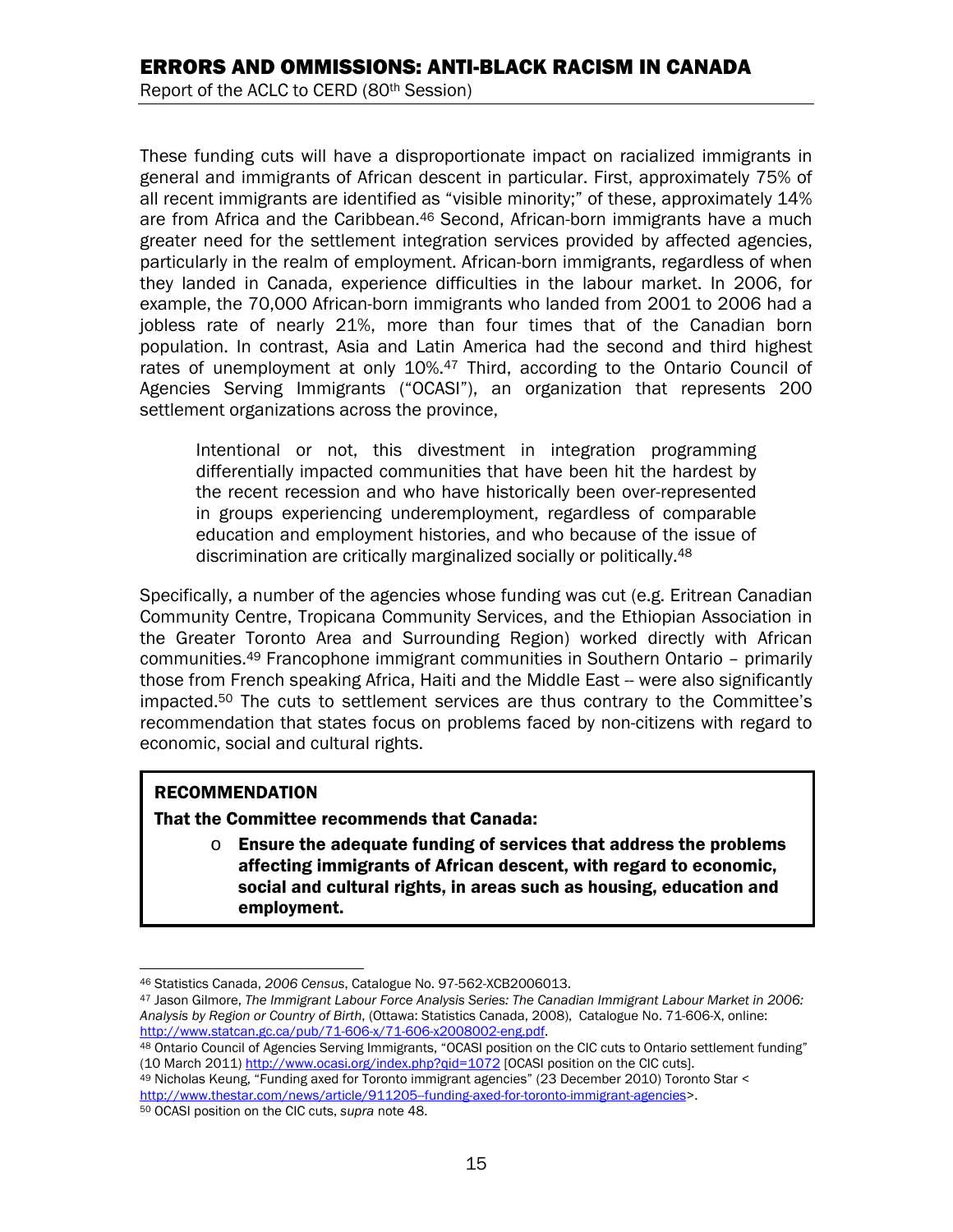#### 3. Family Reunification

There is an internationally recognized right to family unity as expressed in, *inter alia*, Article 16(3)2 of the *Universal Declaration on Human Rights*, Articles 17 and 23 of the *Covenant on Civil and Political Rights*, and Article 9(1) of the *Convention on the Rights of the Child*. Accordingly, once asylum seekers or immigrants are recognized as refugees or granted permanent residence in Canada, they can apply to bring their family members to Canada. Nonetheless, refugee and immigrant families of African descent are frequently separated for prolonged or indefinite periods due to: (1) general delays in the processing of applications; (2) an unequal distribution of immigration resources that is biased against the Global South; and (3) a Eurocentric prioritization of certain members of the family class.

Currently, there exists a backlog of over one million immigration applications,  $51$ 165,000 of which are applications under the family class.52 In November 2011, in an effort to help eliminate this backlog, Citizenship and Immigration Minister, Jason Kenney placed a two-year moratorium on applications from parents and grandparents seeking to reunite with family members in Canada.<sup>53</sup>

While efforts to clear the backlog that has resulted in wait times of up to 10 years are welcome, the measures adopted are unlikely to address the root causes of the buildup. A key reason for the backlog in the family reunification class is that despite consistently high demand, Canada has steadily cut back on the number of immigrants accepted for residency in this category. As an example, while Canada received 37,500 family class applications in 2010,<sup>54</sup> the target number of parents and grandparents dropped from 20,000 in 2006 to 15,000 in 2010.55

While delays in processing times of sponsorship applications affect all immigrants and refugees, they have a disproportionate impact on immigrants and asylum seekers of African descent because processing delays are particularly long in certain areas of Africa. Specifically, Canada's visa office in Nairobi, Kenya, which covers 18 countries, including the Democratic Republic of Congo, Eritrea, Somalia, Ethiopia, Burundi and Rwanda,<sup>56</sup> is by far the slowest in the world for the sponsorship of

reunification – Phase I of Action Plan for Faster Family Reunification" (4 November 2011), online: http://www.cic.gc.ca/english/department/media/releases/2011/2011-11-04.asp. This measure was combined with the introduction of a new visa that would permit parents and grandparents to temporarily visit their family in

<sup>1</sup> 51 Thandi Fletcher, "Conservatives to ease immigration backlog by capping relatives", Postmedia News, (21 October 2011), online: http://www.canada.com/news.

<sup>&</sup>lt;sup>52</sup> John Ibbitson, "Immigration Minister hits pause on family reunification applications", Globe and Mail Update, (4 November 2011), online: www.licence.icopyright.net.<br><sup>53</sup> Citizenship and Immigration Canada, "Government of Canada to cut backlog and wait times for family

Canada upon completing a medical exam, purchasing medical insurance, and demonstrating that their children or grandchildren could support them.

<sup>54</sup> Laura Payton, "Cut immigration applications to fix backlog, Kenney says", *CBC News* (20 October 2011), online: http://www.cbc.ca/news/politics/story/2011/10/20/pol-kenney-immigration-cut-applications.html. 55 Laura Payton, "Kenney tackles parents immigration backlog" *CBC News* (4 November 2011), online:

http://www.cbc.ca/news/politics/story/2011/11/04/pol-immigration-kenney-parents-grandparents.html.<br><sup>56</sup> Citizenship and Immigration Canada, "Website for the visa office in Nairobi" (28 June 2002), online: <http://www.cic.gc.ca/english/information/offices/missions/nairobi.asp>.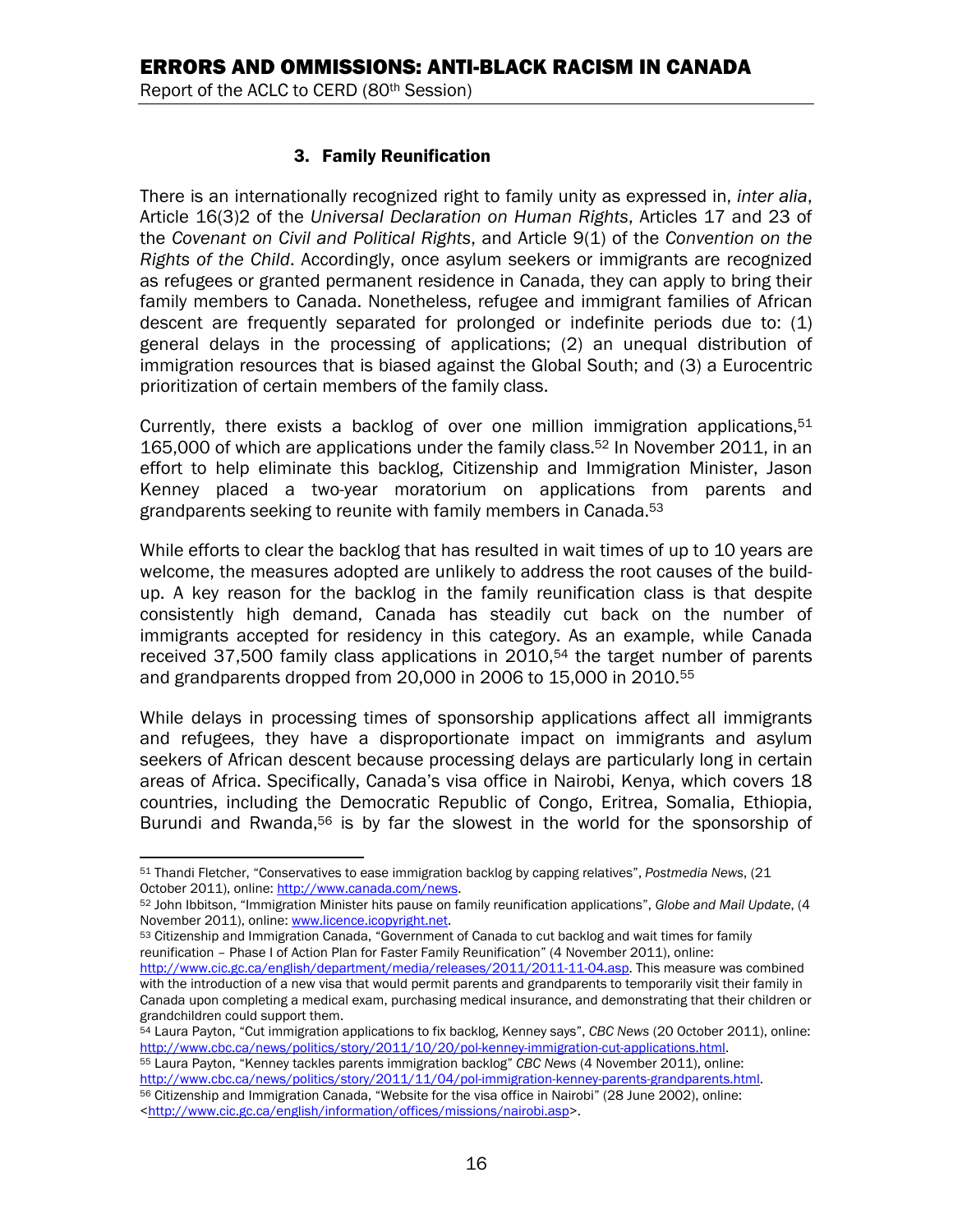refugees (58 months):<sup>57</sup> of parents and grandparents (51 months):<sup>58</sup> and of spouses, common-law or conjugal partners and dependent children (30 months).59

The backlog in Africa is the result of a number of factors. Sub-Saharan Africa is home to about 40 per cent of the world's refugees in need of protection, yet Canada maintains only four visa posts in the region with authorization to deal with refugees. In comparison, there are 10 European visa posts to handle refugee applications.<sup>60</sup> Further, despite the high number of refugees coming from this region, the Canadian government has consistently refused to set a target that is commensurate with the region.61 As an example, every year, Canada receives over 2,000 applications under the Private Sponsorship of Refugees ("PSR") program from Nairobi. Nonetheless, in 2011, the Canadian government had a PSR application target of only  $1,000^{62}$ Remarkably, the government moved last year to further limit the number of PSR applications it will accept from its Nairobi visa post.<sup>63</sup> Finally, the Canadian government has recently acknowledged that the Nairobi visa office needs more staff to handle the many cases for which it is responsible.<sup>64</sup> This biased distribution of resources means that the spouses, dependent children, parents and grandparents of refugees from this region are left in dangerous situations for a significantly longer period than anywhere else in the world.

The Canadian government's continued devaluing of the category of parents and grandparents is representative of a Eurocentric approach to family. By creating unreasonable caps on applications from parents and grandparents, Canada's family reunification policies prioritize the unity of nuclear families with minor children. Many refugees and immigrants, however, come from societies where the nuclear family is not the norm and where more importance is placed on the clan or the extended family.65

<sup>1</sup> 57 Citizenship and Immigration Canada, "Processing times for privately sponsored refugee applications processed by visa offices outside Canada" (11 November 2011), online:

http://www.cic.gc.ca/english/information/times/perm/ref-private.asp.<br><sup>58</sup> Citizenship and Immigration Canada, "Processing times for sponsorship of parents and grandparents applications processed by visa offices outside Canada" (3 November 2011), online:

http://www.cic.gc.ca/english/information/times/perm/fc-parents.asp#africa.<br><sup>59</sup> Citizenship and Immigration Canada, "Processing times for sponsorship of spouses, common-law or conjugal partners and dependent children applications processed by visa offices outside Canada", (1 November 2011) online: http://www.cic.gc.ca/english/information/times/perm/fc-spouses.asp. The average processing time for applications of this nature is 19 months.

<sup>60</sup> Citizenship and Immigration Canada, "Visa Offices Outside of Canada", (2 September 2011), online: http://www.cic.gc.ca/english/information/offices/missions.asp.<br><sup>61</sup> Michael Swan "New refugee policy condemned for lacking compassion" (6 April 2011) *The B.C. Catholic Paper*,

online: http://bcc.rcav.org/canadian/624-michael-swan. 62 *Ibid.* 

<sup>63</sup> *Ibid.* 

<sup>64</sup> Canadian Council for Refugees, "Nairobi: Are We Being Fair?" (October 2011), online:

http://ccrweb.ca/en/nairobi.<br><sup>65</sup> Anne Staver, "Family reunification policies and diverse family life: a fraught relationship", unpublished, online: http://www.cpsa-acsp.ca/papers-2010/Staver.pdf at 7 [A Fraught Relationship]; and Anne Staver, "Family Reunification: A Right for Forced Immigrants: Working Paper Series No. 51" *Refugee Studies Centre* (November 2008), online: http://repository.forcedmigration.org/show\_metadata.jsp?pid=fmo:5063 at 5 and 29 [A Right for Forced Immigrants]. As an example, due to both conflict and AIDS, child-headed households and informal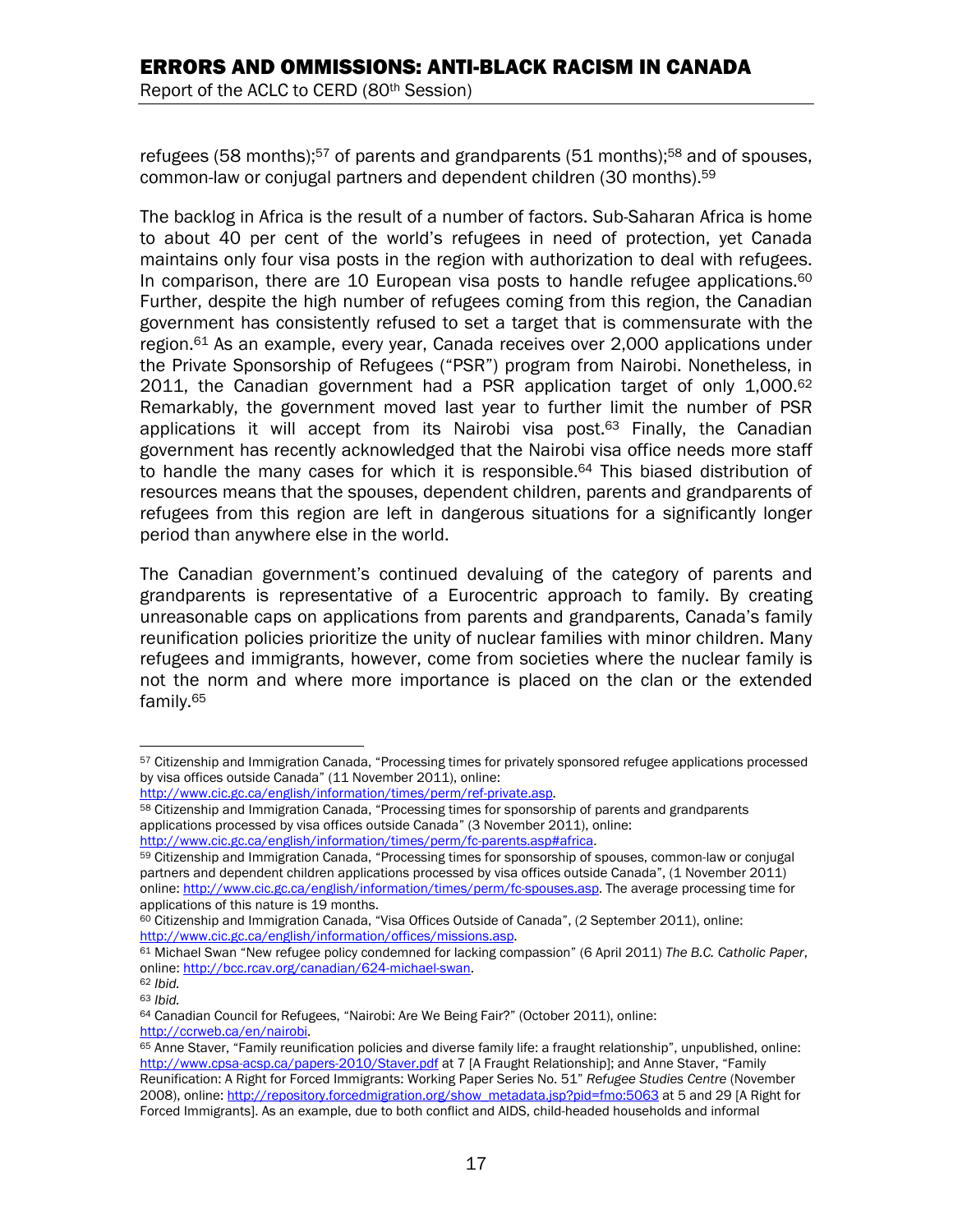Because the nuclear family is historically specific to the West, "non-Western persons are immediately less likely to have their relationships of caring recognized" within the Canadian immigration framework."66 One may suspect that these measures result in a targeting of specific populations.

Is it a coincidence that the forms of family which are the most restricted in immigration coincide with norms in Third World countries from which immigration is politically controversial?<sup>67</sup>

Through facially neutral immigration policies coupled with policy decisions relating to the distribution of resources, Canada is thus able to control the character of its society.<sup>68</sup> This is a clear contravention of Article 1 of the Convention which has been interpreted as urging states to ensure that legislation regarding citizenship and naturalization does not discriminate against people of African descent.

#### RECOMMENDATION

That the Committee recommends that Canada:

- o Increase the resources and targets dedicated to processing immigration applications from Africa in order to address the imbalance in resource allocation that is biased in favour of European immigrants and refugees; and
- $\circ$  Take steps to move away from the Eurocentric approach to family currently reflected in Canada's policies with respect to family class applicants.

#### B. ARTICLE 2 – LEGISLATIVE, ADMINISTRATIVE, JUDICIAL OR OTHER MEASURES

Article 2(1)(c) – Each State Party shall take effective measures to review governmental, national and local policies, and to amend, rescind or nullify any laws and regulations which have the effect of creating or perpetuating racial discrimination wherever it exists.

 $\overline{a}$ 

adoptions by extended family members are increasingly common in many African countries (e.g. Rwanda). Similarly, studies suggest that due to the complicated circumstances of the refugee experience (e.g. high mortality), family groupings are very often not nuclear but families of choice or circumstance. Finally, a study conducted on Somali immigrants in Denmark determined that 58% of Somalis given DNA testing by Danish authorities between January, 1997, and September, 1998, received a negative result. According to Somali community leaders, this was due to the differing conceptions of the family and misunderstandings among Somalis of the "Danish concept of who is a family member."

<sup>66</sup> A Fraught Relationship, *supra* note 65 at 11. 67 A Right for Forced Immigrants, *supra* note 65 at 20. 68 *Ibid.* at 23.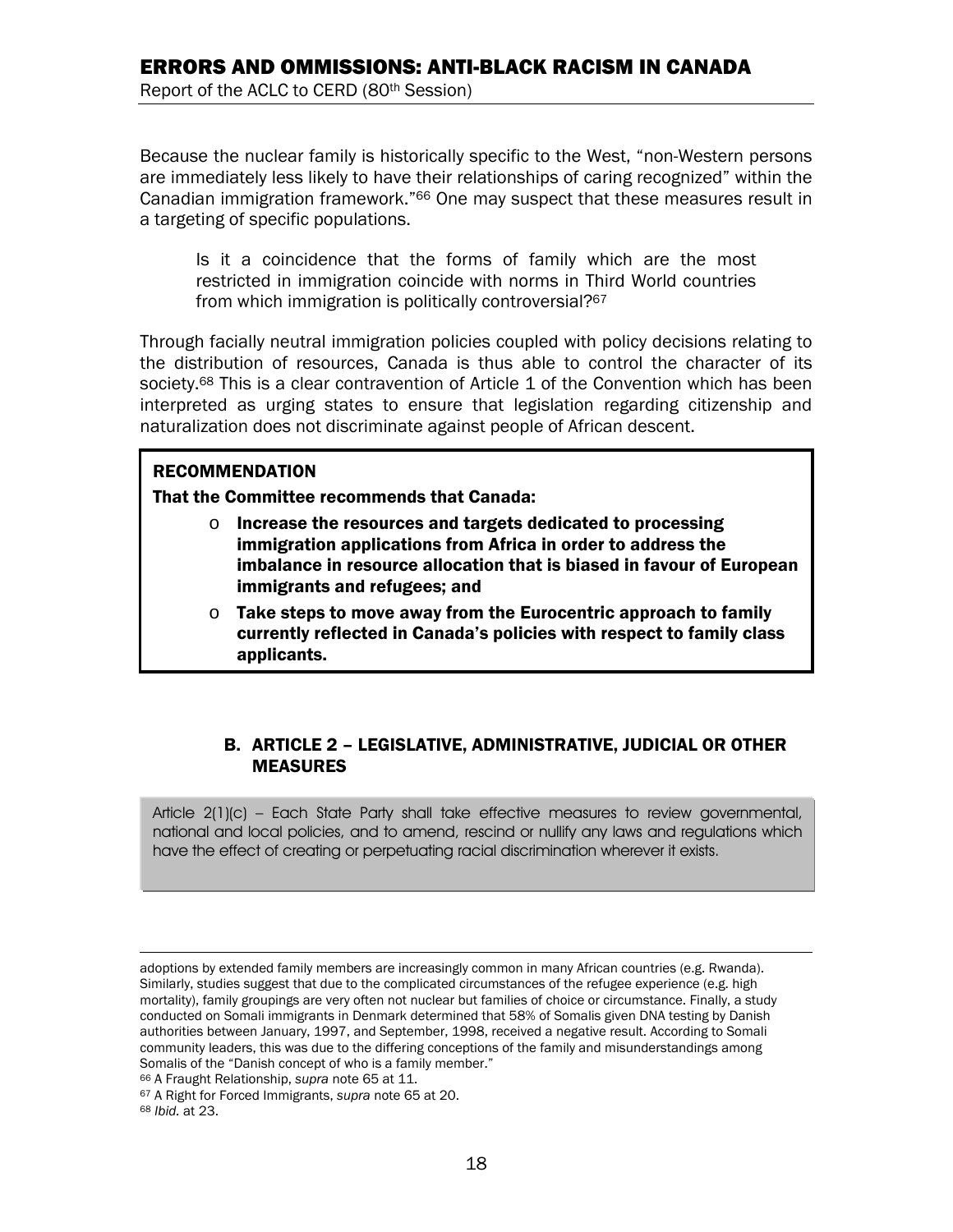Disaggregated race-based data is necessary for "effectively monitoring discrimination, identifying and removing systemic barriers, ameliorating historical disadvantage and promoting substantive equality."69 The data facilitates the implementation of policies and programs that accommodate the needs of diverse groups; this is in fact recognized in Canada's Action Plan Against Racism. Specifically, in reviewing the Ethnic Diversity Survey ("EDS"), a "ground-breaking" post-census report released by Statistics Canada in 2003, the report notes:

The EDS provides new and important information on the racial and ethnic background of Canadians and their lives in Canada today. Ongoing analysis will give the Government of Canada valuable information for developing future efforts to address racism and discrimination.70

Further, in 2005, the Ontario Human Rights Commission identified disaggregated data collection as a prerequisite for organizations seeking to combat racism and racial-discrimination, or defend themselves against such claims. The Commission held that a failure to collect disaggregated data, where there was some evidence of racial discrimination, could be indicative of an organization's failure to meet its duty to prevent a violation of the provincial human rights law.<sup>71</sup>

Most recently, the importance of disaggregated race-based data in the fight against racism was recognized in "Human Rights Accountability in National Security Practices," a special report to Parliament by the Canadian Human Rights Commission ("CHRC").<sup>72</sup> The CHRC determined that, in the fight against racism, good policy is not enough. Many organizations have policies designed to prevent discrimination, but few can demonstrate whether or not these policies are actually effective in practice. Data collection is needed to accurately report on the impact of security measures on human rights. For example, a 2011 interim report of the Special Senate Committee on Anti-Terrorism found that members of ethnic or religious communities believed that they were singled out or profiled.<sup>73</sup> Without data collection and public reporting, the assertions of national security organizations that they did not use racial or ethnic

<sup>1</sup> 69 Ontario Human Rights Commission, *Policy and Guidelines on Racism and Racial Discrimination*, (9 June 2005), online: http://www.ohrc.on.ca/en/resources/Policies/RacismPolicy/pdf [OHRC *Policy and Guidelines on Racism and Racial Discrimination*].<br><sup>70</sup> CAPAR, supra note 19 at 30.<br><sup>71</sup> OHRC *Policy and Guidelines on Racism and Racial Discrimination, supra note 69 at 44-47. The Commission* 

noted that in situations where the collection of data was clearly warranted: (1) a failure to do so may prevent an organization from putting forward a credible defence; (2) result in the commission relying on qualitative evidence to prove disproportionate representation; and (3) result in the commission seeking public interest remedies compelling data collection and analysis during litigation and during settlements.<br><sup>72</sup> Canadian Human Rights Commission, *Human Rights Accountability in National Security Practices: A Special* 

*Report to Parliament*, (Ottawa: Canadian Human Rights Commission, 2011) [*Human Rights Accountability in National Security Practices*].

<sup>73</sup> *Ibid.* at 5.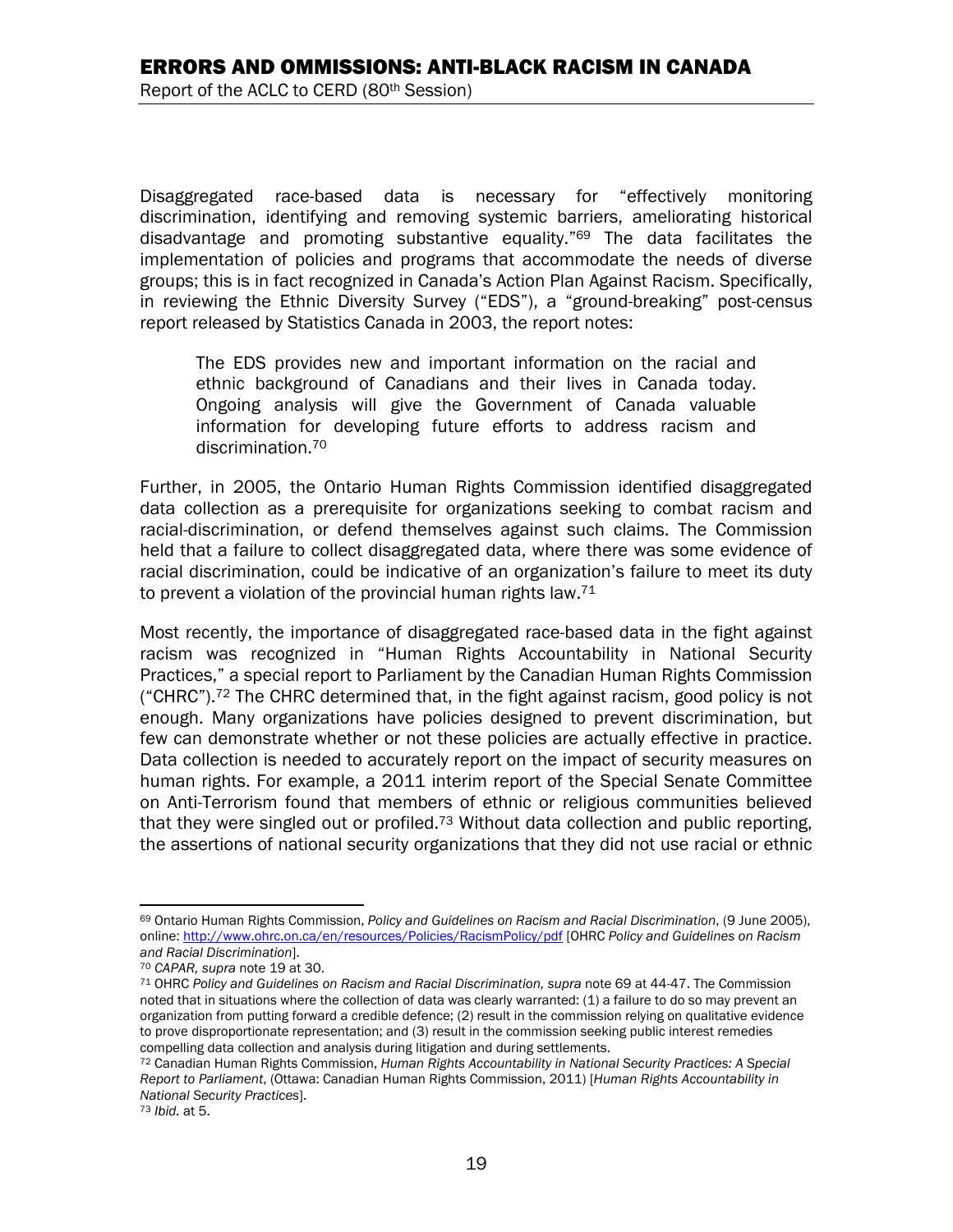profiling in their work were easily challenged.<sup>74</sup> The CHRC recommended the enactment of legislation requiring national security organizations to track their human rights related performance and to account publicly for that performance.<sup>75</sup>

Proactive and corrective measures are needed to address the problem of anti-Black racism in Canada. The collection of disaggregated data is the first step in taking effective measures in the development of legislation and policies that target systemic racial disparities. When used properly, this type of data collection can be vital in the fight against anti-Black racism.76 As will be further explained below, for the most part, the federal government has failed to collect disaggregated race-based data.<sup>77</sup>

#### 1. Abolition of the Long Form Census

Canada's long-form census has long required that individual households answer a number of questions relating to, *inter alia*, racial and ethnic origin. In July 2010, however, the Conservative cabinet decided to abolish the mandatory long-form census and replace it with a voluntary survey.78 The census in its revised form requires households to answer only questions on gender, age, marital status, and relationships of people in a household. Questions pertaining to race and ethnicity are provided on a supplementary survey which individuals can choose not to complete.

According to Industry Minister Tony Clement, the government's decision was based on the fact that some Canadians found the mandatory process coercive and the detailed questions intrusive.<sup>79</sup> In coming to this decision, however, the government disregarded or ignored the evidence of numerous economists, former government officials (including the Director of Statistics Canada who resigned as a direct result of

78 Janet Davidson, "Will new census capture clear picture of Canada?" *CBC News*, (5 May 2011), online:

 $\overline{a}$ 

<sup>&</sup>lt;sup>74</sup> *Ibid.* at 8.<br><sup>75</sup> *Ibid.* at 10.<br><sup>76</sup> See Ontario Human Rights Commission. "Commission Settles Employment Case With Toronto District School Board" (10 November 2005), online: http://www.ohrc.on.ca/english/news/e\_bg\_omoruyi-odin-settlement.shtml. In 2005, the Ontario Human Rights Commission settled a case with the Toronto District School Board ("TDSB") The case concerned allegations of systemic racial discrimination against African Canadian teachers in the employment context. As part of the settlement the TDSB agreed to develop a survey and collect data on the number of racialized persons (disaggregated by race) who are in permanent and acting positions of responsibility for the school year of 2005-2006.

<sup>77</sup> See *Employment Equity Act* S.C. 1995, c. 44. Neither the statutory sections nor regulations require the collection of disaggregated data by race and ethnicity. The Act only requires the collection of data on four designated groups: 1. Women 2. Aboriginal Peoples; 3. Persons with Disabilities; 4. Members of Visible Minorities. There is no separation between minority groups.

<sup>&</sup>lt;sup>79</sup> Steven Chase, "Privacy commissioner not consulted on plan to scrap compulsory census", *The Globe and Mail* (14 July 2010), online: http://www.theglobeandmail.com/news/politics/privacy-commissioner-not-consulted-onplan-to-scrap-compulsory-census/article1640288/. "The Harper government is blaming privacy fears for a controversial decision to scrap a mandatory long-form census questionnaire – but the country's privacy watchdog has heard almost nothing from Canadians on the topic. In fact, according to the Office of the Privacy Commissioner, only three complaints were laid about any aspect of the census in the last decade: two in 2006 and one in 2001."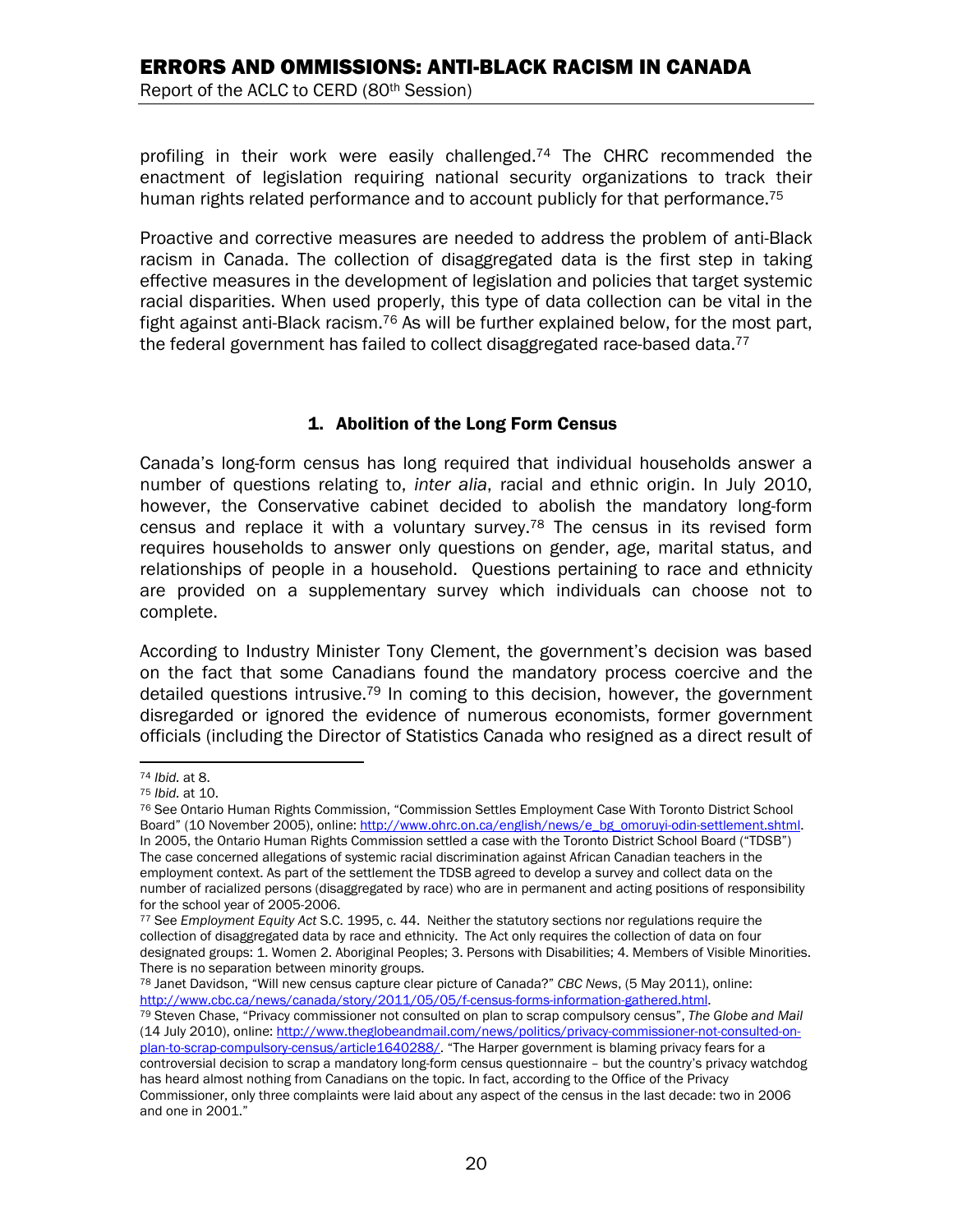the government's decision),<sup>80</sup> charities, doctors and educators who argued that the demographic details collected by the mandatory long form census were vital to the private and public sectors.81 Further, in abolishing the long-form census, the government directly contravened the recommendations of this Committee in 2007,82 and the Special Rapporteur on Minorities in 2010.<sup>83</sup>

Understanding what services are needed, where problems or opportunities arise, or how a region is changing depends on having accurate data. For the African Canadian community, disaggregated data helps to identify patterns of denial and resistance by Canadian institutions and provides a basis on which to pursue structural changes in order to rectify policies, programs and legislation that are having a disparate impact.

If governments and community groups are unaware of the racial and ethnic make-up of its citizens, there is no way that appropriate policies and programmes to accommodate the needs of particular groups can be sought or implemented. Contrary to Article  $2(1)(c)$  of the Convention, the government's decision will thus erode its ability to deliver social programs that are responsive to the specific needs of racially marginalized communities and will lead instead to further marginalization.

#### 2. The "Visible Minority" Category

Canada's categorization of racialized persons as "visible minorities" -- "persons other than Aboriginal People, who are non-Caucasian in race or non-white in colour<sup>"84</sup>  $$ was recognized by the Committee as possibly being contrary to Article 1 in the Convention. Article 1 provides that racial discrimination occurs when equitable treatment is upset by "any distinction, exclusion, restriction or preference based on race, colour, descent, or national ethnic origin."

The Canadian government has responded to this concern by stating that it has no plans of changing its standard usage on the ground that the term is specific to the

 $\overline{a}$ 80 Steven Chase and Tavia Grant, "Statistics Canada chief falls on sword over census" *The Globe and Mail*, (21 July 2010), online: http://www.theglobeandmail.com/news/politics/statistics-canada-chief-falls-on-sword-over-

census/article1647348/.<br><sup>81</sup> The Globe and Mail, "Canada's long-form census debate," *The Globe and Mail* (21 July 2010), online:<br>http://www.theglobeandmail.com/news/politics/canadas-long-form-census-debate/article1647591/

<sup>82</sup> Committee on the Elimination of Racial Discrimination, *Concluding Observations of the Committee on the Elimination of Racial Discrimination: Canada*. CERD/C/CAN/CO/18 at para. 11. The Committee requested the nationwide collection of disaggregated data for a better evaluation of the overall situation of different racial and<br>ethnic groups. See also General Recommendation No. 34, supra note 27 at para. 9.

<sup>&</sup>lt;sup>83</sup> Gay McDougall, *Report of the independent expert on minority issues*, (15 and 16 December 2008),

A/HRC/10/11/Add.1 at para. 91. The Special Rapporteur, like the Committee, recommended that disaggregated data along ethnic, racial and gender lines be collected in order to reveal hidden inequalities and to provide a key resource for informed policy decisions.

<sup>84</sup> See for example *Employment Equity Act* S.C. 1995, C. 44.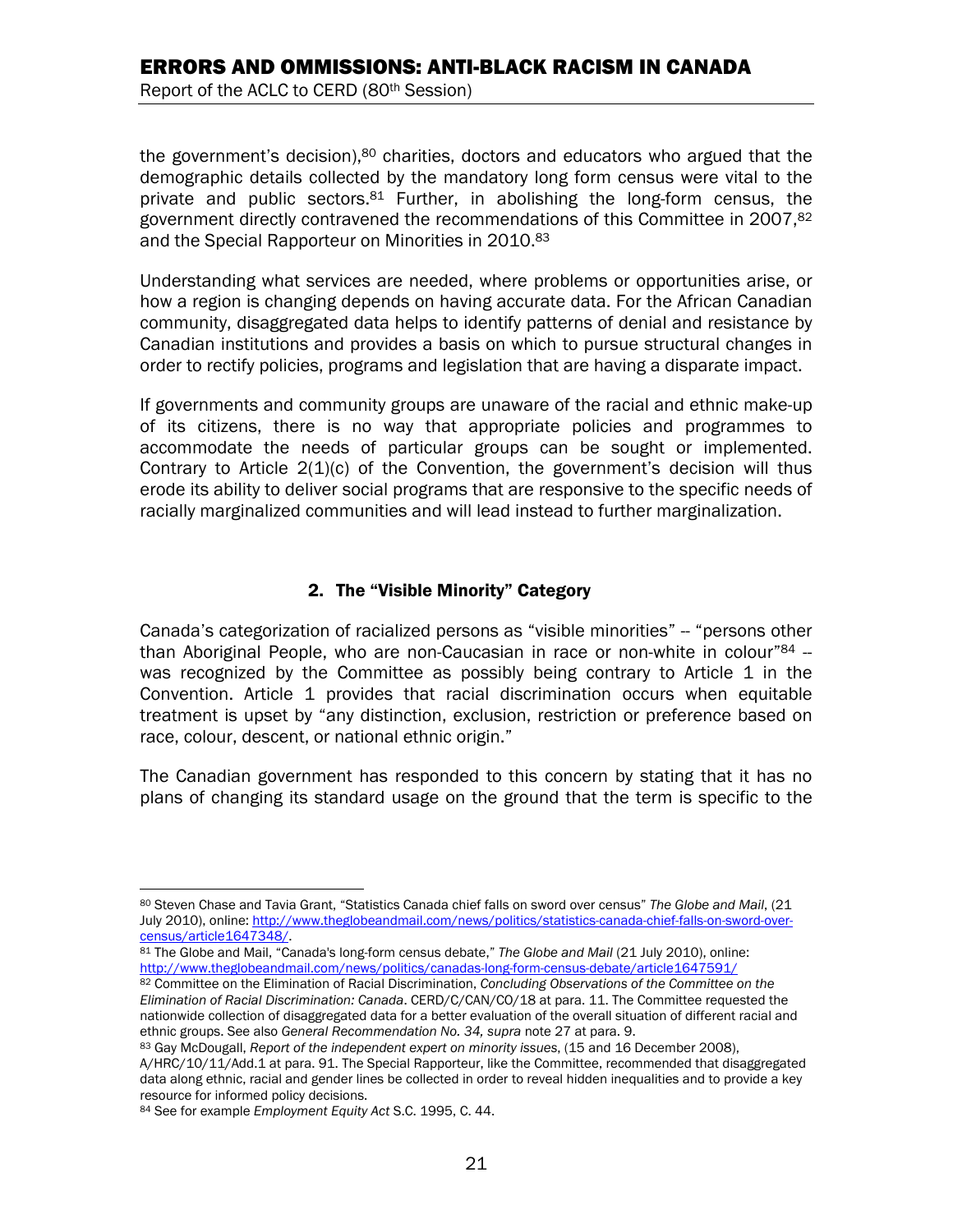# ERRORS AND OMMISSIONS: ANTI-BLACK RACISM IN CANADA

Report of the ACLC to CERD (80th Session)

administration of the *Employment Equity Act* which, like a "special measure" referred to in the Convention, is ameliorative in its aim.<sup>85</sup>

The government's response does not, however, address the concern that, despite its origins, the term is in fact used at all levels of Canadian society and serves to homogenize and obscure the experiences of those who are non-white and non-Aboriginal thereby contravening Article 2 of the Convention. The "visible minority" population consists mainly of the following groups: Chinese, South Asian, Black (Afrodescendant), Arab, West Asian, Filipino, Southeast Asian, Latin American, Japanese and Korean. Because racism is linked to socially constructed beliefs and perceptions of superiority or inferiority, however, different groups experience racism in different forms, dimensions and intensities. Grouping these persons together carries with it various incorrect assumptions about similarity of experiences making it "very difficult to gain an accurate reflection of the varying degrees of treatment, outcomes and access to equality experienced by these groups."86

As an example, the Ethnic Diversity Survey referred to earlier found that, in the past five years, nearly 50 percent of African Canadians reported discrimination or unfair treatment. By contrast, only 33 percent of South Asians and 33 percent of Chinese respondents reported experiencing discrimination or unfair treatment.<sup>87</sup> The same research notes that earnings differentials for some "visible minority" groups, such as Chinese and Japanese men, improved between 1986 and 1996. However, outcomes worsened for other groups. For example, compared to men of British origin, the relative earnings of African Canadian and Aboriginal men declined significantly over the same period – by 20 percent and 18 percent respectively.<sup>88</sup>

While the term "visible minority" comes from the *Employment Equity Act*, its use is not limited to the administration of the *Act.* As an example, "[t]he kind of information reported by the media concerning earnings of visible minorities is typically very aggregated."<sup>89</sup> Similarly, while figures calculated from Statistics Canada's Survey of Labour and Income Dynamics provides finer distinctions among groups, the publicrelease data only reports whether a respondent is, or is not, a "visible minority" member.<sup>90</sup> The term "visible minority" is thus used by both the media and the greater public.

The failure to distinguish among different "visible minorities" means that "ameliorative" policies that are developed on the basis of this data are often misguided and ineffective. As an example, the most popular way of determining whether Canada's "visible minorities" face discrimination in the labour market is

 $\overline{a}$ 

<sup>&</sup>lt;sup>85</sup> Canada's Report to CERD, s*upra* note 37 at paras. 41-43.<br><sup>86</sup> African Canadian Legal Clinic, "Policy Paper: Disaggregated Data Collection (Race-Based Statistics)" online:<br>http://www.aclc.net/wp-content/uploads/Policy

<sup>&</sup>lt;sup>87</sup> CAPAR, supra note 19 at 8.<br><sup>88</sup> Ibid. at 15.<br><sup>89</sup> Derek Hum and Wayne Simpson, "Not all Visible Minorities Face Labour Market Discrimination" Optiones *Politiques* (December 2000), online: http://www.irpp.org/po/archive/dec00/hum.pdf at 2. 90 *Ibid.*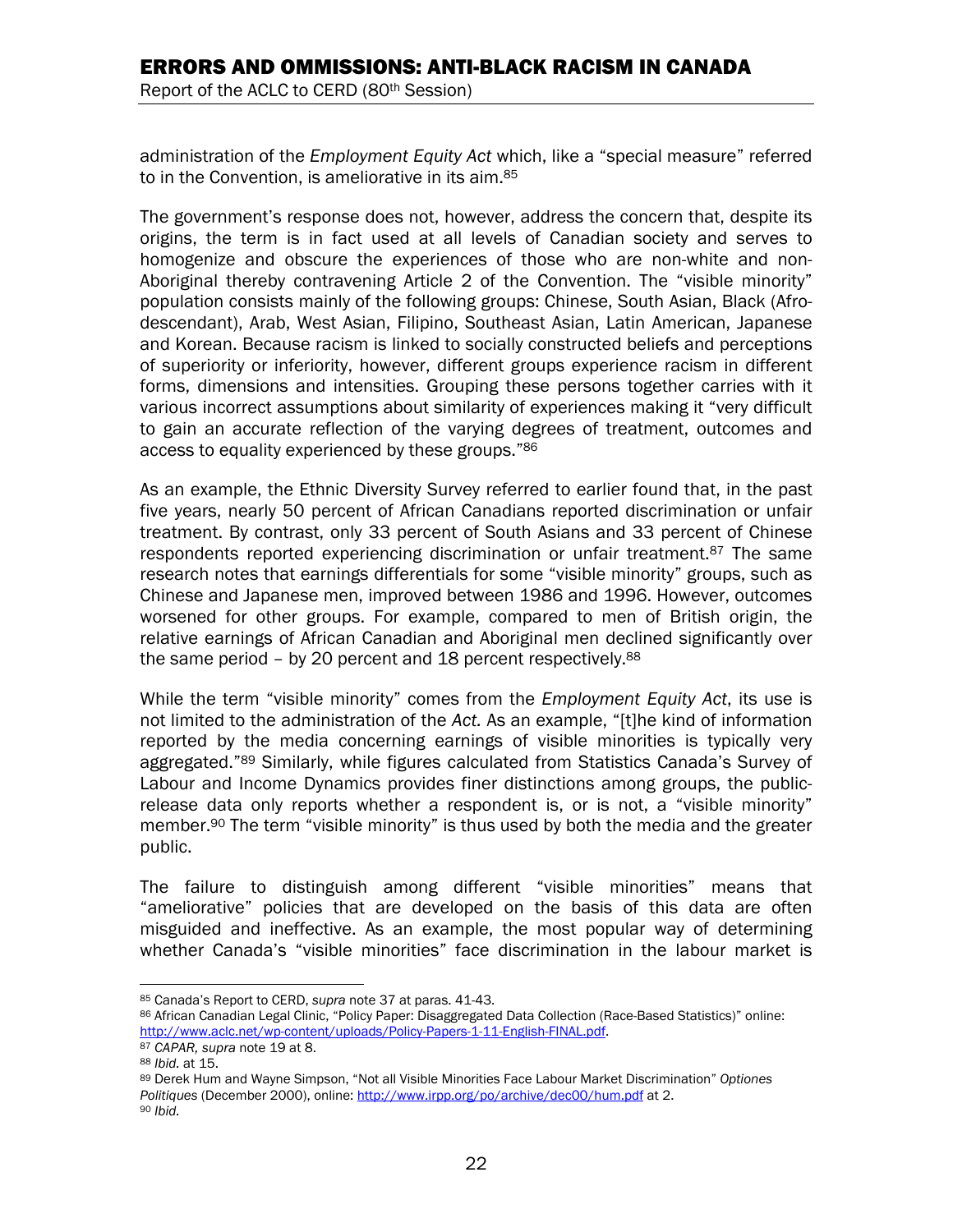simply to compare their average wages and annual earnings with those of white Canadians. $91$  However, a statistical explanation of the wage gap finds that among native-born Canadians only African Canadians face a statistically significant wage gap once other variables are controlled for. Among immigrants, however, an unexplained wage gap is common. This suggests that, with the notable exception of African Canadian males, "visible minorities" who are native-born are for the most part not disadvantaged; it is mainly among *immigrant* males who are "visible minorities" that a statistically significant unexplained wage gap exists. This data suggests that policies that focus on employment or wage equity for all "visible minorities", as opposed to African Canadians in particular, or that do not focus on helping immigrants integrate into Canadian society miss the mark.<sup>92</sup>

The continued use of the term "visible minority" by government and public institutions thus continues to maintain a significant barrier to effectively addressing the gaps in wages, education, and employment for African Canadians and immigrant populations.

#### RECOMMENDATION

That the Committee recommends that Canada:

- o Cease using the term "visible minority" to describe racialized persons as this term obscures differences between racialized groups that are important to the creation and implementation of effective and responsive policies;
- $\circ$  Reintroduce the mandatory long-form census in order to provide governments and community groups with an accurate statistical basis from which to pursue structural changes and rectify policies, programs and legislation that have a disparate impact on African Canadians;
- $\circ$  Implement nationwide mandatory disaggregated data collection, based on race, colour, and ethnic and national origin in order to determine if and where racial disparities exist and address them accordingly;
- $\circ$  Provide in its next periodic report information on any data collection measures implemented and their results.

#### 3. Racial Profiling

Article 2(1)(d) – Each State Party shall prohibit and bring to an end, by all appropriate means, including legislation as required by circumstances, racial discrimination by any persons, group or organization.

 $\overline{a}$ 

I

<sup>91</sup> *Ibid.* at 1. 92 *Ibid*.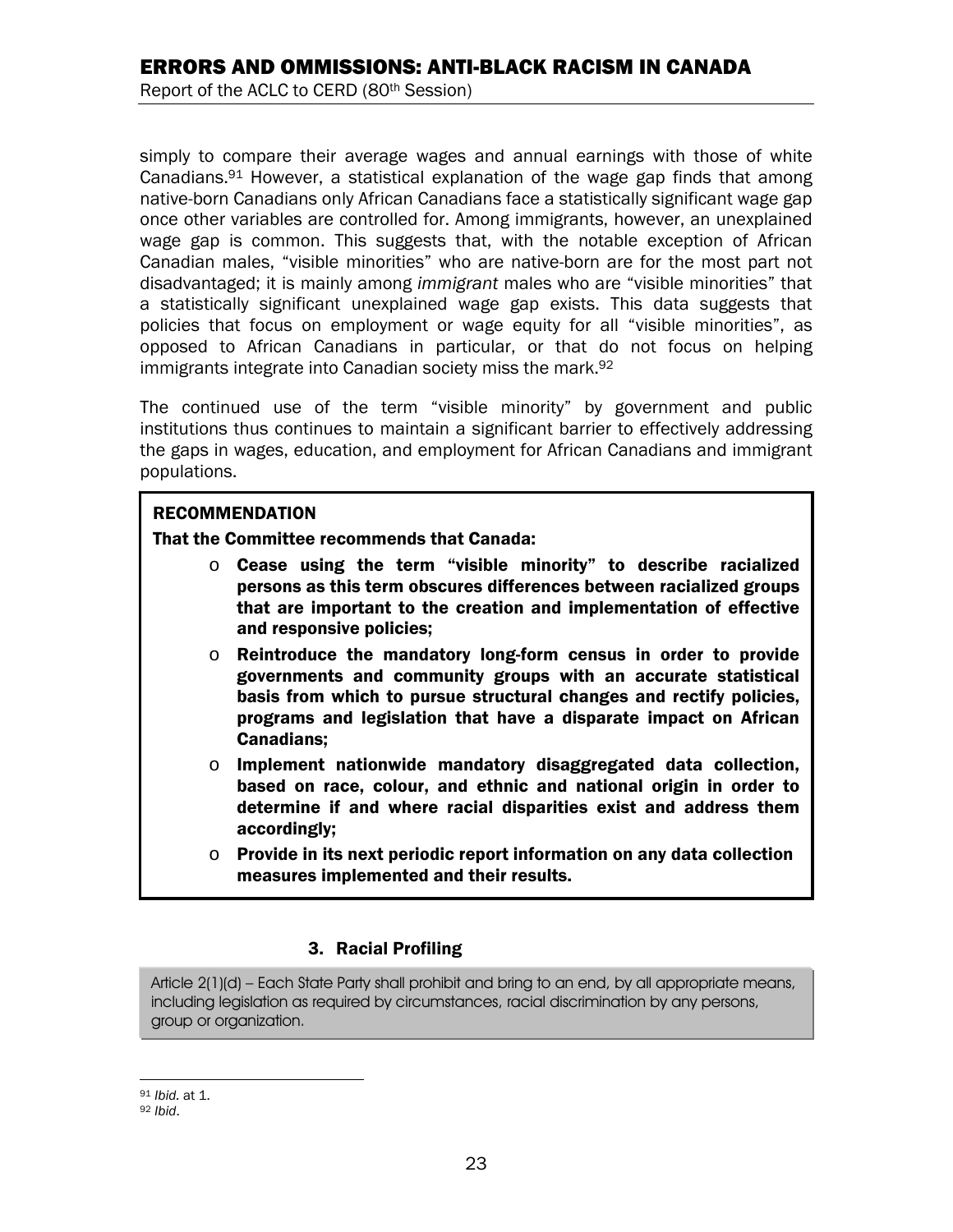In February 2010, the *Toronto Star* newspaper published a series of reports on racial profiling by the Toronto Police Service in which it examined data captured on police contact cards in mostly non-criminal encounters with the public.93 The articles were a follow-up to the *Toronto Star's* 2002 series on race, policing and crime in Toronto in which the newspaper discovered that African Canadians in Toronto were subject to racial profiling and harsher treatment with respect to arrests, stops, searches, and release.94

The *Toronto Star* articles revealed that despite a change in police chiefs, a tripling in the number of minority officers in the service over the last 17 years, significant improvements in the number of "visible minorities" in higher ranks, an acknowledgement by the Toronto Police Services that racial bias *is* a factor in police decisions, and an attempt to deal with racial profiling through training, 95

- $\circ$  If you are African Canadian and you do something wrong  $-$  use illegal drugs, drive without car insurance -- your chances of getting caught are much greater than your white counterpart;
- o Although African Canadians make up 8.4 per cent of Toronto's population, they account for three times as many contacts with police;
- o African Canadian males aged 15-24 are stopped and documented 2.5 times more than white males the same age; and
- o Differences between African Canadian and white carding rates are highest in more affluent, mostly white areas of the city, indicating the presence of the "out-of-place" phenomenon.96

The consequences of this misconduct are manifold. African Canadians live in constant fear of enduring the humiliation of being targeted by police for no apparent reason other than the colour of their skin. They feel the need to warn family members

February 2010), online: http://www.thestar.com/news/article/761503-james-change-trickles-slowly-to-thestreets; Jim Rankin, "Police ponder how to best to collect race data," *The Toronto Star* (15 February 2010), online: http://www.thestar.com/specialsections/raceandcrime/article/765605--police-ponder-how-best-to-collect-racedata; Jim Rankin, "Story behind the numbers" *The Toronto Star* (6 February 2010), online:

 $\overline{a}$ 93 Jim Rankin, "Race Matters: Blacks documented by police at high rate," *The Toronto Star* (6 February 2010), online: http://www.thestar.com/specialsections/raceandcrime/article/761343-race-matters-blacksdocumented-by-police-at-high-rate; Royson James, "Change trickles slowly to the streets," *The Toronto Star* (6

http://www.thestar.com/specialsections/raceandcrime/article/761069--story-behind-the-numbers; and Toronto Star, "The Chief on race, crime, and policing" (6 February 2010), online:

http://www.thestar.com/specialsections/raceandcrime/article/761112-the-chief-on-race-crime-and-policing<br>[Race Matters 2010].

<sup>[</sup>*Race Matters 2010*]. 94 Jim Rankin, "Singled Out," *The Toronto Star* (19 October 2002); Jim Rankin, "The Story Behind The Numbers", *The Toronto Star* (19 October 2002); and Jim Rankin, "Police Target Black Drivers, Star Analysis of Traffic Data Suggests Racial Profiling" *The Toronto Star* (20 October 2002). These results were independently reviewed and validated. Factors such as age, criminal history and employment were taken into account. See *Toronto Star*, "Star's Race Profiling Series Valid, Board Told York U. Professor Explains Analysis", December 11, 2002; Michael Friendly, *Analysis of Toronto Police Data Base*, (York University, 2003). 95 *Race Matters 2010, supra* note 93. 96 *Ibid.*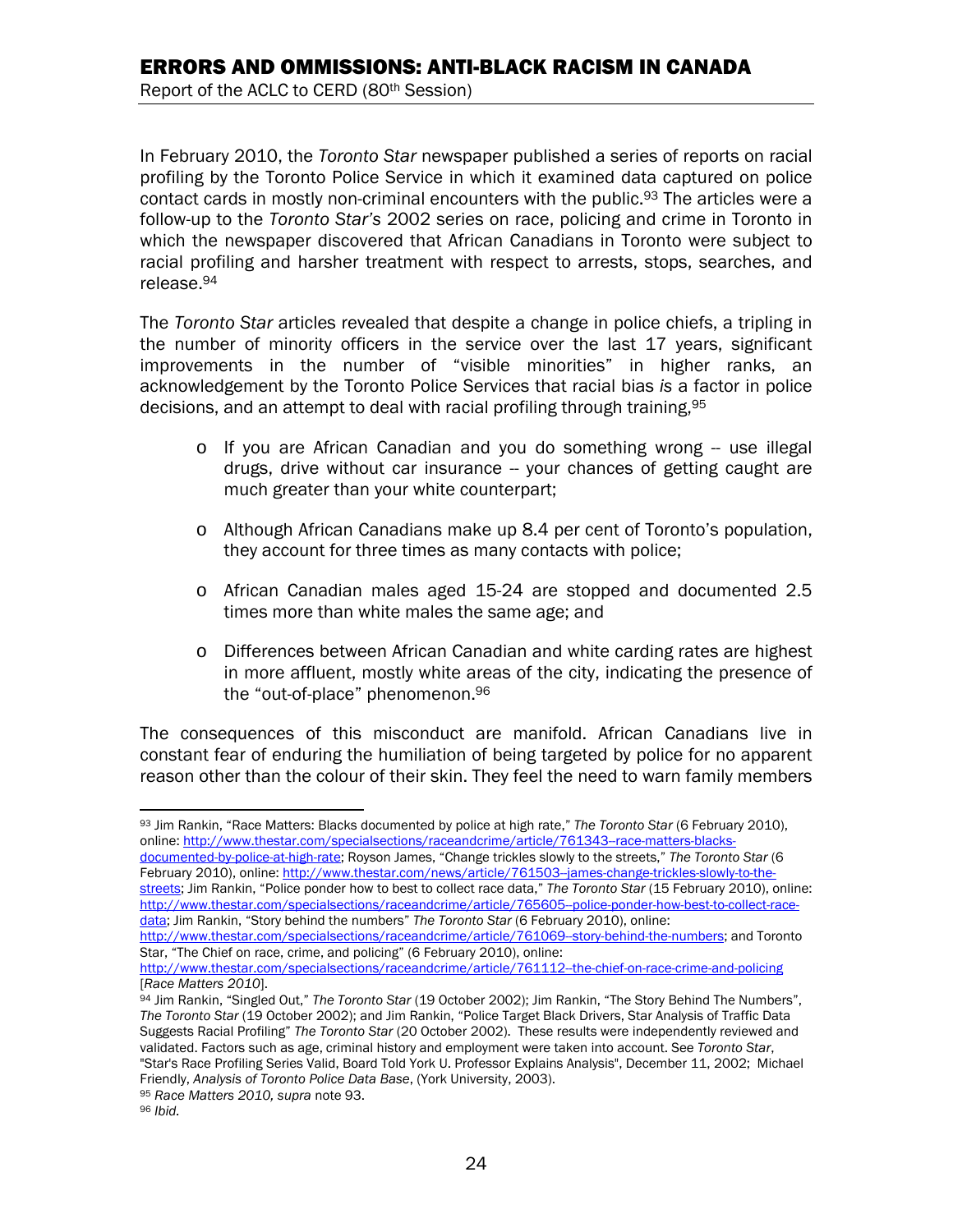(particularly young males) "to be careful around the police" and feel the need "to be protected from" the individuals that are supposed to be the protectors of society.97 Racial profiling thus divests African Canadians of a sense of citizenship and belonging within their country and respective communities. This violation of the right to live free from discrimination diminishes the human dignity of African Canadians.

Further, as the first point of contact, the racial inequities in police enforcement contribute to the disproportionate numbers of African Canadians being investigated and prosecuted.98 According to the Commission on Systemic Racism in the Ontario Justice System, "[e]nforcement practices, rather than offending behaviours are key" to explaining the over-representation of African Canadians among prison admissions.99 Canada continues to bury its head in the sand, hoping that racial profiling will correct itself. It will not. Rather, what is needed is a serious government strategy at the provincial and federal levels aimed at eradicating this racist practice and its impact.

#### 4. Overrepresentation in the Criminal Justice System

In 2005, the Committee released its *General Recommendation No. 31 - Prevention of Discrimination in the Administration and Functioning of the Criminal Justice System.100* In that document, the Committee recognized that the number and percentage of persons belonging to particular groups who are held in prison or preventive detention is a possible indicator of racial discrimination.101

The overrepresentation of African Canadians in provincial and federal prison populations is startling. African Canadians make up only 2.5 per cent of Canada's population. However, in 2010-2011, the proportion of African Canadian offenders in federal prison was 9 per cent. This represented a 52 percent leap from just a decade

491 at para. 20; Scot Wortley, *Bias Free Policing: The Kingston Police Data Collection – Final Report* (Toronto: Centre of Criminology, University of Toronto, 2005), at 73 and 75; and Margaret Gittens et al., *Report of the Commission on Systemic Racism in the Ontario Criminal Justice System*, (Toronto: Queen's Printer for Ontario, 1995) at 99 [Gittens]. In 1992, in the wake of the "Yonge Street Riots", the Ontario government established the Commission on Systemic Racism in the Ontario Criminal Justice System. The Commission studied all facets of criminal justice and, in December 1995, issued a 450 page report with recommendations. To date, this is the most comprehensive report on the issue of systemic racism in Ontario's criminal justice system.<br><sup>100</sup> Committee on the Elimination of Racial Discrimination, *General Recommendation No. 31: The prevention of* 

 $\overline{a}$ 

<sup>&</sup>lt;sup>97</sup> Paying the Price, supra note 14 at 24 and 25.<br><sup>98</sup> Scot Wortley and Julian Tanner, "Data, Denials and Confusion: The Racial Profiling Debate in Toronto" (2003) 45(3) *Canadian Journal of Criminology and Criminal Justice* 367 at 372-373.<br><sup>99</sup> Faisal Mirza, "Mandatory Minimum Prison Sentencing and Systemic Racism" (2001) 30 *Osgoode Law Journal* 

racial discrimination in the administration and functioning of the criminal justice system,  $A/60/18$  [General *Recommendation No. 31*]. 101 *Ibid.* at 1(e).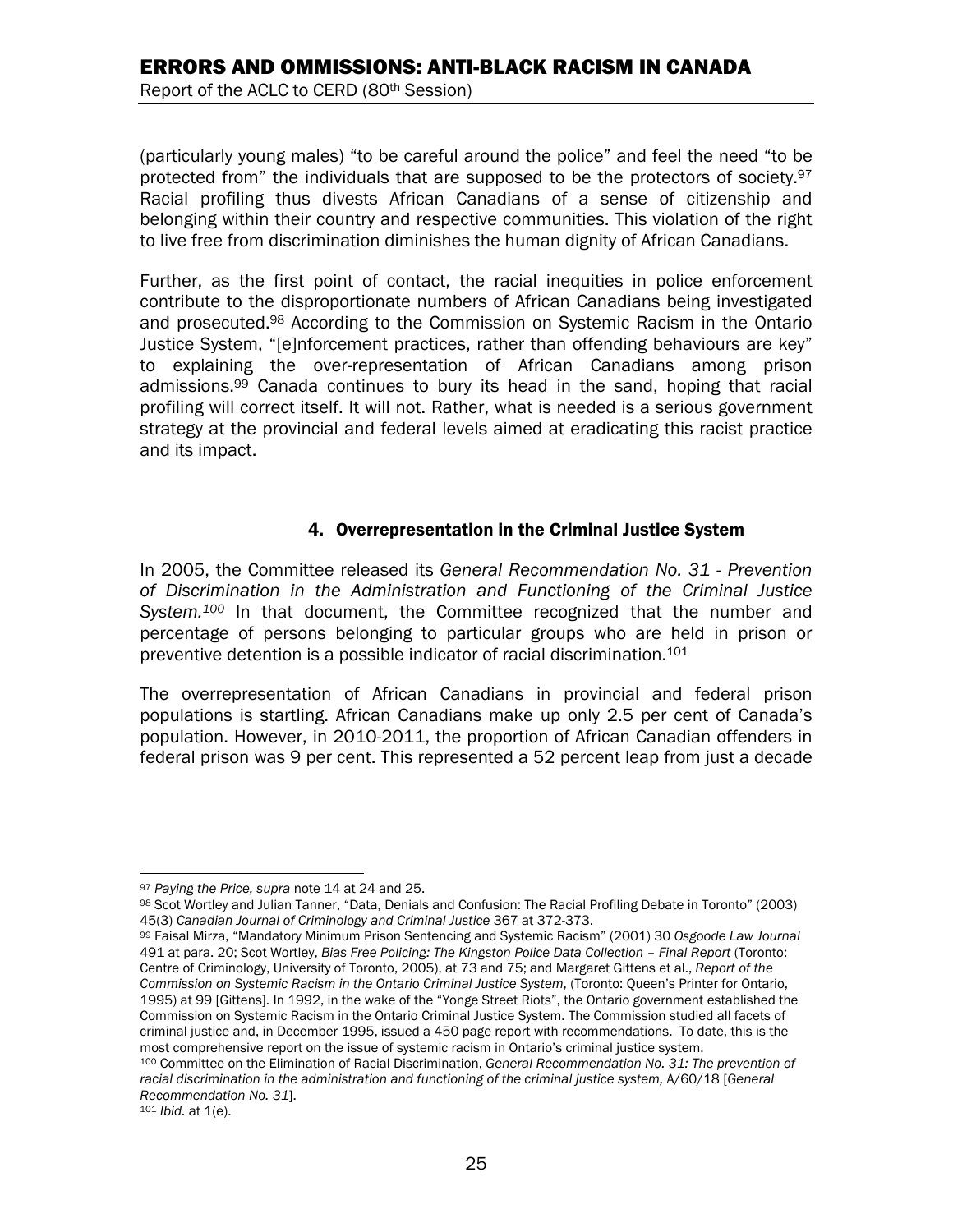earlier.102 This alarming increase occurred during a period when the national crime rate was at its lowest level since 1973, continuing a 20-year decline.<sup>103</sup>

Similarly, between 1986 and 1993, the number of African Canadian prisoners admitted to Ontario prisons increased by 204%, while the number of white prisoners admitted increased by only 23%. African Canadian admissions to prison tripled from 4,205 in 1986/1987 to 12,765 in 1992/1993. In 1992/1993, Black persons accounted for 15% of Ontario's prison admissions while representing only 3% of the province's population.104

This overrepresentation of African Canadians can be largely attributed to a criminal justice system that is racially biased at almost every step. Racial discrimination by Canadian police, legal professionals, courts, jurors, and prisons is well documented.105 Anti-Black racial bias operates at all levels of the criminal justice system from racial profiling, to the exercise of prosecutorial discretion, to the imposition of pre-trial incarceration, and to disparities in sentencing.106 For example, there are small but statistically significant differences in favour of white accused in the decision of Crown prosecutors to proceed summarily or by indictment. Summary conviction offences are considered less serious than indictable offences because they are punishable by shorter prison sentences and smaller fines. In a hybrid drug charge sample, for example, 65% of charges laid against white accused compared to 46% of those laid against African Canadian accused were dealt with summarily.<sup>107</sup> These results are not surprising considering that Crown prosecutors rely on documentation prepared for them by the often racially biased police.108

Similarly, in 1997, Julian Roberts and Anthony Doob completed the first major study that examined the processing of African Canadian and white persons by Canadian courts.109 The study revealed that African Canadian accused are significantly more likely to be denied pre-trial release on bail, and, for certain offences, are more likely to be given custodial sentences.<sup>110</sup>

The denial of bail strongly influences whether an individual will "cut a deal" and plead guilty or assert their right to a trial. In a study released in 2010, it was determined that, controlling for other factors, the odds of pleading guilty were found to be 2.5 times greater for those who were detained than those who were released.

online: http://www.cbc.ca/news/politics/story/2011/12/14/crawford-black-prison.html.<br><sup>103</sup> Canadian Press, "Canada Crime Rate Continues Fall: StatsCan" *Huffington Post* (21 July 2011), online:<br>http://www.huffingtonpost.ca

<sup>1</sup> 102 Alison Crawford, "Prison watchdog probes spike in number of black inmates" *CBC News* (15 December 2011),

<sup>&</sup>lt;sup>104</sup> Gittens, supra note 99 at 70-71.<br><sup>105</sup> Colour of Democracy, supra note 15; and Nelson, C.A. Out of Sync-Reflections on the culture of diversity in *private practice* (Toronto: York University, 1995) at 199-205.<br><sup>106</sup> Julian Roberts & Anthony N. Doob, "Race, Ethnicity and Criminal Justice in Canada" (1997) 21 *Crime and* 

Justice 469 at i to xi [Race, Ethnicity and Criminal Justice in Canada].<br><sup>107</sup> Gittens, supra note 99 at 192.<br><sup>108</sup> *Ibid.* at 191.<br><sup>109</sup> Race, Ethnicity and Criminal Justice in Canada, supra note 106 at 498.<br><sup>110</sup> *Ibid.*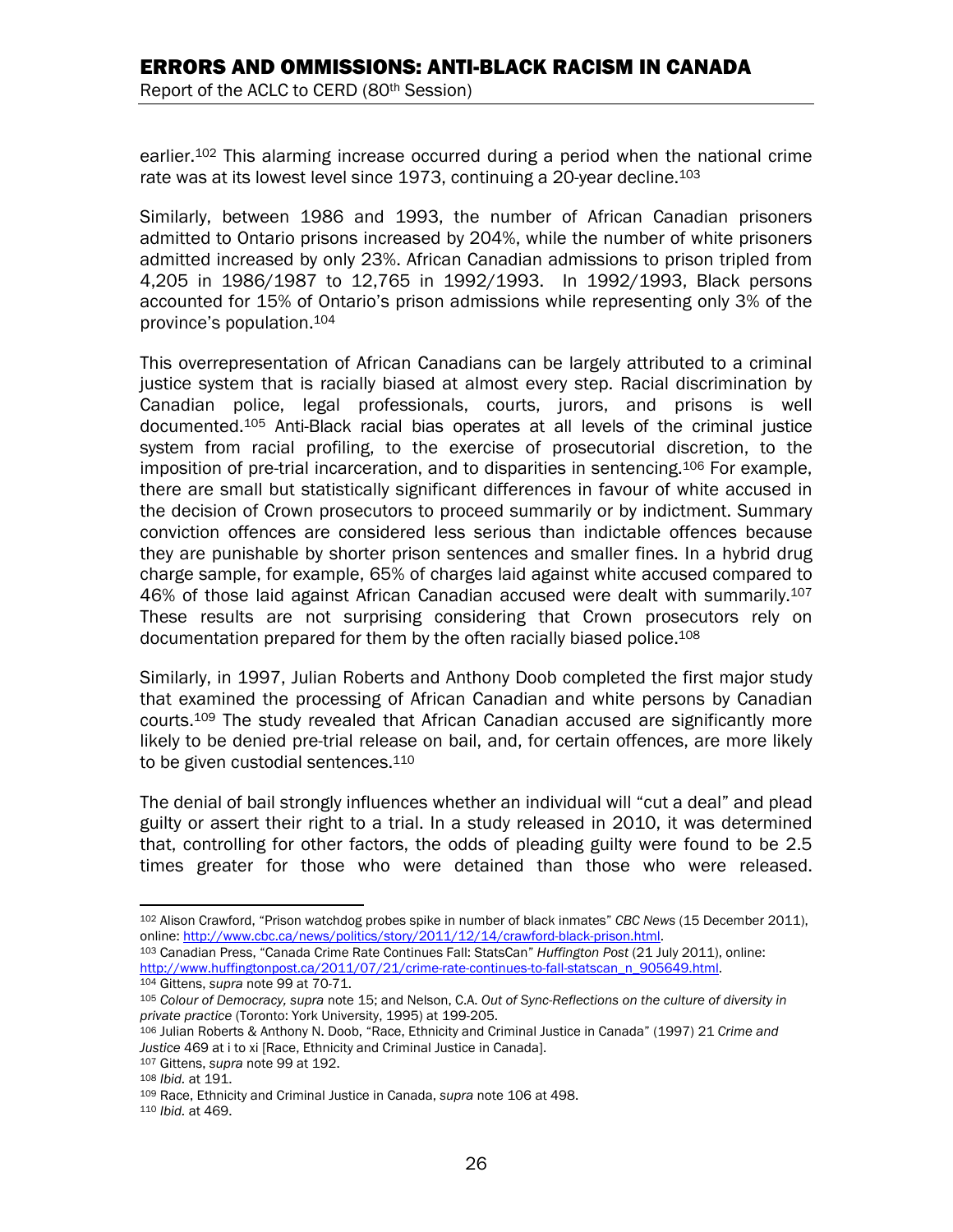Alternatively, the odds of having all charges withdrawn were 2.3 times greater for those who were released than those who were held in pre-trial detention. Interviewees frequently cited how the kinds of conditions experienced in prisons meant that pleading was an action that one could take to better one's situation.111 As the statistics suggest, the over-incarceration of African Canadians has been a persistent and long standing problem. The Canadian government has continually failed to address this disparity.

#### **RECOMMENDATION**

 $\overline{a}$ 

That the Committee recommends that Canada:

- $\circ$  Implement a nationwide mandatory disaggregated race-based data collection policy, and collect disaggregated data on police stops, searches, arrests, and releases;
- $\circ$  Adopt national and provincial measures, including legislation and external complaint mechanisms, to end racial profiling by law enforcement and national security agencies;
- $\circ$  Provide in its next periodic report, information on any data collection measures implemented and their results;
- $\circ$  Conduct an extensive study of systemic anti-Black racism and the overrepresentation of African Canadians at all levels in the criminal justice system; and
- $\circ$  Develop an effective action plan towards eliminating the disparity in rates of sentencing and incarceration of African Canadians, including such things as sentencing reforms and training on anti-Black racism for members of the police, Crown prosecutors, and members of the judiciary.

#### C. ARTICLE 4 – PROHIBITION AGAINST PROMOTION OF RACIAL HATRED

#### 1. Hate Speech

Article 4 – States Parties condemn all propaganda and all organizations which are based on ideas or theories of superiority of one race or group of persons of one colour or ethnic origin, or which attempt to justify or promote racial hatred and discrimination in any form, and undertake to adopt immediate and positive measures designed to eradicate all incitement to, or acts of, such discrimination and, to this end, with due regard to the principles embodied in the Universal Declaration of Human Rights and the rights expressly set forth in article 5 of this Convention …

<sup>111</sup> Gail Kellough and Scot Wortley, "Remand for Plea: Bail Decisions and Plea Bargaining as Commensurate Decisions" (2002) 42 *British Journal of Criminology* 186 at 197.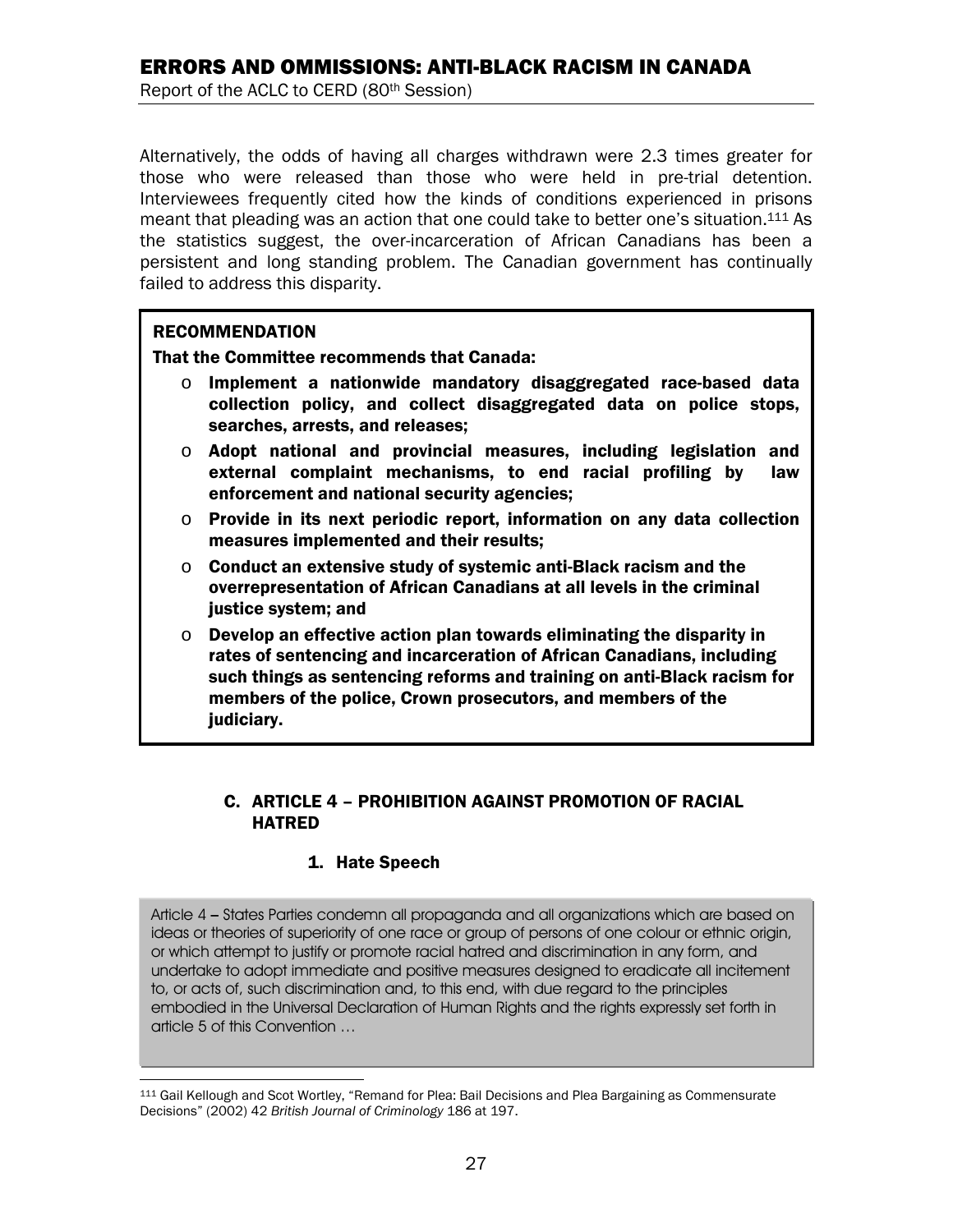In 1993, the Committee adopted *General Recommendation No. 15 -- Organized violence based on ethnic origin (Art. 4)*. In it, the Committee affirmed the importance of Article 4 as "central to the struggle against racial discrimination,"112 recalled that the provisions of Article 4 are of a mandatory character, $113$  opined that the prohibition of the dissemination of all ideas based upon racial superiority or hatred is compatible with the right to freedom of opinion and expression, $114$  and affirmed that Article 4 requires states to penalize, *inter alia*, the dissemination of ideas based upon racial superiority or hatred.115

In 2011, in *General Recommendation No. 34*, the Committee affirmed the importance of Article 4 to the security and integrity of people of African descent. The Committee recommended that states take measures to prevent any dissemination of ideas of racial superiority and inferiority or ideas which attempt to justify violence, hatred or discrimination against people of African descent.<sup>116</sup> The Committee also recommended that states take strict measures against any incitement to discrimination or violence against people of African descent including through the internet and related facilities of a similar nature.<sup>117</sup> Canada has provincial, federal, civil and criminal legislation that addresses the dissemination of hate propaganda. However, as will be explained below, these laws are either inadequate or under attack.

#### *i. Federal and Provincial Human Rights Legislation*

While it is true that the *Canadian Human Rights Act* ("*CHRA*") and provincial and territorial legislation contain provisions that relate to the prohibition of hate speech,<sup>118</sup> a number of these provisions are currently in danger of being struck down or repealed.

Section 13(1) of the *CHRA* provides:

13. (1) It is a discriminatory practice for a person or a group of persons acting in concert to communicate telephonically or to cause to be so communicated, repeatedly, in whole or in part by means of the facilities of a telecommunication undertaking within the legislative authority of Parliament, any matter that is likely to expose a person or

 $\overline{a}$ 112 Office of the High Commissioner for Human Rights, *General Recommendation No. 15: Organized violence based on ethnic origin (Art. 4)*, Fourty-Second Session, 1993, 03/23/1993 at para. 1 [*General Recommendation* 

<sup>&</sup>lt;sup>113</sup> *Ibid.* at para. 2.<br><sup>114</sup> *Ibid.* at para. 4.<br><sup>115</sup> *Ibid.* at para. 3.<br><sup>116</sup> General Recommendation No. 34, supra note 27 at para. 27.<br><sup>117</sup> *Ibid.* at paras. 27-29.<br><sup>118</sup> Canada's Report to CERD, supra note 37 at p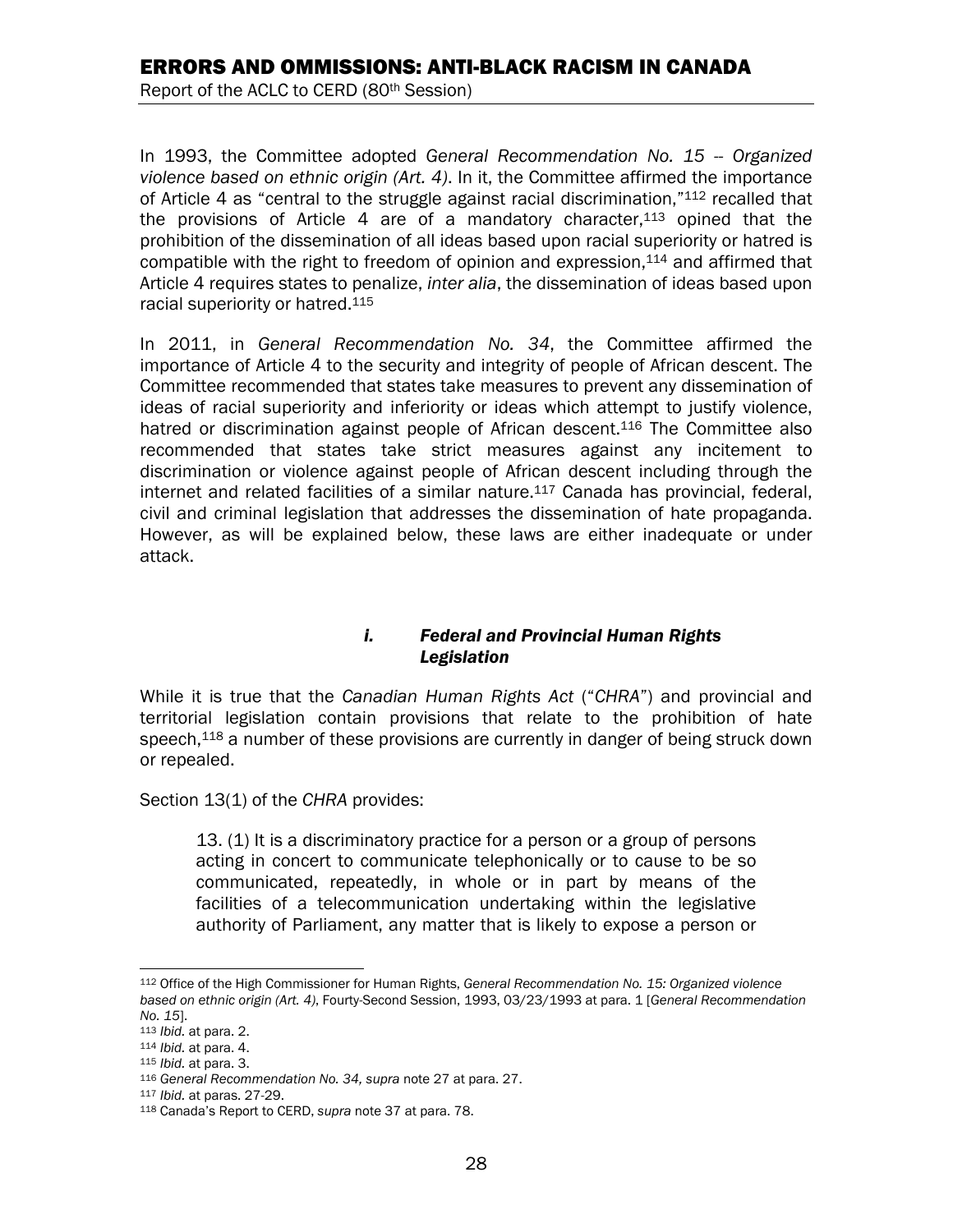persons to hatred or contempt by reason of the fact that person or those persons are identifiable on the basis of a prohibited ground of discrimination.

Despite the fact that section 13 of the *CHRA* was held by the Supreme Court of Canada to be a justifiable limit on the constitutional right to freedom of expression,119 a recent decision of the Canadian Human Rights Tribunal has held that the provision is unconstitutional.<sup>120</sup> While the Tribunal was concerned primarily with the introduction of section 54, a separate and severable penalty provision,  $121$  it opted to strike down both section 13 and section 54. This approach is not only contrary to extensive jurisprudence from the Supreme Court of Canada on constitutional remedies,  $122$  it is in violation of Article 4 of the Convention.  $123$ 

Second, on September 30, 2011, Conservative Member of Parliament ("MP") Brian Storseth introduced Private Member's Bill C-304 to repeal Section 13 of the *CHRA*. As is often the case with attacks on anti-hate speech legislation, the introduction of this Bill was premised largely on the argument that it violated the apparently absolute right to freedom of speech.<sup>124</sup> The Bill had its first reading at the House of Commons on September 30, 2011.125 While Private Member Bills usually have little chance of passing, the likelihood of Bill C-304's success has been bolstered by an endorsement from Mr. Rob Nicholson, Canada's Minister of Justice, who recently urged that MPs from all parties vote to repeal section 13 of the *CHRA* because it is an affront to free speech.<sup>126</sup>

Third, Saskatchewan is one of the few Canadian provinces/territories to prohibit hate speech in its human rights legislation.127 Section 14(1) of the *Saskatchewan Human Rights Code* provides:

No person shall publish or display, or cause or permit to be published or displayed, on any lands or premises or in a newspaper, through a television or radio broadcasting station or any other broadcasting device, or in any printed matter or publication or by means of any other

 $\overline{a}$ 

<sup>&</sup>lt;sup>119</sup> Canada (Human Rights Commission) v. Taylor, [1990] 3. S.C.R. 892.<br><sup>120</sup> Warman v. Lemire, 2009 CHRT 26, [2009] C.H.R.D. No. 26.<br><sup>121</sup> Warman v. Warman, 2005 CHRT 26, 55 C.H.R.R. D/148, 2005 CarswellNat 6696, at para.

<sup>[1992] 2</sup> S.C.R. 679.

<sup>123</sup> The decision is currently being judicially reviewed by the Federal Court. 124 *Parliament of Canada, 41st Parliament, 1st Session, Edited Hansard, Number 051, contents, Tuesday, November 22, 2011.* 

<sup>125</sup> Parliament of Canada, *Bill 304 - An Act to Amend the Canadian Human Rights Act*, 41st Parliament, 1st Session, online: http://www.parl.gc.ca/legisinfo/BillDetails.aspx?Language=E&Mode=1&billId=5124394 <sup>126</sup> Joseph Brean, "Repeal controversial hate speech law, minister urges" The National Post (18 November 2011), online: http://news.nationalpost.com/2011/1/13/repeal-controversial-hate-speech-law-minister-urges/.

<sup>&</sup>lt;sup>127</sup> Saskatchewan under s. 14 of the Saskatchewan Human Rights Code, R.S.S. 1979, c. S-24.1 (since 1979, as amended in 1989); Alberta under s. 2 of the *Human Rights, Citizenship and Multiculturalism Act*, R.S.A. 2000, c. H-14 (since 1996); British Columbia under s. 7 of the of the *Human Rights Code*, R.S.B.C. 1996, c. 210 (since 1993); and Northwest Territories under s. 13 of the *Consolidation Of Human Rights Act*. R.S.N.W.T. 2002, c. 18 (since 2004).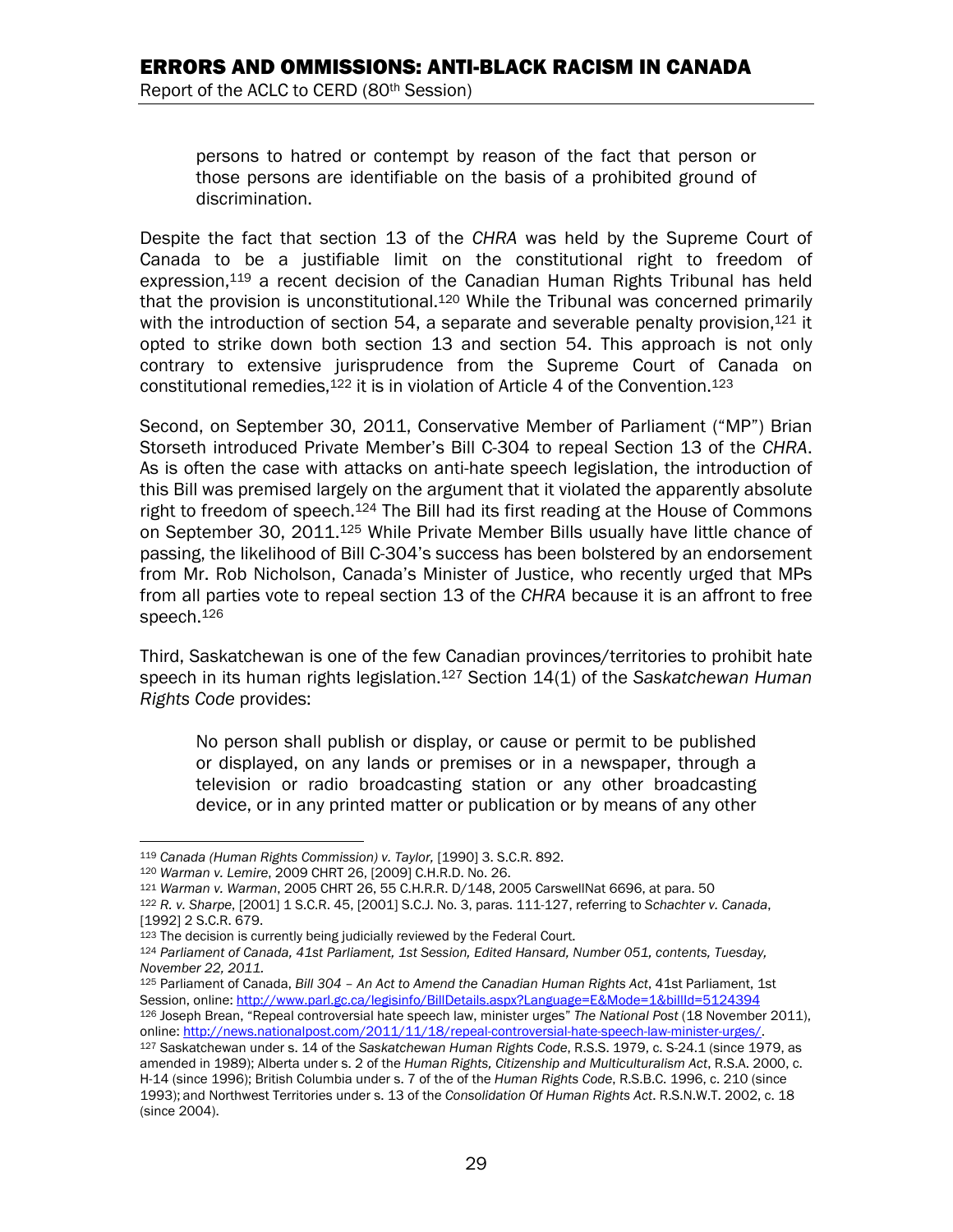medium that the person owns, controls, distributes or sells, any representation, including any notice, sign, symbol, emblem, article, statement or other representation:

(a) tending or likely to tend to deprive, abridge or otherwise restrict the enjoyment by any person or class of persons, on the basis of a prohibited ground, of any right to which that person or class of persons is entitled under law; or

(b) that exposes or tends to expose to hatred, ridicules, belittles or otherwise affronts the dignity of any person or class of persons on the basis of a prohibited ground.

Like section 13 of the *CHRA*, the constitutional validity of section 14 of the *Saskatchewan Human Rights Code* is currently being decided by the Supreme Court of Canada.128 In that case, the hate propagandist argued that legislation that prohibited the promotion of hatred against individuals because of their sexual orientation violated his right to freedom of speech and religion.

Given the widespread presence of anti-Black racism and hate in Canadian society,  $129$ this move away from the prohibition of hate propaganda is particularly concerning for members of the African Canadian community. The public discourse seems to suggest that there is a real possibility that guarantees of freedom of expression and religion will become a "constitutional right to be racist" or weapons with which to defend the *status quo*, 130 and that arguments of hate propagandists, cloaked in terms of freedom of expression or religion, will be permitted to obscure the fact that what is truly at issue is the right of vulnerable and marginalized groups to be treated as equals and to be free from hate.<sup>131</sup>

#### *ii. Criminal Law Provisions Relating to Hate Speech*

One of the arguments most commonly raised by those that oppose human rights legislation as a means of regulating hate speech is that the matter can be adequately addressed through the criminal law. This argument, however, falls short for a number of reasons.

<sup>1</sup> 

<sup>128</sup> *Saskatchewan Human Rights Tribunal v. William Whatcott*, [2010] S.C.C.A. No. 155. 129 *R. v. R.D.S.*, [1997] 3 S.C.R. 484 at para. 46; and Stephen Lewis, *Report to the Premier on Racism in Ontario* (Ontario: Government of Ontario, 1992) at 2.

<sup>130</sup> Mari Matsuda et al., *Words That Wound: Critical Race Theory, Assaultive Speech, and the First Amendment* (Boulder: Westview Press, 1993) at 15. 131 *Ibid.* at 14.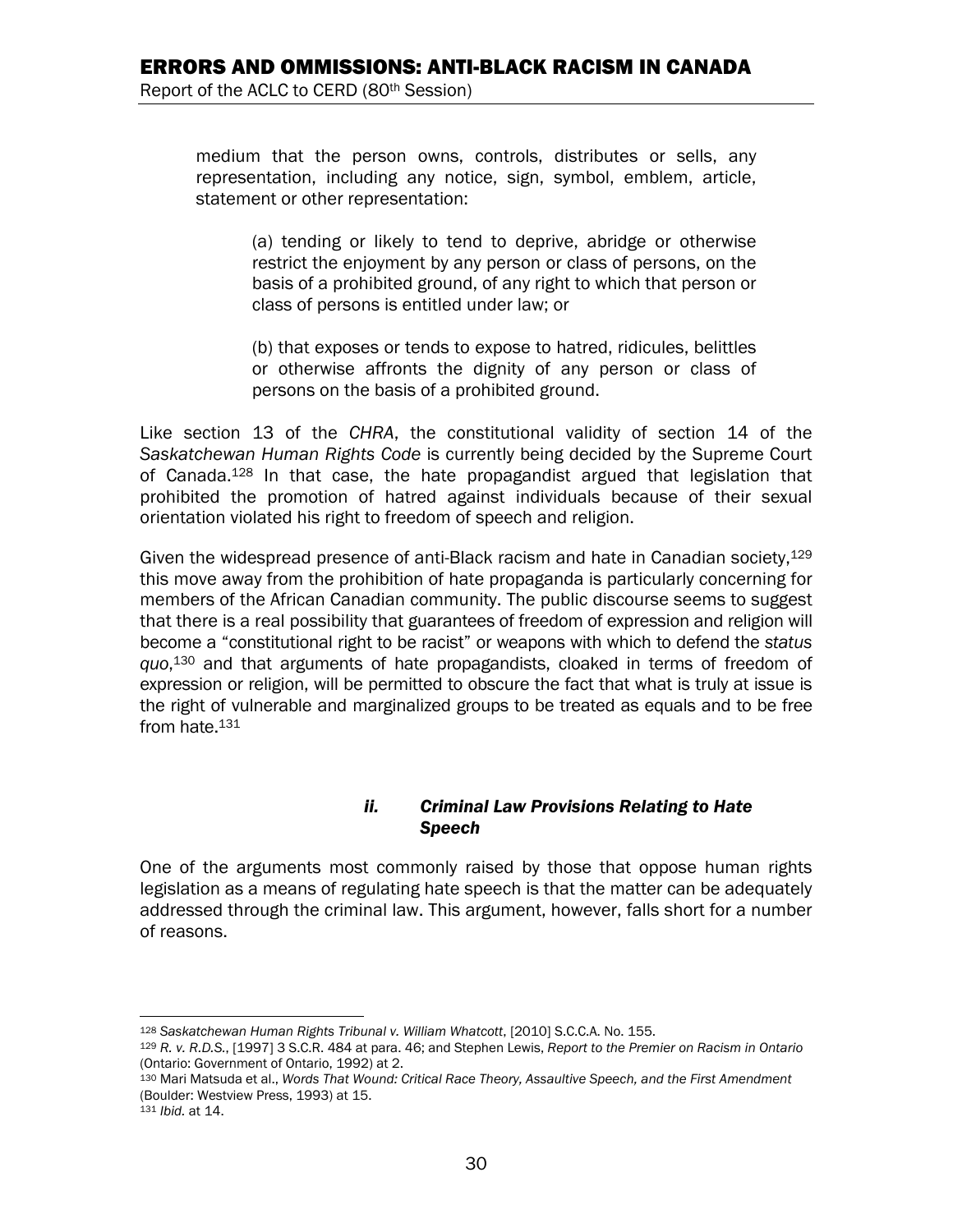First, whereas criminal liability requires a 'guilty mind' (*mens rea*), Canada's human rights provisions apply to both intentional and unintentional discrimination.132 The motives or intentions of those who discriminate are not a central concern; rather, the focus of the law is on the *effect* of the discriminatory act on the vulnerable groups.133 This means, for example, that an individual may have a sincerely held belief that Blacks are savages but this will not make his or her communications any less discriminatory.

The absence of an intent requirement "communicates the priority of addressing the effects of discrimination on socially vulnerable groups, rather than on the interests of the respondent or of dominant groups."<sup>134</sup> To be guided instead by concerns that the unintentional perpetrators of hate speech will be more likely to self-censor is thus to wrongly prioritize the interests of the hatemonger over those of the victim; i.e. African Canadians and similarly marginalized groups.135

Second, provincial human rights legislation provides the only control for non-violent hate expression and expression which incites discrimination. The *Criminal Code*  provisions, on the other hand, regulate only the most extreme forms of hate-filled expression– those acts which advocate genocide, incite a "breach of the peace," or *willfully* promote hatred.136

Third, criminal law and civil law serve different purposes. While the principal object of criminal law is "the recognition of society's abhorrence of a criminal act,"<sup>137</sup> human rights legislation has as its main goal compensation for harm caused by discrimination or hate propaganda. In other words, in criminal law, the interests of the state are paramount while the interests of victims are peripheral. This is evinced by the fact that charges of illegal behaviour must be laid by an intermediary agent of the state (e.g. police officer, crown prosecutor). The human rights process, on the other hand, can be initiated by the victims themselves.<sup>138</sup>

Because the tort of discrimination is not yet recognized as a cause of action in Canadian law, one of the only remedies a citizen has to redress the harm caused by discrimination or the effects of hate propaganda is through human rights legislation.139 Human rights legislation provides a range of individual (e.g. monetary

 $\overline{a}$ <sup>132</sup> See also Ontario (Human Rights Commission) v. Simpsons Sears Ltd., [1985] 2 S.C.R. 536 at para. 14.<br><sup>133</sup> Ibid. at para. 12.<br><sup>134</sup> Jane Bailev. "Twenty Years Later Taylor Still Has It Right: How the Canadian Human Ri

Provision Continues to Contribute to Equality" in Sanda Rogers & Sheila McIntyre, eds., The Supreme Court of Canada and Social Justice: Commitment, Retrenchment or Retreat (Markham: LexisNexis Canada Inc., 2010) 349 at 385; and Robichaud v. Canada (Treasury Board), [1987] 2 S.C.R. 84 at para. 10.<br><sup>135</sup> Jane Bailey, *ibid.* at 380.<br><sup>136</sup> Criminal Code, s. 318, 319(1), and 319(2).<br><sup>137</sup> R. v. Lucas, [1998] 1 S.C.R. 439 at para. 70.<br><sup>138</sup>

except Newfoundland and the territories), victims and survivors of certain crimes may be eligible for financial compensation/benefits for crimes perpetrated against them. However, the ACLC notes that compensation under these programs is limited to violent or personal crimes such as homicide, sexual assault, domestic violence, assault and child sexual abuse and neglect and so is unlikely to apply to cases involving hate speech.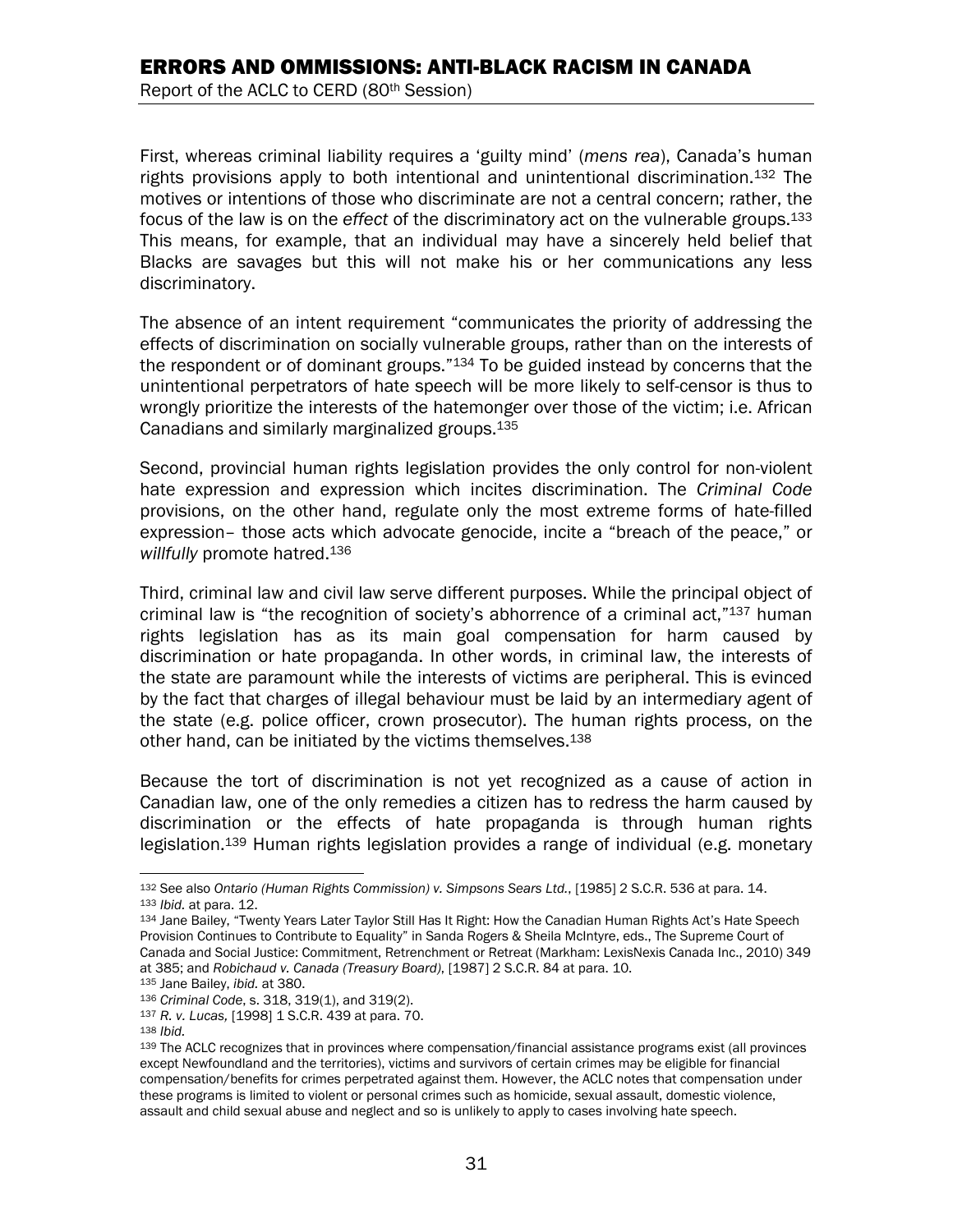compensation) and broad public interest remedies (e.g. public education, systemic advocacy and complaints). Without this legislative tool, the ability of governments to promote equality and reduce discrimination is severely compromised.

The importance of compensating victims of discrimination is embodied in Article 6 of the Convention and was recognized by the Committee in *General Recommendation No. 26 - Article 6 of the Convention*. 140 In that document, the Committee recognized the degree to which acts of racial discrimination and racial insults damage the injured party's perception of his/her own worth and reputation.141 The Committee further noted that the right to seek just and adequate reparation for any damage suffered as a result of such discrimination "is not necessarily secured solely by the punishment of the perpetrator of the discrimination;" rather, "the courts and other competent authorities should consider awarding financial compensation for damage, material or moral, suffered by a victim."142

#### RECOMMENDATION

That the Committee recommends that Canada:

o Ensure that section 13 of the *Canadian Human Rights Act* is not repealed as this is an important protection against different forms of anti-Black hate propaganda.

#### 2. Racist Violence and Hate Motivated Crime

Article 4(a) – [State Parties] Shall declare an offence punishable by law all dissemination of ideas based on racial superiority or hatred, incitement to racial discrimination, as well as all acts of violence or incitement to such acts against any race or group of persons of another colour or ethnic origin, and also the provision of any assistance to racist activities, including the financing thereof.

With respect to hate motivated crimes, the Committee has elaborated on the states' obligation contained in Article 4 by stating that state parties must take necessary steps to ensure that

police services have an adequate and accessible presence in the neighbourhoods, regions, collective facilities, camps or centres where

 $\overline{a}$ 140 Office of the High Commissioner for Human Rights, *General Recommendation No. 26: Article 6 of the Convention*, 03/24/2000 (56th Session, 2000) [*General Recommendation No. 26*]. See also *General Recommendation No. 31, supra* note 100 at para. 6: In accordance with article 6 of the Convention, States parties are obliged to guarantee the right of every person within their jurisdiction to an effective remedy against the perpetrators of acts of racial discrimination, without discrimination of any kind, whether such acts are committed by private individuals or State officials, as well as the right to seek just and adequate reparation for the damage suffered.

<sup>141</sup> *General Recommendation No. 26, ibid.* at para. 1. 142 *Ibid.* at para. 2.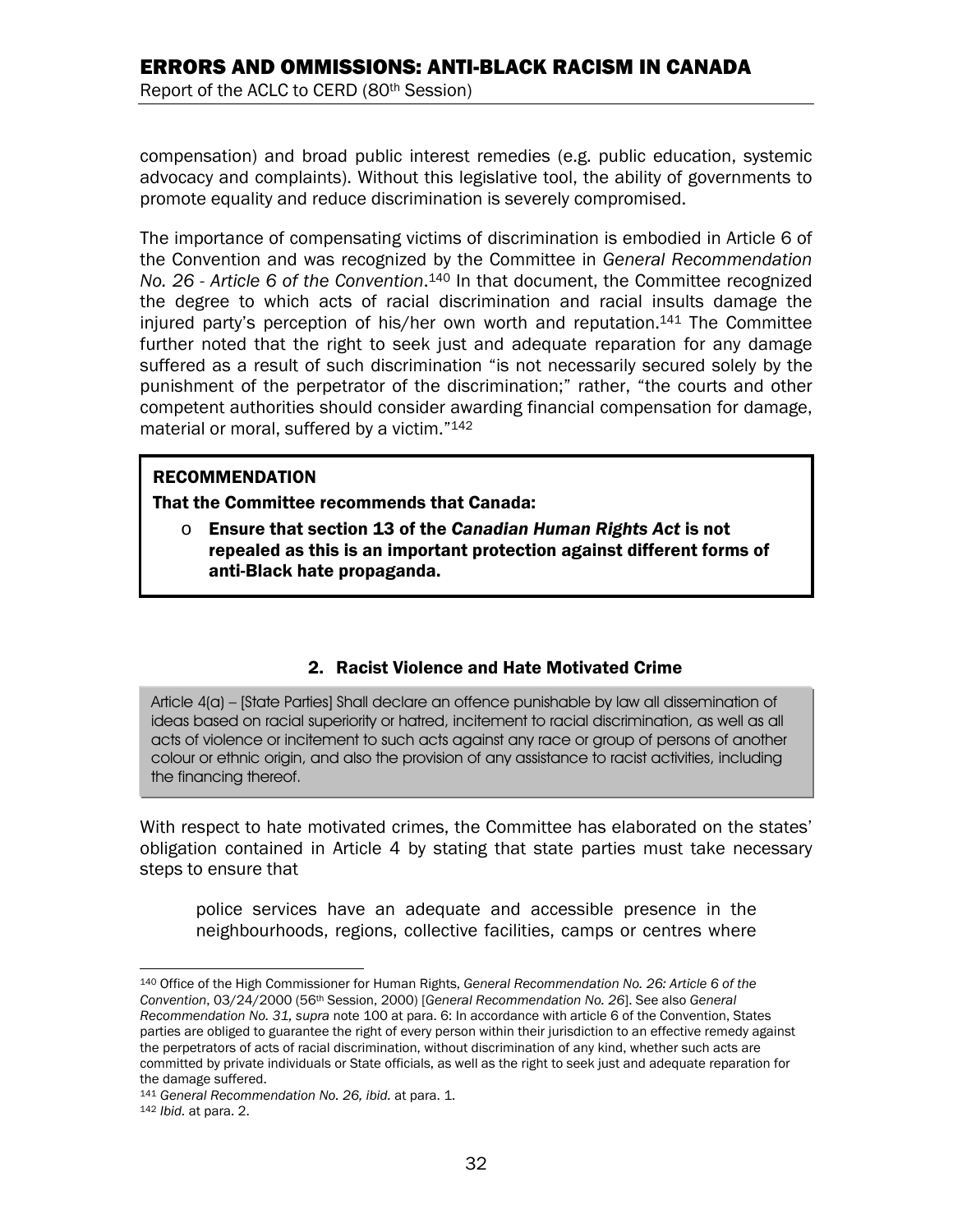the persons belonging to the groups referred to in the last paragraph of the preamble reside, so that complaints from such persons can be expeditiously received.143

The Committee has also noted that protection of the security and integrity of people of African descent is dependent on the adoption of measures that prevent racially motivated acts of violence, ensure the prompt investigation and punishment of such acts, and make certain that perpetrators do not enjoy impunity.<sup>144</sup>

Unfortunately, as will be explained below, with respect to African Canadians, Canada has failed to honour these international commitments.

#### *i. Frequency of Hate Crimes against African Canadians*

Police-reported hate crimes refer to criminal incidents that, upon investigation by police, are determined to have been motivated by hate towards an identifiable group. The most recent statistics reveal an alarming trend of victimization based on race, especially for African Canadians.<sup>145</sup> In 2011, for example, it was reported by Statistics Canada that the number of police-reported hate crimes rose 42 per cent in 2009 on top of a 35 per cent increase the previous year. Alarmingly, violent offences, such as assault, accounted for four in ten of these hate crimes. The statistics also reveal that, while representing only 2.5 per cent of the Canadian population,146 African Canadians continue to be the most commonly targeted racial group, accounting for 38 per cent of all racially motivated incidents.<sup>147</sup>



 $\overline{a}$ 

<sup>&</sup>lt;sup>143</sup> General Recommendation No. 31, supra note 100 at para. 10.<br><sup>144</sup> General Recommendation No. 34, supra note 27 at para. 28.<br><sup>145</sup> Citizenship and Immigration Canada, "Minister Kenney issues statement expressing concer increase in number of hate crimes reported in Canada in 2009" (8 June 2011), online:<br>http://www.cic.gc.ca/english/department/media/statements/2011/2011-06-08.asp.

<sup>&</sup>lt;sup>146</sup> Statistics Canada, Population Groups (28) and Sex (3) for the Population of Canada, Provinces, Territories, *Census Metropolitan Areas and Census Agglomerations, 2006 Census – 20% Sample Data* (Ottawa: Census of Population Catalogue no. 97-562-XCB2006007, 2006).

<sup>147 54</sup> per cent of hate crimes were motivated by race or ethnicity, 29 per cent by religion, and 13 per cent by sexual orientation.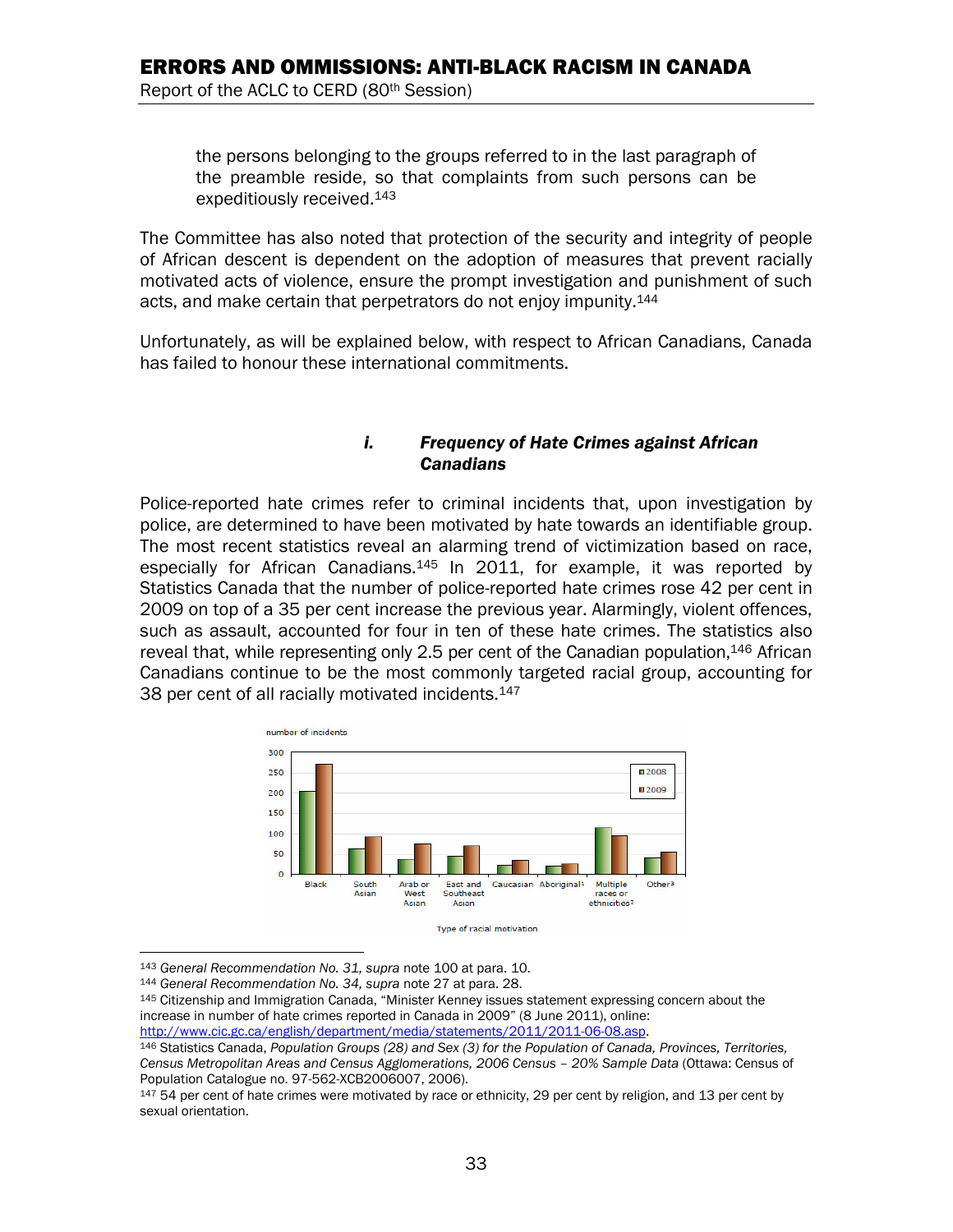#### *ii. The Current State of the Law Relating to Hate Motivated Crime*

Canada's *Criminal Code* criminalizes advocating or promoting genocide;148 and publicly inciting hatred against an identifiable group in such a way that there will likely be a breach of the peace.149 In addition, the *Code* provides for the seizure and forfeiture of hate propaganda material kept on any premises for distribution or sale.<sup>150</sup> and the deletion of hate propaganda from computer systems.<sup>151</sup> Also, the mischief section of the *Code* covers hate-motivated mischief and mischief relating to religious property.152

The *Code*, however, does not contain a specific offence for acts of violence against racialized or ethnic individuals. A hate crime motivated by race is not an offence in and of itself; rather, it is dealt with by the sentencing provisions of the *Criminal Code*. Specifically, under s.  $718.2(a)(i)$ , the courts may define the motivations of hate, bias or prejudice as aggravating factors when sentencing an offender for other offences, such as assault, damage to property, threatening, or harassment.<sup>153</sup>

#### *iii. Shortcomings of the Current System*

There are several reasons why hate crimes should be singled out for special attention by the criminal justice system beyond the current provisions of Canada's *Criminal Code*.

First, while the presence of aggravating factors *presumably* leads to harsher sentences, there is no way to ascertain whether this in fact occurs. Because the *Code* makes no distinction between an assault and an assault motivated by racism (the sentence may differ, but the conviction is the same), it is practically impossible to track and measure the efficacy of hate crime prosecutions and convictions. The absence of a federal offence for race based assaults thus creates a problem with transparency and accountability. Similar concerns have been voiced by police forces.154

<sup>1</sup> <sup>148</sup> *Criminal Code*, R.S.C., 1985, c. C-46, s. 318. The criminal act of "advocating genocide" is defined as supporting or arguing for the destroving of an "identifiable group" -- persons distinguished by their colour, race, religion, ethnic origin or sexual orientation.

<sup>149</sup> *Criminal Code*, R.S.C., 1985, c. C-46, s. 319. It should be noted that subsection 319(3) identifies acceptable defences. Specifically, the statute provides no person shall be convicted of an offence if the statements in question: are established to be true; were relevant to any subject of public interest, the discussion of which was for the public benefit, and if on reasonable grounds it was believed to be true; or were expressed in good faith.<br><sup>150</sup> Criminal Code, R.S.C., 1985, c. C-46, s. 320.

<sup>&</sup>lt;sup>151</sup> Criminal Code, R.S.C., 1985, c. C-46, s. 320.1.<br><sup>152</sup> Criminal Code, R.S.C., 1985, c. C-46, s. 430.4.1.<br><sup>153</sup> Criminal Code, R.S.C., 1985, c. C-46, s. 718.2(a)(i). The section also considers whether the hate was motivated by national or ethnic origin, language, colour, religion, sex, age, mental or physical disability, sexual orientation, or any other similar factor.

<sup>154</sup> Kelly Pedro, "Chief seeks stronger laws on hate crimes" *The London Free Press* (7 February 2007).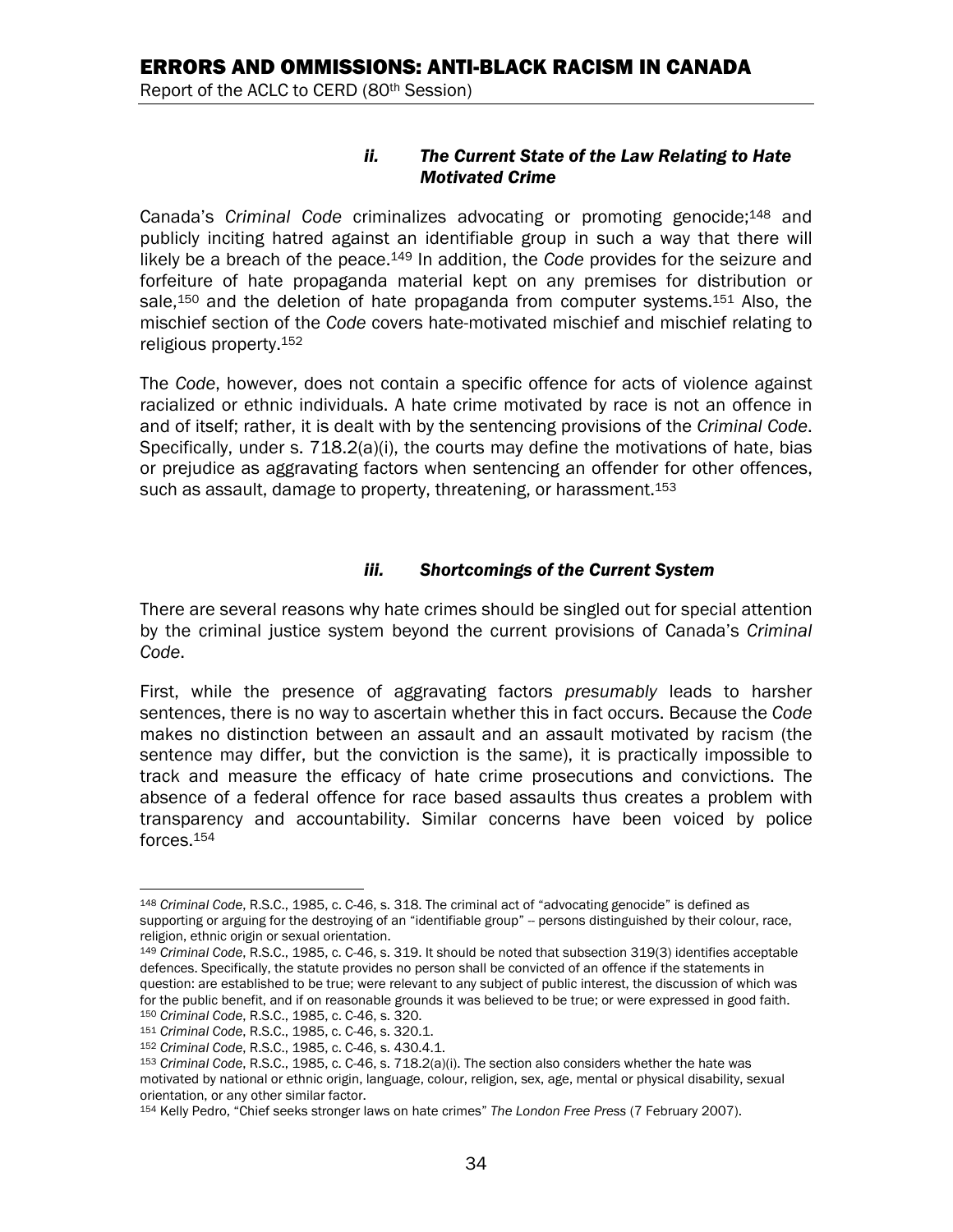Second, Canadians who are not members of one of the usually targeted communities have difficulty comprehending the seriousness of hate crimes. Since racial minorities are underrepresented among criminal justice professionals, the seriousness of hate crimes is also not fully appreciated in the criminal justice system.155 As such, in practice, victims and community groups have to exert pressure on prosecutors to have offences recognised as a hate crime motivated by anti-Black racism.<sup>156</sup> Leaving hate-motivated crimes to be dealt with by the sentencing provisions of the *Code* thus presumes a racial equality before the law that does not exist for African Canadians. Rather, because the prosecutor must request that the judge consider the racist nature of the crime, a lack of understanding of anti-Black racism by prosecutors and/or the members of the judiciary often prevents hate and bias towards African Canadians from being considered.157

Third, relatively few hate crime cases are completed in Canadian courts.<sup>158</sup> As an example, in 2009, Canadian police services reported 1,473 hate crimes. Nonetheless, adult courts completed only 14 cases involving at least one hate crime charge, while youth courts completed only five. Of the 14 cases in adult court, hate crime charges accounted for the most serious charge in just two cases, both of which resulted in the accused person being found guilty and subsequently sentenced to probation. Similarly, in all five cases in youth court, the hate crime charges were not determined to be the most serious offence.<sup>159</sup> As noted earlier, there is currently no data available on the use of sentencing provisions related to hate crime.

The low number of completed hate crimes cases points to a lack of strong public condemnation of hate crimes and sends a message to victims that they do not merit proper protection. As a result, victims of hate appear to be reluctant to report incidents to police. Self-reported victimization data from Canadians suggests that only about one-third (34 per cent) of incidents perceived by respondents to have been motivated by hate are subsequently reported to police.<sup>160</sup> According to police sources, the reporting rate is even lower for African Canadians due to the African Canadian community's mistrust of the police and the criminal justice system.

Finally, hate crimes have effects upon the victim beyond those commonly associated with non-bias crimes. Information on self-reported victimization, collected by the General Social Survey ("GSS"), for example, suggests that the emotional consequences for victims of crimes motivated by hate are greater than for victims of

 $\overline{a}$ 155 Julian Roberts, *Disproportionate Harm: Hate Crime in Canada*, (Ottawa: University of Ottawa, 1995), online: 156 See for example CBC News, "Beating a hate crime, Quebec City victim says", CBC News, (6 July 2006), online:

http://www.cbc.ca/canada/montreal/story/2006/07/06/hate-crime.html. A Black victim was beaten by four<br>white men with a wrench, shouting "white power" during the attack. The police would not call it a hate crime. 157 Disproportionate Harm, supra note 155; and Julian Roberts and Andrew Hastings, "Sentencing in Cases of Hate-Motivated Crime: An Analysis of Subparagraph 718.2(a) (i) of the Criminal Code" (2001) 27 Queen's Law Journal 93.

<sup>158</sup> Information on court cases is collected by Statistics Canada's Integrated Criminal Court Survey. 159 Mia Dauvergne and Shannon Brennan *Police-reported hate crime in Canada*, *2009* (Ottawa: Statistics Canada, 2011), online: http://www.statcan.gc.ca/pub/85-002-x/2011001/article/11469-eng.htm.<br><sup>160</sup> *Ibid.*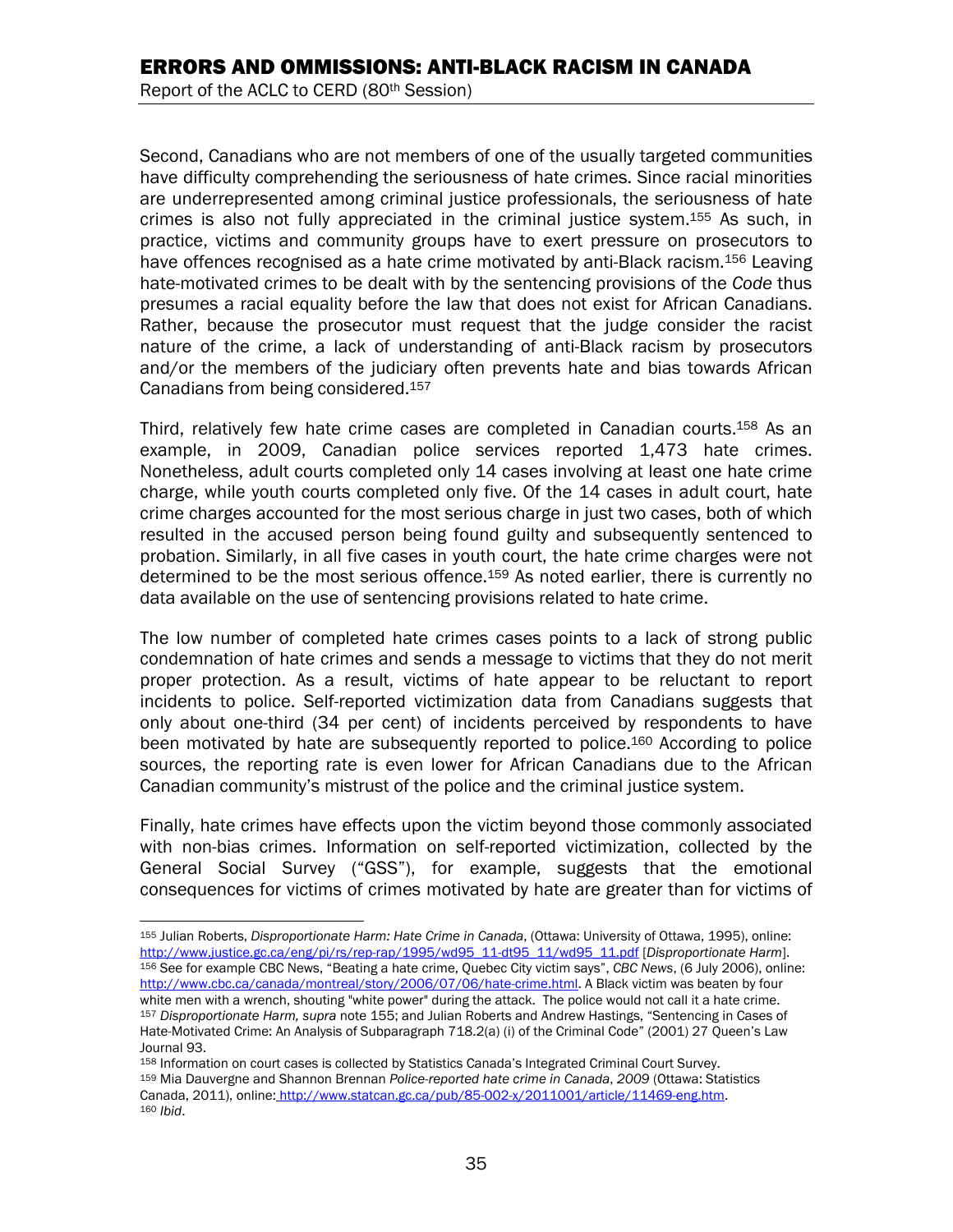crimes not motivated by hate. For example, for four in 10 crimes perceived to have been motivated by hate, victims stated that they found it difficult or impossible to carry out their everyday activities; this was double the proportion of crimes that had not been motivated by hate.161 Also, unlike other crimes, the effects of hate crimes reach far beyond the immediate victim, impacting whole communities. "Hate crimes convey a message of fear to all members of the community to which the specific individual belongs."162

If a crime is motivated by racism, and this is not taken into account by the criminal justice system, the system will have failed to reflect the true extent of the harm caused by the crime. "To the extent that victims are aware of this, they may well become disenchanted with the criminal justice response, and this may reduce still further the probability that such incidents will be reported to the police."163

The only way to protect African Canadians, to publicly denounce anti-Black hate crimes, and to ensure consistent sentences for race-based hate crimes across the country is to enact a criminal offence of race-based assault as is required by Article 4(a) of the Convention. Such a provision has been enacted in other jurisdictions and is a clear affirmation by states that race-based violence requires specific recognition and attention. 164

#### RECOMMENDATION

That the Committee recommends that Canada:

- $\circ$  Design and implement training for police, judges and prosecutors on the nature of anti-Black hate;
- o Enact criminal legislation creating an offence for racial violence;
- o Implement a nationwide mandatory disaggregated data collection policy that requires the collection of disaggregated data on the reporting, prosecution, conviction and sentencing of hate crimes; and
- $\circ$  Provide in its next periodic report information on any data collection measures implemented and their results.

# D. ARTICLE 5 – EQUALITY BEFORE THE LAW

Article 5 – In compliance with the fundamental obligations laid down in article 2 of this Convention, States Parties undertake to prohibit and to eliminate racial discrimination in all its forms and to guarantee the right of everyone, without distinction as to race, colour, or

I 161 In 2001, 53 of the 90 race based victims were African Canadian. In 2004, 31 of the 41 race based victims were African Canadian.

<sup>&</sup>lt;sup>162</sup> Disproportionate Harm, supra note 155.<br><sup>163</sup> Ibid.<br><sup>164</sup> In the United States, 40 states and the District of Columbia have enacted hate crime laws. See also *Hate Crime Statistics Act of 1990*; *Hate Crimes Working Group*, *supra* at 51.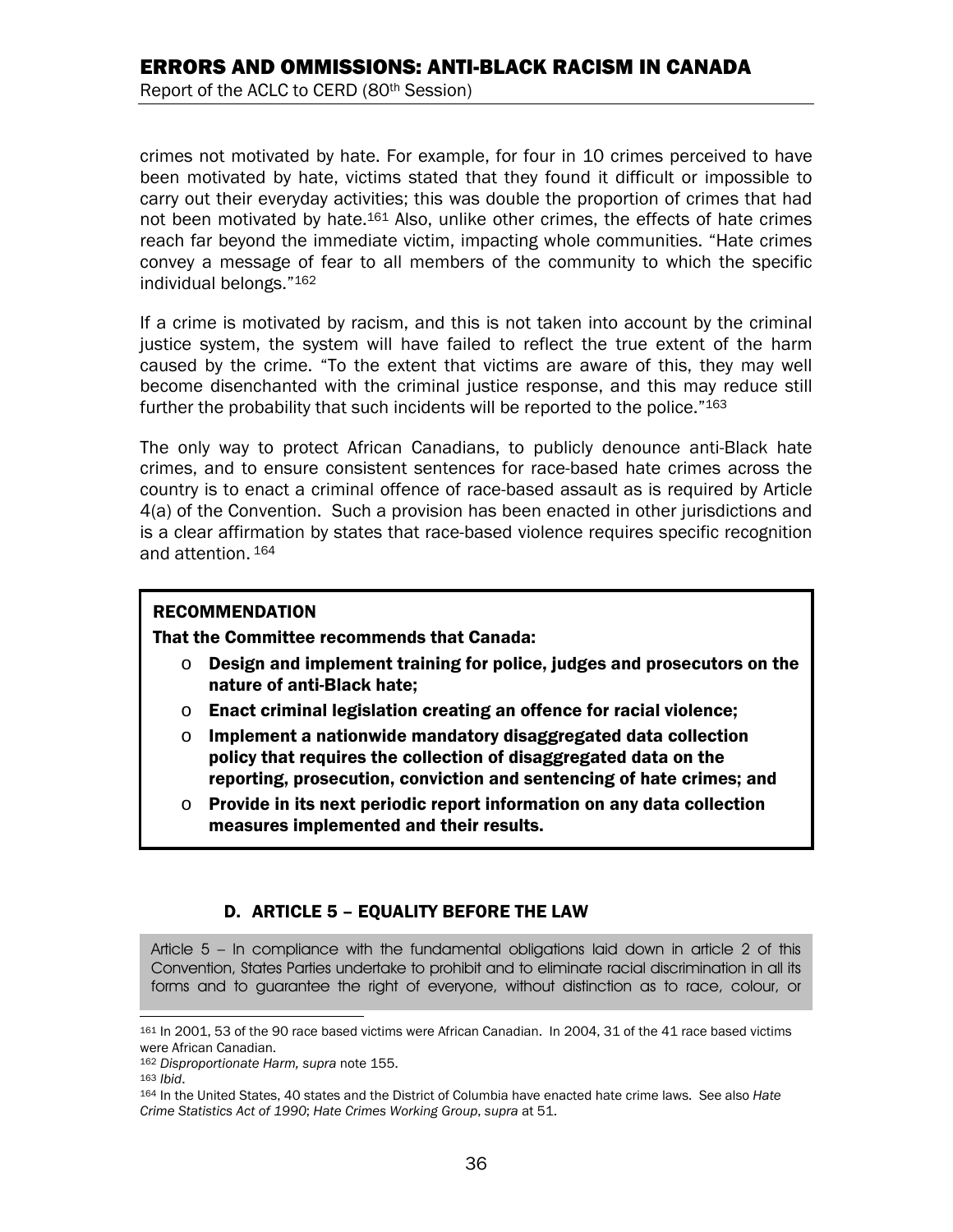# ERRORS AND OMMISSIONS: ANTI-BLACK RACISM IN CANADA

Report of the ACLC to CERD (80th Session)

national or ethnic origin, to equality before the law, notably in the enjoyment of the following rights:

…

(d) Other civil rights, in particular:

<u>.</u>

(i) The right to freedom of movement and residence within the border of the State;

(ii) The right to leave any country, including one's own, and to return to one's country;

… (ix) The right to freedom of peaceful assembly and association; (e) Economic, social and cultural rights, in particular:

> (i) The rights to work, to free choice of employment, to just and favourable conditions of work, to protection against unemployment, to equal pay for equal work, to just and favourable remuneration;

… (v) The right to education and training;

(vi) The right to equal participation in cultural activities;

#### 1. Bill C-10 – *The Safe Streets and Communities Act*

In *General Recommendation No. 34 - Racial discrimination against people of African descent,* the Committee urged states to ensure that measures taken in the fight against crimes do not discriminate in purpose or effect on the grounds of race and colour.165 Similarly, in *General Recommendation No. 31 - The prevention of racial discrimination in the administration and functioning of the criminal justice system,* the Committee recognized the handing down by courts of harsher or inappropriate sentences against persons belonging to racialized groups as a possible indicator of racial discrimination.166

On September 20, 2011 Justice Minister Rob Nicholson tabled Bill C-10, an omnibus bill titled the *Safe Streets and Communities Act*. Combining amendments from nine separate bills that had failed to pass in previous sessions of parliament, Bill C-10 proposes to make fundamental changes to almost every component of Canada's criminal justice system. Bill C-10 has been put forward as legislation to make "streets, families and communities safer".167 It proposes to do this by, *inter alia*, imposing tougher sentences (e.g. mandatory minimums) for the production, possession and trafficking of illicit drugs; eliminating the use of conditional sentences for certain crimes; extending ineligibility periods for applications for a pardon; and increasing the likelihood of custodial and adult sentences for young offenders under the *Youth Criminal Justice Act* ("*YCJA*").

<sup>&</sup>lt;sup>165</sup> General Recommendation No. 34, supra note 27 at para. 38.<br><sup>166</sup> General Recommendation No. 31, supra note 100 at para. 1(f).<br><sup>167</sup> Department of Justice Canada, "Government of Canada Introduces the Safe Streets and C (20 September 2011), online: http://www.justice.gc.ca/eng/news-nouv/nr-cp/2011/doc\_32631.html.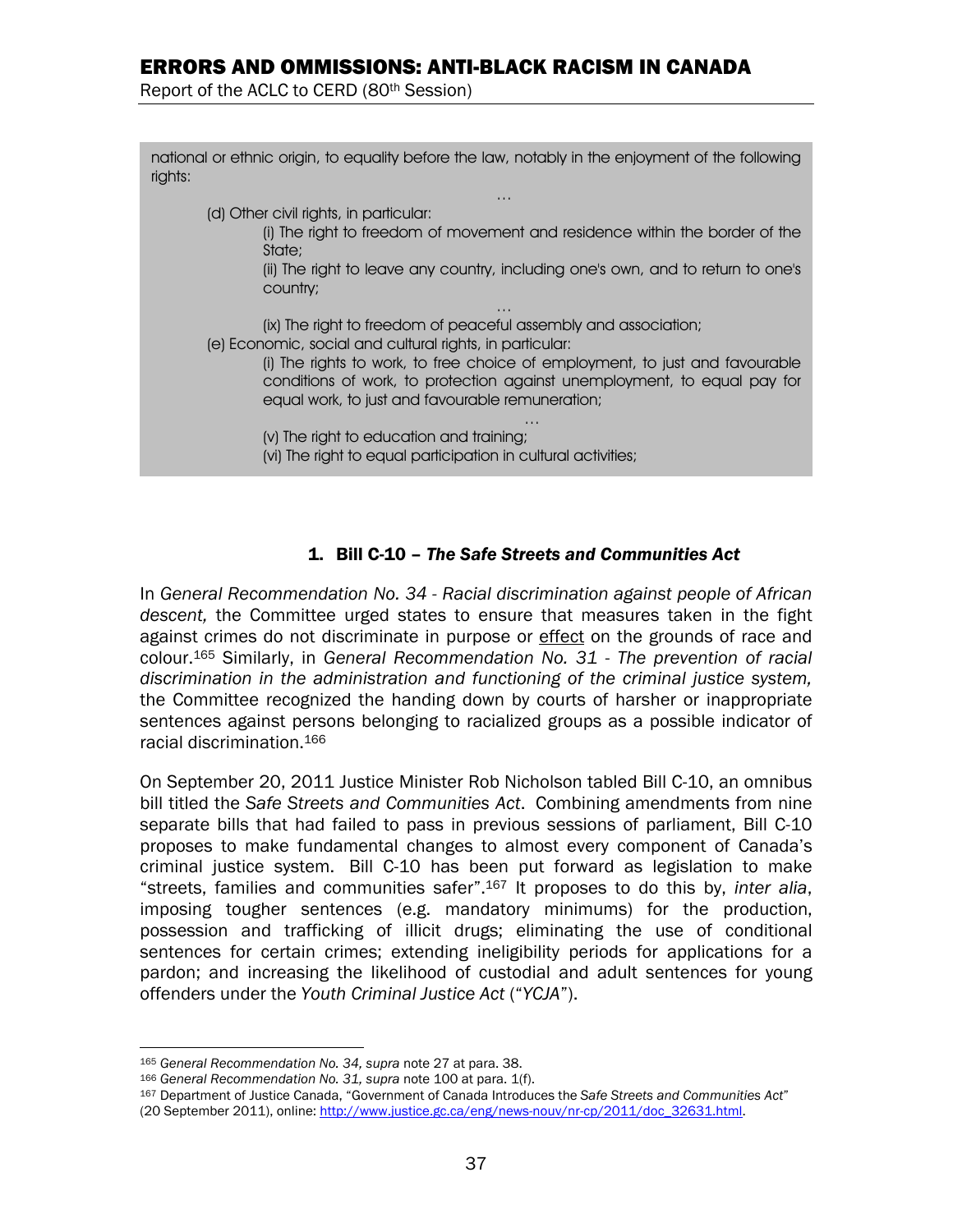While the purported goal of "safety" and "security" is laudable, the means chosen to achieve it are unnecessary, contrary to reason, and counterproductive, and will only serve to worsen existing racial and socioeconomic disparities in the criminal justice system.

First, by most accounts, the current criminal law is working. With the introduction of progressive measures such as conditional sentencing and the *YCJA*, Canada appeared to be moving in the right direction. As an example, in 2004, police reported 2.6 million offences, a crime rate that was 12% lower than a decade before. Today, not only is crime in Canada down to its lowest level since 1973,168 the volume of crimes, as reported by police forces nation-wide, has declined 5% in the last year alone.169 Since the *YCJA* was proclaimed in 2003 both the rates of youth crime and the rates of after-sentence incarceration of young persons have consistently gone down. As another example, almost all pardon recipients -- 96% over the last 40 years - remain crime-free in the community.

Second, the "tough on crime" approach proposed in these amendments does not work. Many studies demonstrate that increases in penalties do not positively affect crime rates. This finding was recognized by government officials as early as 1993 when the Progressive Conservative Party of Canada's election platform noted that the answer to offending "does not lie in simply adding more prisons and getting more police. If that were true, then the United States would be the safest place on Earth."170

While the legislation will negatively affect all Canadians, -- from offenders, to the family members and communities of the incarcerated, to tax payers – the effects of Bill C-10 will be even more pronounced in marginalized communities. As noted earlier, nowhere are the effects of anti-Black racism more pronounced or more palpable than within the criminal justice system. Bill C-10 will serve only to exacerbate the negative impact of criminal law on the African Canadian community. Specifically, Bill C-10 will lead to the mass criminalization and incarceration of the African Canadian community, thereby depriving African Canadians of the right to freedom of movement, peaceful assembly and association, work, education and equal participation in cultural activities. Due to its inevitable disproportionate impact on the rights and freedoms of members of the African Canadian community, the federal government's introduction of *The Safe Streets and Communities Act* contravenes the Committee's recommendations and Article 5 of the Convention.

<sup>1</sup> 168 Terry Milewski, "Texas Conservatives Reject Harper's Crime Plan," *CBC News*, (17 October 2011), online:<br>http://www.cbc.ca/news/politics/story/2011/10/17/pol-vp-milewski-texas-crime.html?cmp=googleeditorspick. <sup>169</sup> Bea Vongdouangchanh, "Critics continue to slam fed's omnibus crime bill," The Hill Times Online, (3 October 2011), online: http://hilltimes.com/news/legislation/2011/10/03/critics-continue-to-slam-feds%E2%80%99 omnibus-crime-bill/28335?page\_requested=2 170 Edward Greenspan and Anthony Doob, "Ottawa's Drug Problem: The Penalty Doesn't Fit the Crime", *The Globe* 

and Mail, (22 August 2011), online: http://www.theglobeandmail.com/news/opinions/opinion/ottawas-drugproblem-the-penalty-doesnt-fit-the-crime/article2136102/.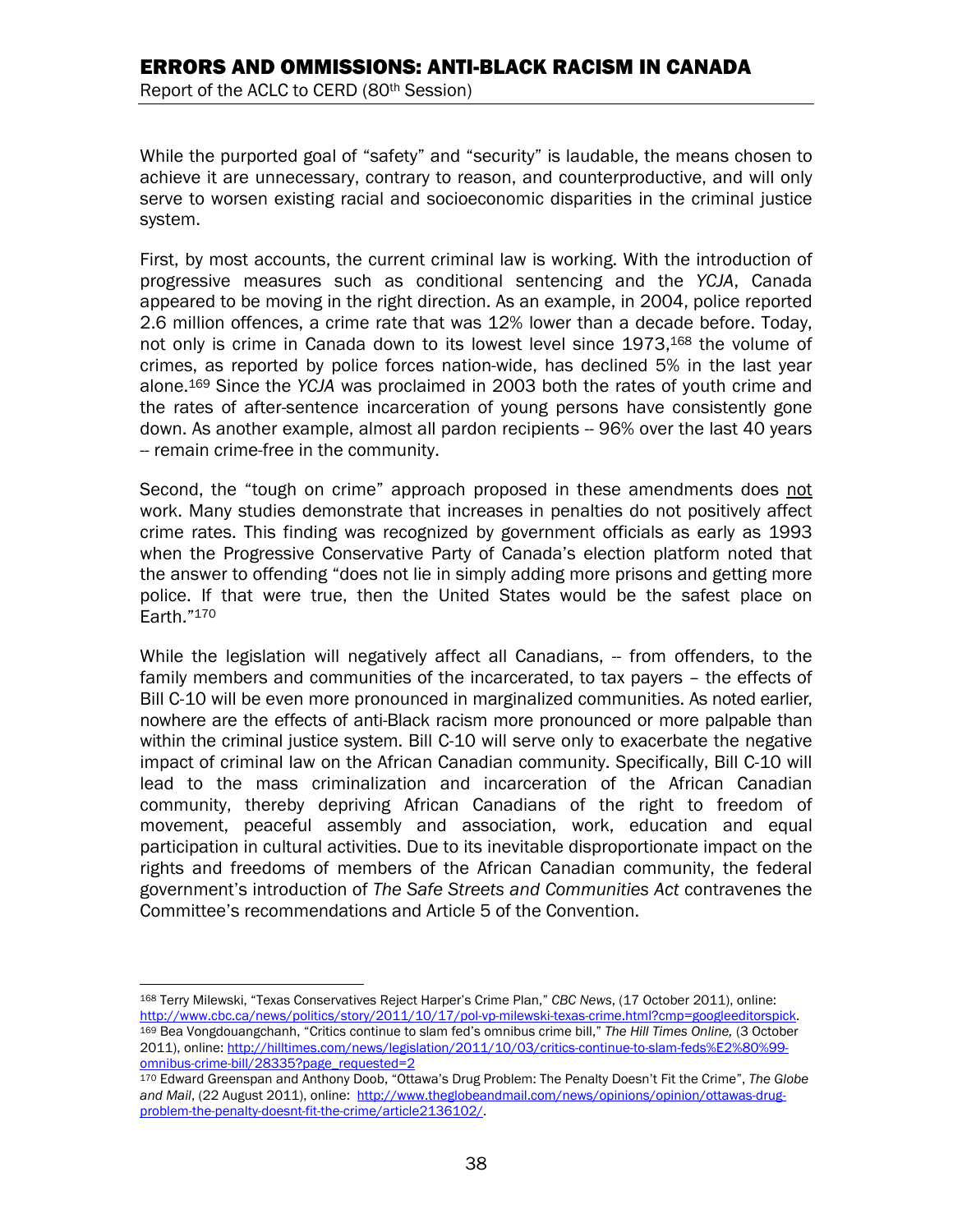#### *i. Mandatory Minimum Sentences*

Bill C-10 proposes to establish mandatory minimum penalties for "serious drug offences" such as production, trafficking, possession for the purpose of trafficking, importing and exporting, and possession for the purpose of exporting when they are carried out for organized crime purposes, or if they involve targeting youth. The Bill also proposes to increase the maximum sentences for production of certain drugs, including marijuana from 7 to 14 years.

The proposed amendments raise a number of concerns. First, they will move discretion with respect to sentencing from judges to Crown prosecutors. Specifically, prosecutors will now have the power to proceed, dismiss, or stay a charge to which a mandatory minimum sentence attaches. Research suggests that this discretion will be exercised to the disadvantage of African Canadians.<sup>171</sup> By removing discretion from the sentencing process, mandatory minimum sentences will have "succeeded only in shifting it … from the judge, in public proceedings conducted on the record in the courtroom, to the prosecutor's office, off the record behind closed doors."172 Because prosecutorial discretion is largely unreviewable, any bias that occurs cannot be appealed or challenged.

Also, in practice, mandating minimum sentences for dealing in any quantity of an illegal drug leads to the incarceration of some of the most marginalized people who use drugs, while doing little to penalize large-scale traffickers.<sup>173</sup> To begin, the real profiteers in the drug market, those who traffic in large quantities of illegal drugs, distance themselves from more visible drug-trafficking activities.174 Drug markets operated by Blacks, on the other hand, tend to be more open and vulnerable to police action.175 Further, the shift from judicial to prosecutorial discretion noted above means that prosecutors, who can offer deals to offenders that provide evidence to support cases against other drug dealers or offenders,  $176$  will be unlikely to exercise their discretion in favour of small-scale users that often do not have the kind of evidence that prosecutors in these circumstances seek. Instead, the beneficiaries of this discount are likely to be major high-level dealers that have more information to trade.

In evaluating the above arguments, it is useful to consider the racially disparate impact that mandatory minimum drug sentences have had on the African American community in the United States. To begin, it is important to note that, according to

<sup>171</sup> Gittens, supra note 99 at 192.

<sup>&</sup>lt;sup>172</sup> Henry Wallace, "Mandatory Minimums and the Betrayal of Sentencing Reform: A Legislative Dr. Jeckyll and Mr.<br>Hyde", (1993) 57 Federal Probation (3) at 13.

<sup>173</sup> Thomas Kerr, "The public health and social impacts of drug market enforcement: A review of the evidence," (2005) 16 Int J Drug Pol 4 at 210.<br><sup>174</sup> Canadian HIV/AIDS Legal Network, "Mandatory Minimum Sentences for Drug Offences: Why Everyone Loses"

<sup>(</sup>April 2006), online: http://www.aidslaw.ca/publications/interfaces/downloadFile.php?ref=1455.<br><sup>175</sup> Thomas Gabor and Nicole Cruther, *Mandatory Minimum Penalties: Their effects on crime, sentencing* 

*disparities, and justice system expenditures,* (Ottawa: Justice Canada, Research and Statistics Division, 2002) at 23.

<sup>176</sup> *Ibid.* at 26.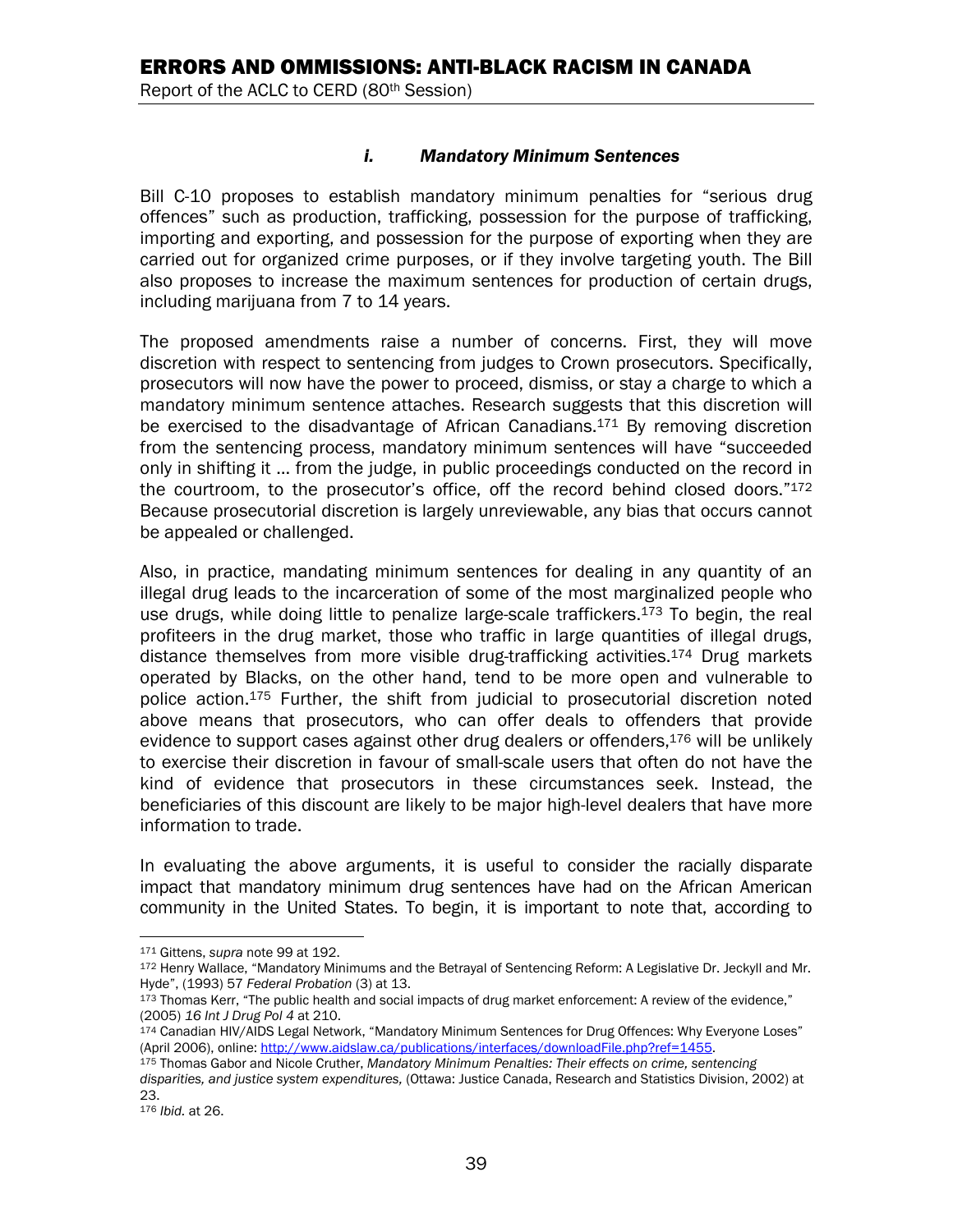# ERRORS AND OMMISSIONS: ANTI-BLACK RACISM IN CANADA

Report of the ACLC to CERD (80th Session)

national survey data, 76% of illicit drug users in the US are white.177 The disproportionate incarceration of African Americans is therefore not due to higher consumption levels. The US introduced mandatory minimum sentences for selected drug offences in the 1980s. Between 1976 and 1989, white drug arrests grew by 70%, while black drug arrests grew by 450%.178 African Americans, who in 1990 constituted 28.2% of all federal (US) defendants in the US, accounted for 38.5% of all federal defendants convicted under mandatory minimum provisions.179 Similarly, in the era of mandatory sentences, incarceration of women for drug-related offences in state prisons increased by 888%; the majority of this increase was accounted for by women of colour and women living in poverty.<sup>180</sup> As such, under Bill C-10, sentences will become excessive, harsh and unfair for all offenders but, given the racial biases that currently exist in the criminal justice system, even more so for African Canadians.

#### *ii. Criminal Pardons*

Once a pardon is granted by the federal government, pardon recipients are not required to reveal, to anyone, that they ever had a criminal record. All charges and convictions are removed and kept separate from active criminal files stored in the police database. Access to these records cannot be obtained without prior written permission from the Minister of Public Safety Canada. The benefits of obtaining a pardon include, *inter alia*, the removal of restrictions on employment and the ability to freely travel outside of Canada.

Bill C-10 includes proposed amendments to the *Criminal Records Act* which, *inter alia*, would extend the ineligibility periods for applications for a record suspension to five years for summary conviction offences, and to 10 years for indictable offences. The proposed amendments would also make certain people ineligible to apply for a pardon including those convicted of more than three indictable offences. These proposals are ostensibly designed to prevent serious criminals from seeking a pardon but are much wider in their reach, capturing summary conviction offences which are, by definition, minor.

Given the extremely low percentage of pardon recipients that re-offend  $-4$  per cent over the last 40 years -- the proposed amendments are entirely overbroad in their reach and will inevitably have an effect entirely contrary to their purported aim. Indeed, because these measures all but guarantee that criminal offenders will have more difficulty reintegrating into society due to the stigma of conviction, the proposed amendments will likely make recidivism all but inevitable. Given the high rates of

 $\overline{a}$ 

<sup>177</sup> *Ibid.* at 23. 178 Michael Tonry, *Sentencing Matters*, (New York: Oxford, 1996). 179 Marvin Free, "The Impact of Federal Sentencing Reforms on African American", (1997) 28 *Journal of Black Studies 2 at 268.*<br><sup>180</sup> The Brennan Centre, *Caught in the Net: The Impact of Drug Policies on Women and Families, (New York: The* 

Brennan Institute, 2006).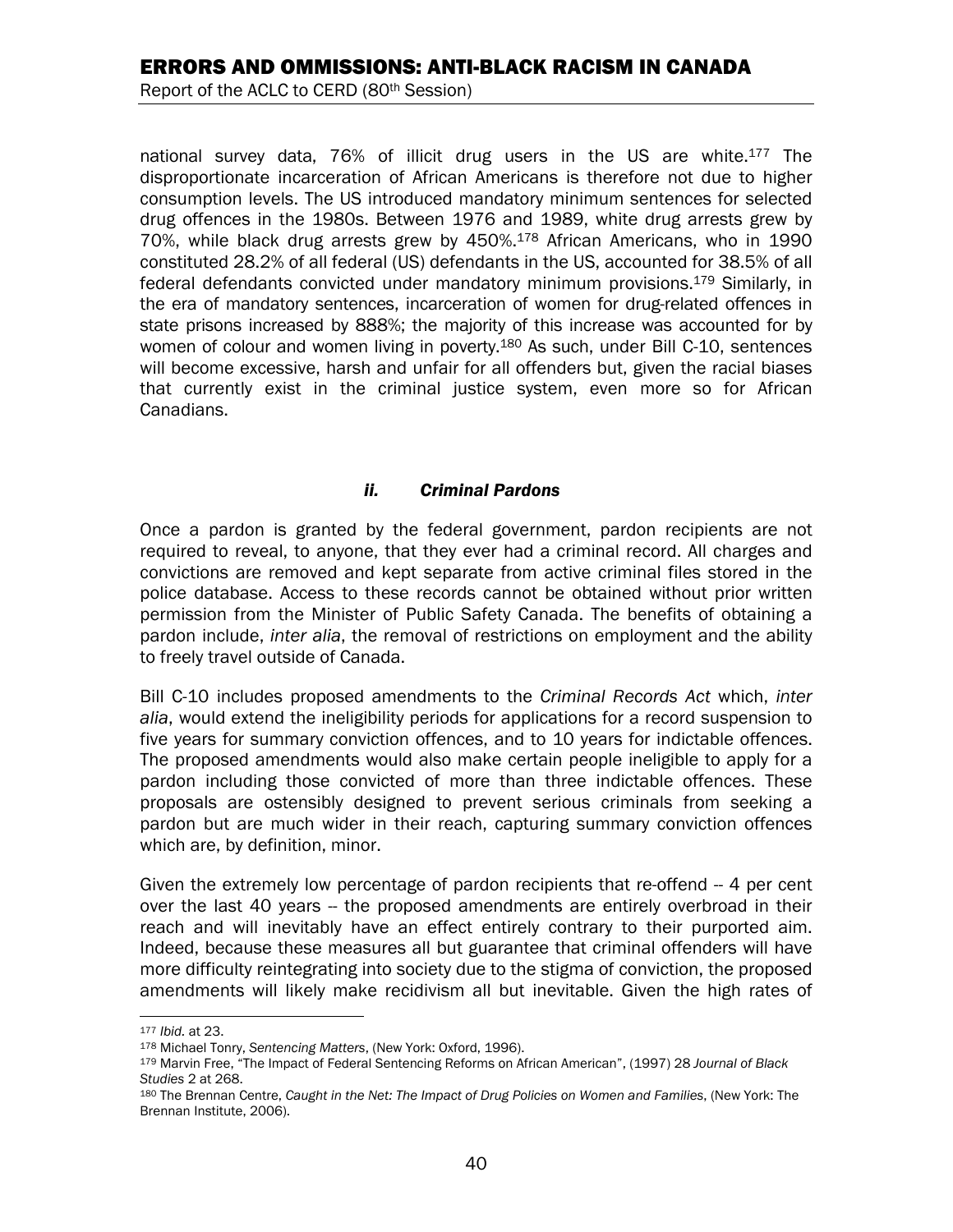arrest and incarceration of the African Canadian community, this is an area of particular concern for the ACLC.

#### *iii. Conditional Sentences*

It has been recognized by many, including the federal government, that while long prison sentences serve to punish offenders, they do not deter, rehabilitate, or contribute to the long term safety of the community. In fact, long prison sentences have been shown to increase the chances that the offender will offend again.<sup>181</sup> The impression that harsher sentencing leads to safer communities is therefore false. Safer communities require concerted efforts at rehabilitating and reintegrating offenders into society through supervision and support in the community.

When a court finds a person guilty of a crime, the person may be sentenced to time in prison or, in certain circumstances, may be allowed to serve the sentence in the community. This is called a conditional sentence.

The current law surrounding conditional sentences effectively prohibits conditional sentences in cases involving serious violent offences and serious property offences. Bill C-10, however, seeks to expand the list of offences for which conditional sentences cannot be made available. The proposed amendments would severely restrict the availability of conditional sentences in precisely the situations where they are the most appropriate response; i.e., less serious violent and property offences.

The unnecessary incarceration of individuals -- a sure result of Bill C-10 -- will not advance the aims of rehabilitation or reintegration, will have a negative effect on public safety, and will cause irreparable damage to the families and communities of the incarcerated. The advantages of house arrest include that offenders can remain at their jobs and support their families thereby avoiding the crime-creating effects of incarceration. Mandatory incarceration, on the other hand, will further exacerbate problems with the breakdown of family units, depriving children of financial and parental support and perpetuating a cycle of poverty and criminality.

#### *iv. Youth Criminal Justice Act*

The *Youth Criminal Justice Act* ("*YCJA*") takes a rehabilitative approach to dealing with young offenders, to ensure that young people get out and stay out of the criminal justice system. The proposed amendments under Bill C-10 represent a significant departure from this mandate and back into the punitive and out-dated *Young Offenders Act*.

 $\overline{a}$ 181 Department of Justice, A Framework for Sentencing, Corrections and Conditional Release, Directions for Reform, (Ottawa: Department of Justice, 1990) at 9.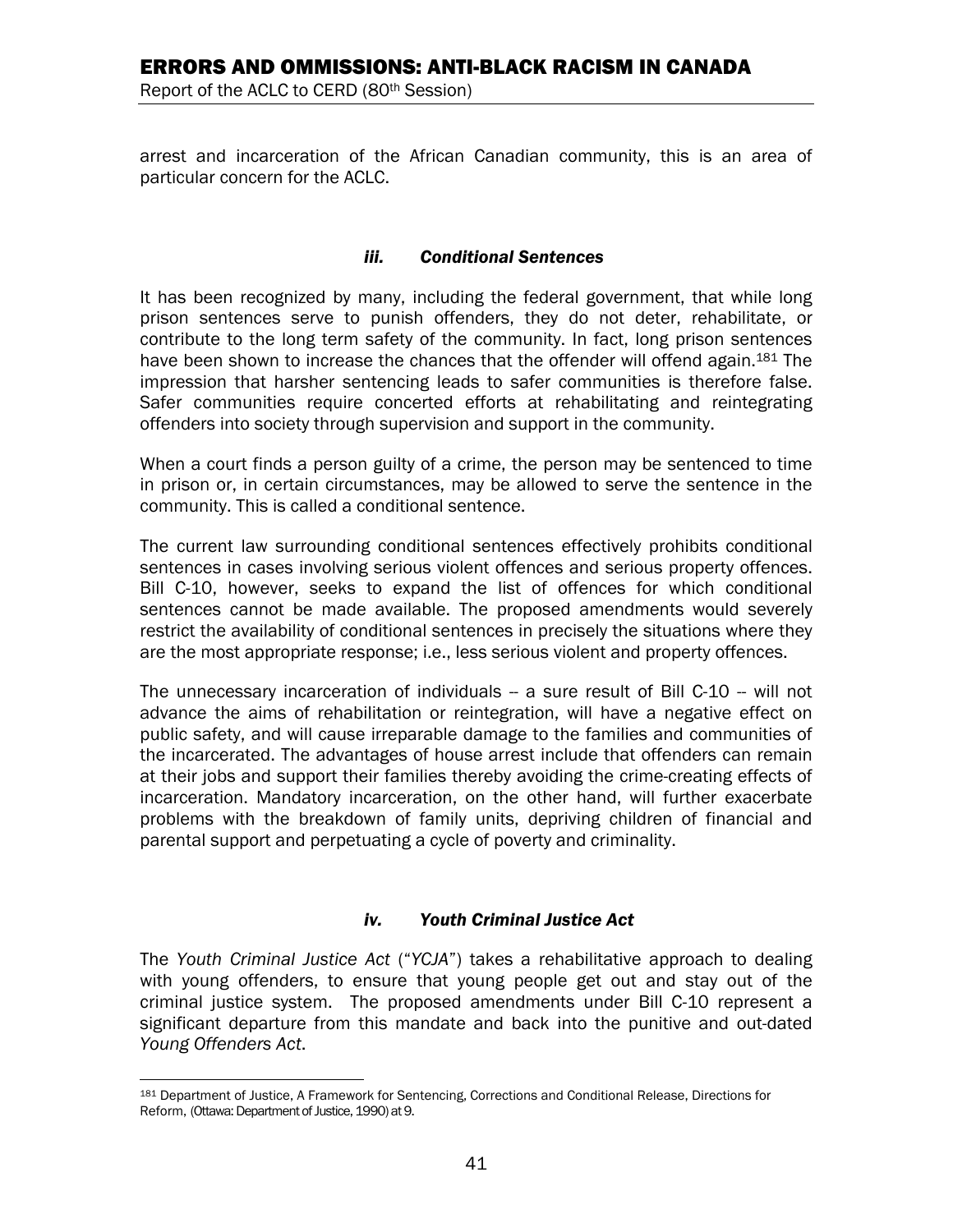The proposed amendments indicate an intention, on the part of the federal government, to elevate crimes committed by youth to the same level as those committed by their adult counterparts. The Bill ignores the root causes of youth crime and, instead, opts to react to the problem with more custodial sentences—a punishment which previously was rightly reserved as a "last resort" in dealing with young offenders. As African Canadian youth are already disproportionately represented within the Canadian criminal justice system and the youth prison system, they are likely to bear the brunt of these amendments.

Given that these proposed changes will likely increase the over-incarceration of African Canadian youth, Canada must remain committed to the objectives of the *YCJA* which are rehabilitation and reintegration and address youth crime with age appropriate remedies and community-based rehabilitative programs.

#### RECOMMENDATION

That the Committee recommends that Canada:

- o Ensure that mandatory minimum sentences are not imposed for drug offences;
- $\circ$  Ensure that the timelines for criminal pardons are not extended;
- $\circ$  Ensure that conditional sentences continue to be available for those convicted of less serious violent or property offences; and
- o With respect to young offenders, ensure that custodial sentences continue to be reserved as a "last resort," and expand rehabilitative and community-based programs.

# 2. The Right to Education

In *General Recommendation No. 34 - Racial discrimination against people of African descent*, the Committee recognized that the particularly vulnerability of children of African descent can perpetuate the poverty and inequality affecting Afro-descendant persons. The Committee urged states to adopt special measures to ensure the equality of people of African descent in the areas that most affect the lives of children.182 Specifically, it recommended that states take steps to remove all obstacles that prevent the enjoyment of economic, social and cultural rights by people of African descent in the area of education;<sup>183</sup> ensure that public and private education systems do not discriminate against or exclude children based on race or descent;184 take measures to reduce the school dropout rate for children of African

<sup>1</sup> <sup>182</sup> *General Recommendation No. 34, supra* note 27 at para. 25. 183 *Ibid.* at para. 50. 184 *Ibid.* at para. 62.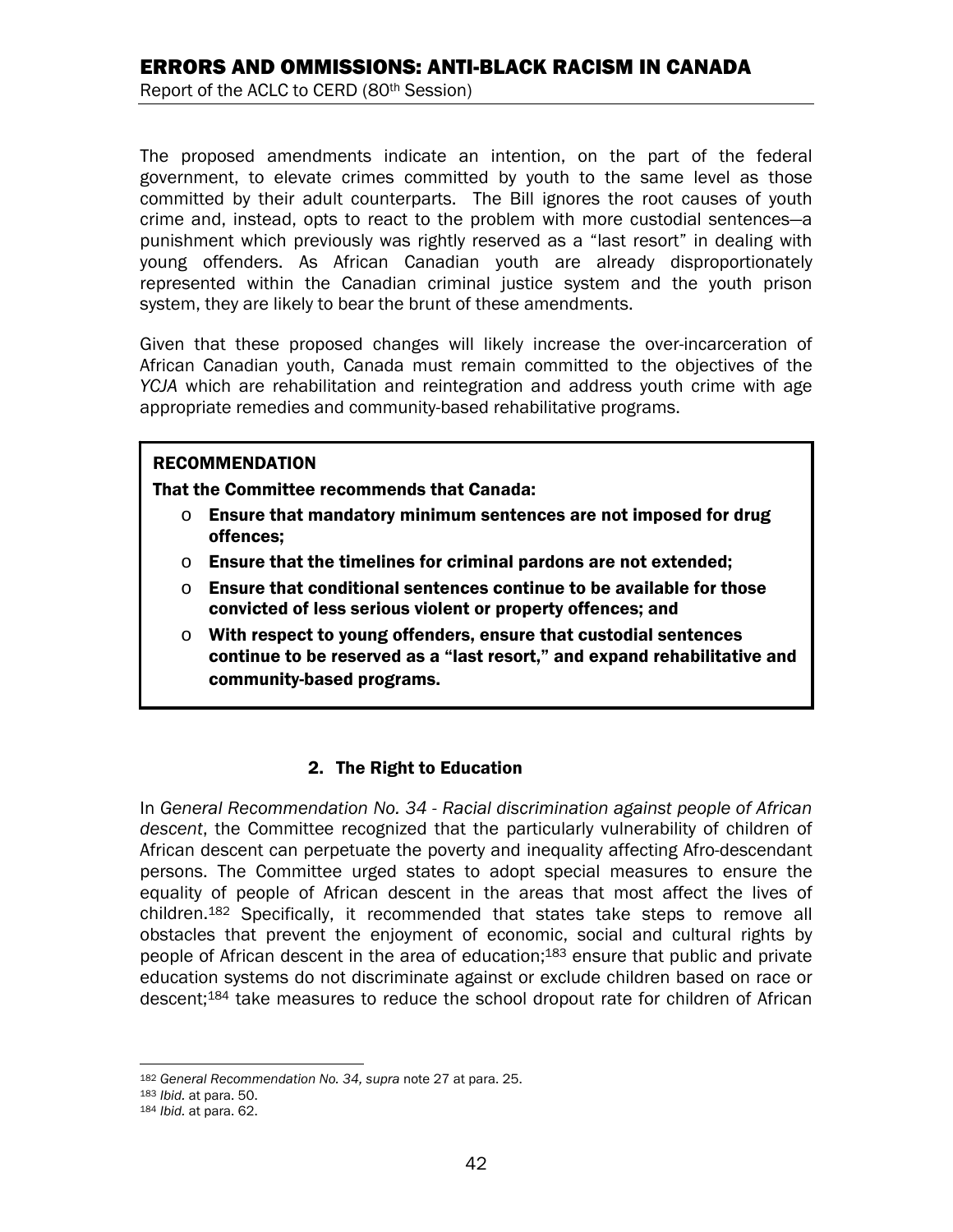descent;185 and act with determination to eliminate any discrimination against students of African descent.<sup>186</sup>

Canada continues to fail in its duty to protect the rights of African Canadian students. As an example, serving more than 250,000 students each year, the Toronto District School Board ("TDSB") is the largest school Board in Canada and the fourth largest in North America. Recent research done by the TDSB found a 40 per cent drop-out rate among African Canadian students.<sup>187</sup> This is significantly higher than the average drop-out rate which is approximately 25 per cent.188 The high drop-out rate, and related high failure and expulsion rates of African Canadian students, is not new. In fact, the *Every Student Survey Reports* (1970-1993) of the former Toronto School Board have consistently shown that African Canadian students do not do as well academically as their non- African Canadian counterparts.

The alarmingly high drop-out rates and low rates of success of African Canadian students can be partly attributed to the disproportionate application of disciplinary policies. The *Safe Schools Act*, in force from 2001 to 2008, forced masses of students out of school. In 2002-2003, for example, the number of students suspended in Ontario spiked to 157,436 – an increase of almost 50,000 from two years earlier.189 These students were disproportionately racialized and from at-risk neighbourhoods with significant African Canadian populations.

In 2007, as a result of a human rights complaint that argued that zero-tolerance policies had a disproportionate impact on racial-minority students and students with disabilities, the Ontario Ministry of Education agreed to end its zero-tolerance approach.190

The provincial government introduced *Bill 212–The Education Amendment Act* which, *inter alia*, pressured school boards to reduce suspensions and expulsions by requiring principals to first consider mitigating circumstances before imposing disciplinary measures, and provided \$44 million to hire psychologists and social workers and to set up alternative programs for suspended and expelled students.

The measures from Bill 212 have not trickled down to African Canadians. While the end of the zero-tolerance approach to delinquent students is a welcome change, many of the same problems of denial of equal access to education services continue to plague African Canadian students and, in some instances, have even gotten worse.

1

<sup>185</sup> *Ibid.* at para. 63. 186 *Ibid.* at para. 65. 187 Toronto District School Board, *Improving Success for Black Students: Questions and Answers,* online: http://www.tdsb.on.ca/\_site/viewItem.asp?siteid=9998&menuid=10863&pageid=9585. 188 Madhavi Acharya-Tom Yew, "Waiting for Superman: A Warning for Canada" *The Toronto Star* (12 September

<sup>2010),</sup> online: www.thestar.com/printarticle/859942.<br><sup>189</sup> Jim Rankin, "Suspended Sentences: Forging a School-to-Prison Pipeline?" *The Toronto Star* (6 June 2009),

online: <u>http://www.thestar.com/news/gta/article/646629</u> [Suspended Sentences].<br><sup>190</sup> Ontario Human Rights Commission, "Backgrounder - Human Rights Settlement Reached with Toronto District

School Board", online: http://www.ohrc.on.ca/en/resources/news/Nov142005Backgrounder.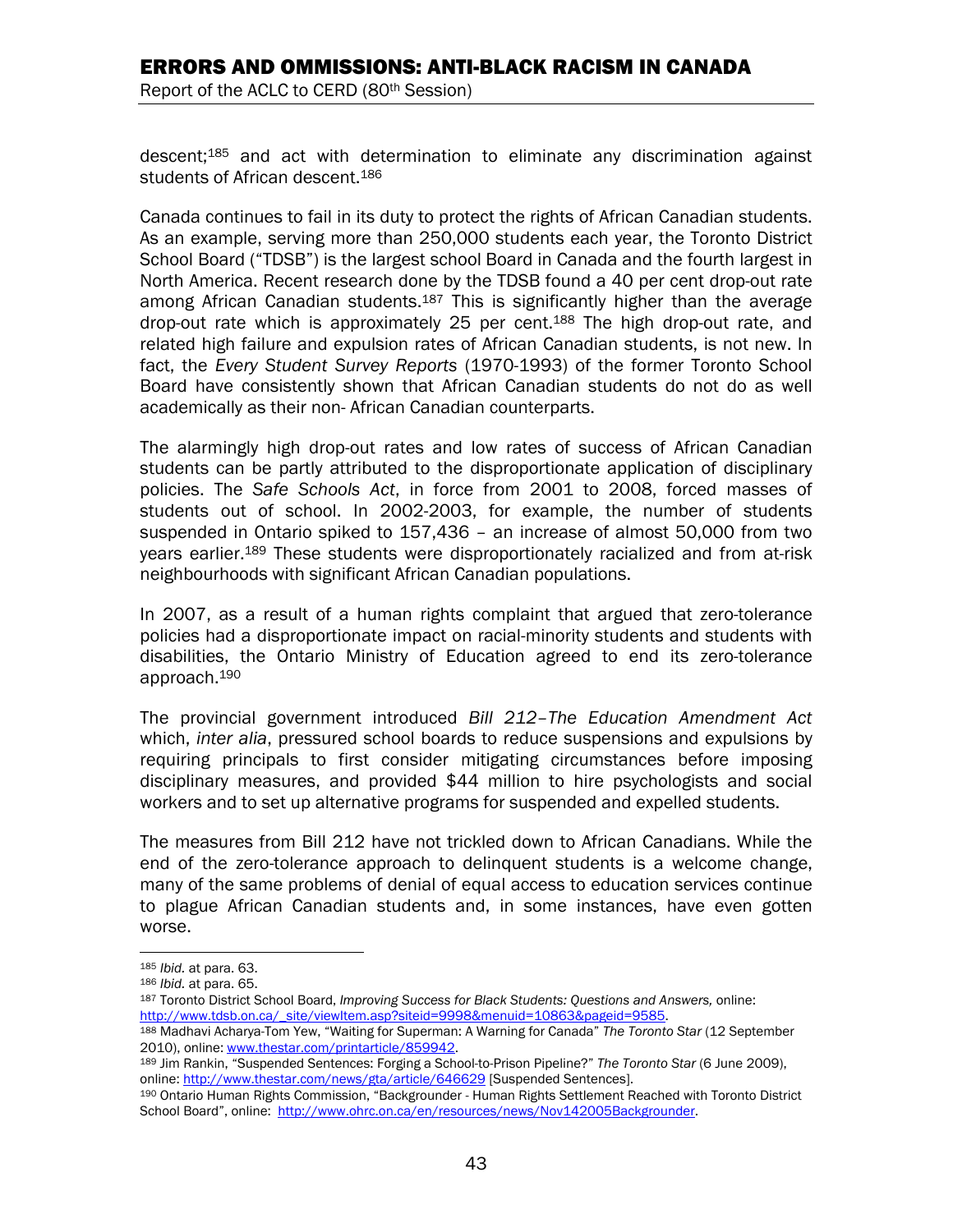First, under the new legislation, school boards must ensure that students have the opportunity to continue their education by offering alternative programs for all students that are removed from school for a period of more than five school days. However, many students are denied the opportunity to participate. Reports suggest that only half of suspended students actually participate in alternative programming.191 In the experience of the ACLC, this is due in large part to the fact that parents and students are not fully advised of the programs, resources and services available to them. Also, many students do not meet the threshold qualification of having been suspended for more than five days; rather, they receive multiple suspensions throughout the year, for less than five days at a time, the cumulative effect of which is equally damaging.192

Second, recent reports indicate that Toronto principals are finding loopholes to get rid of problem students and circumventing legislation designed to have the opposite effect. Some suspensions, meant to be brief, are lasting months. In the experience of the ACLC, this is largely because school administrators are quick to contact the police for minor infractions which results in the imposition of police and court conditions that not only lead to criminalization but prevent students from coming within a certain distance of their school often for a period of months. Also, while students that are formally expelled are permitted to return to regular school upon the achievement of behavioural and academic criteria set by their principals, academic conditions are often set so high that students are effectively barred for the rest of their high school years.193 Between February 2008 and April 2009, for example, only 29 per cent of students who participated in a TDSB expulsion program returned to regular schools.194

Finally, there are 33 "safe school" programs for expelled and suspended students run by the TDSB. Because African Canadian students continue to be disproportionately suspended and expelled,<sup>195</sup> the students at these alternative schools are also disproportionately African Canadian.<sup>196</sup> These alternative schools, however, provide a sub-par education at best. As an example, in some cases, the school day is only three and a half hours long, compared to a regular six-hour school day.197 Further, students from schools where they study eight courses for the whole year can be sent to expulsion programs where they can study only four courses per semester, virtually assuring failure in at least four courses.<sup>198</sup> The result is that a

<sup>1</sup> 

<sup>&</sup>lt;sup>191</sup> Suspended Sentences, *supra* note 189.<br><sup>192</sup> Sandro Contenta and Jim Rankin, "Are Schools Too Quick to Suspend?," *The Toronto Star* (8 June 2009), online: http://www.thestar.com/printarticle/647102.

<sup>193</sup> Suspended Sentences, *supra* note 189. 194 *Ibid.*

<sup>195</sup> TDSB, "Improving Success for Black Students: Questions and Answers," accessed January 13, 2012, online: http://www.tdsb.on.ca/\_site/viewItem.asp?siteid=9998&menuid=10863&pageid=9585.<br><sup>196</sup> See also Sandro Contenta and Jim Rankin, "Expulsion Class Gives Students Another Chance," *The Toronto* 

*Star* (7 June 2009), online: http://www.thestar.com/printarticle/646865. 197 *Ibid*. 198 Suspended Sentences, *supra* note 189.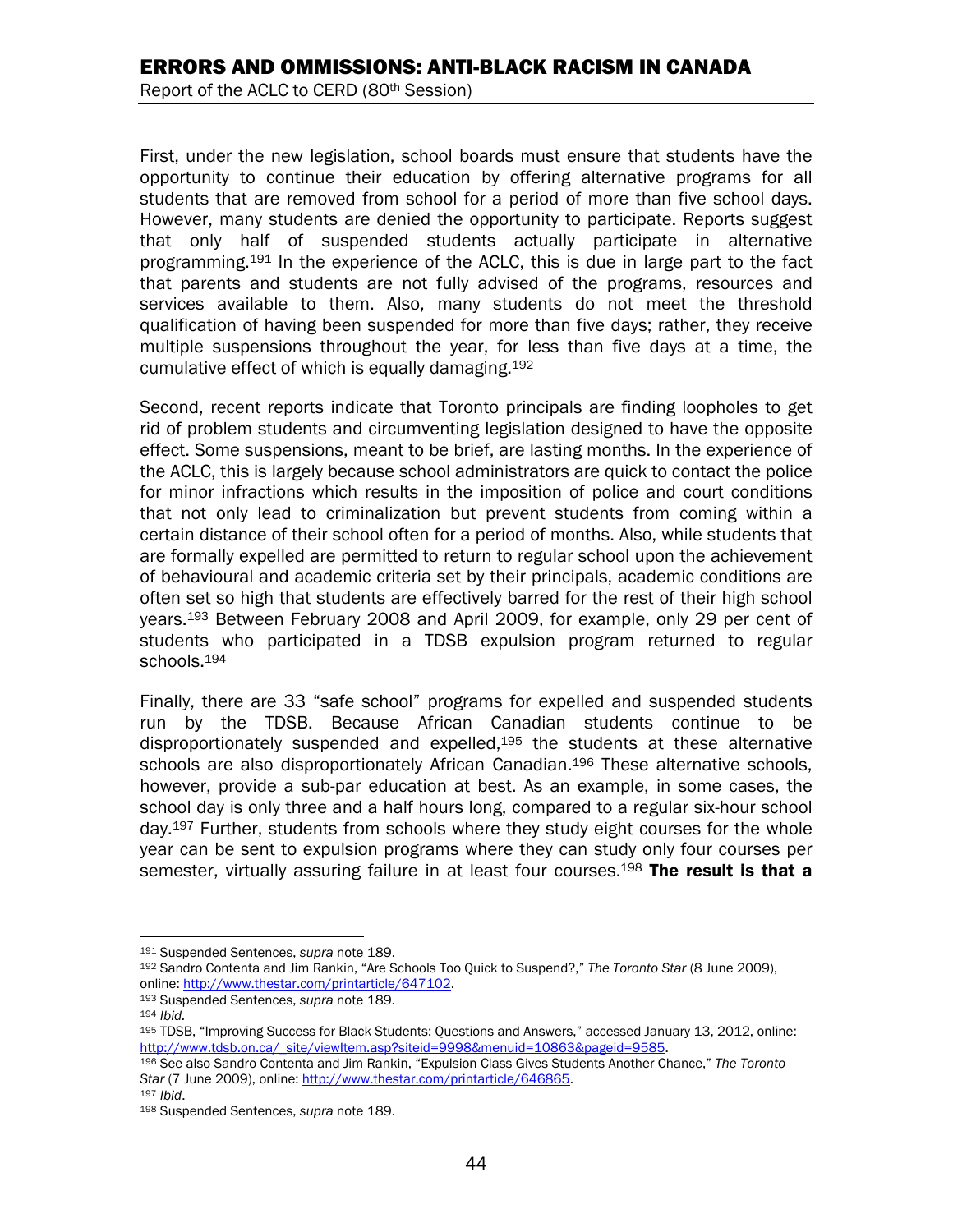large number of African Canadian students are receiving an education that is separate and unequal.

For a high percentage of African Canadian students, the short and long-term problems associated with prolonged absences from school thus continue to be a concern. The short-term effects of exclusionary discipline practices include reduced opportunities to learn, grade repetition, and disengagement from learning and school. In the long-term, students who are expelled or suspended are more likely to drop out, commit crimes, and be incarcerated.199 More than 70 per cent of Canadian inmates did not complete high school – this is a prime example of the "school to prison pipeline."200 Additionally, students who are suspended or expelled suffer academically, develop maladaptive behaviours, have difficulty forming relationships with teachers and peers, and have trouble re-entering school.<sup>201</sup>

#### RECOMMENDATION

That the Committee recommends that Canada:

- $\circ$  Take steps to ensure that parents of suspended and expelled African Canadian students are made fully aware of their rights and the resources, services and programs available to them;
- $\circ$  Take steps to ensure that the alternative programs created under the Ontario *Education Act* provide full and equal access to education for African Canadian students; and
- $\circ$  Adopt measures, including culturally reflective education (e.g. Afrocentric schools and/or programs), increased diversity among teaching staff, and diversity training, to increase the academic engagement, reduce the drop-out rate and decrease the disproportionate discipline of African Canadian students.

 $\overline{a}$ 

<sup>199</sup> American Psychological Association Zero Tolerance Task Force, *Are zero tolerance policies effective in the school?* (2006), online: http://www.apa.org/pubs/info/reports/zero-tolerance-report.pdf; Fabelo, T., Thompson, Martha Plotkin et a., *Breaking schools' rules: A statewide study of how school discipline relates to students' success and juvenile justice involvement,* (New York: Council of State Governments Justice Center, 2011); R. Skiba et al., *Suspended education: Urban middle schools in crisis,* (Montgomery: Southern Poverty Law Center, 2010); The Civil Rights Project, *Opportunities suspended: The devasting consequences of zero tolerance and school discipline*, (Washington: 2000); David Osher et al., "Issues of cultural and linguistic competency and disproportionate representation" in R. Ruthford et al., *Handbook of Research in Behavioral Disorders*, (New York: Guilford Publications).

<sup>&</sup>lt;sup>200</sup> Suspended Sentences, *supra* note 189.<br><sup>201</sup> American Psychological Association Zero Tolerance Task Force. Are zero tolerance policies effective in the *school?* (2006), online: http://www.apa.org/pubs/info/reports/zero-tolerance-report.pdf; David Osher, et al., "Schools make a difference: The overrepresentation of African American youth in special education and the juvenile justice system" in D. Losen et al., *Racial Inequality in Special Education* (Cambridge: Harvard University Press, 2002).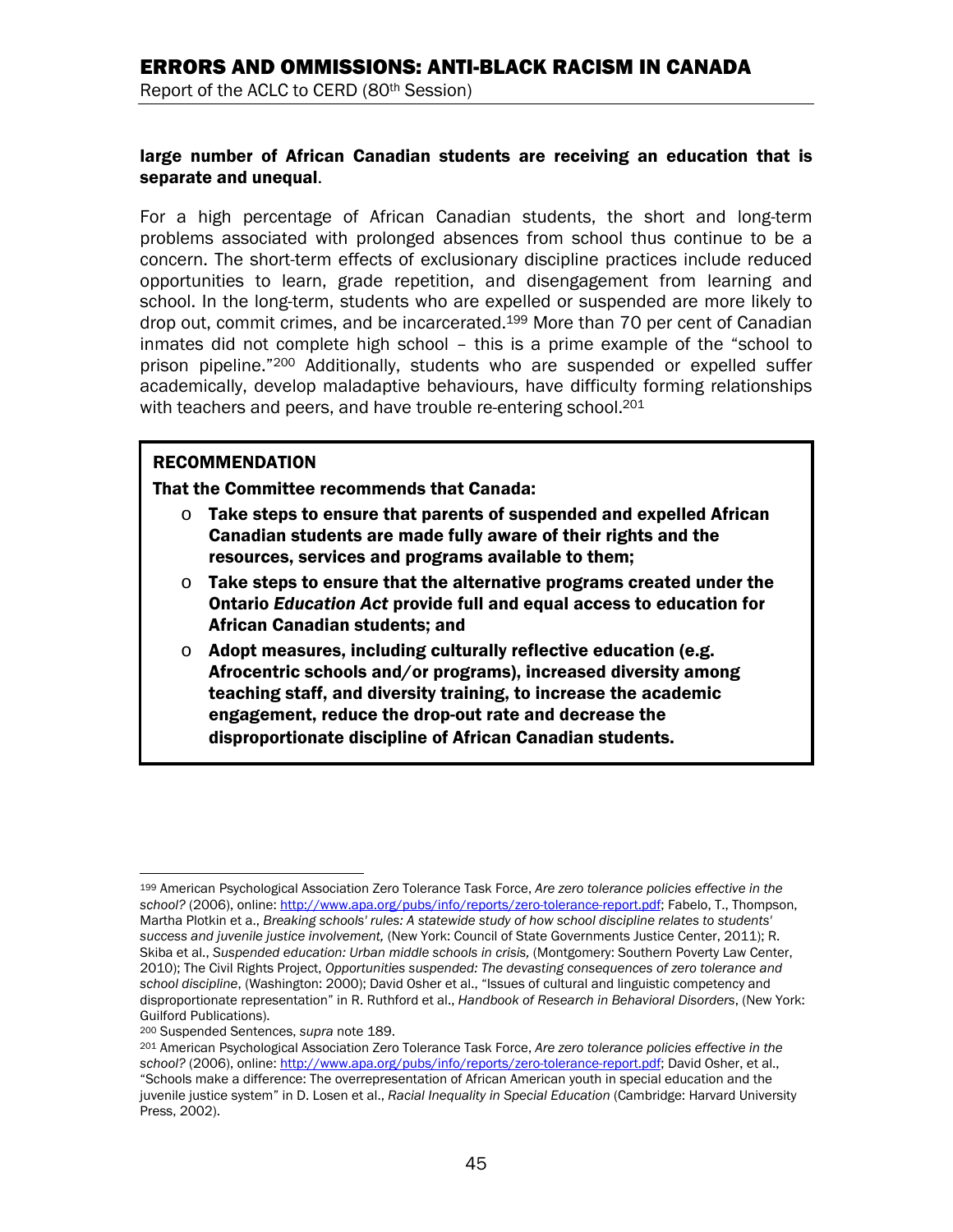#### E. ARTICLE 7 – EDUCATION, CULTURE AND INFORMATION

Article 7 – States Parties undertake to adopt immediate and effective measures, particularly in the fields of teaching, education, culture and information, with a view to combating prejudices which lead to racial discrimination and to promoting understanding, tolerance and friendship among nations and racial or ethnical groups, as well as to propagating the purposes and principles of the Charter of the United Nations, the Universal Declaration of Human Rights, the United Nations Declaration on the Elimination of All Forms of Racial Discrimination, and this Convention.

#### 1. Durban Review Conference

2011 marked the 10<sup>th</sup> anniversary of the United Nations World Conference Against Racism, Racial Discrimination, Xenophobia and Related Intolerance ("WCAR") which took place in Durban, South Africa in 2001. The Durban Conference ("Durban") resulted in the creation and adoption by consensus of the *Durban Declaration and Program of Action* ("*DDPA*"), the international community's innovative and action oriented blueprint to fight all forms of racism and racial discrimination. Among other things, the *DDPA* recognized that slavery is and always has been a crime against humanity and encouraged states to consider reparations for the slave trade.

In 2004, Canada's Minister of Foreign Affairs in addressing the United Nations Commission on Human Rights stated as follows:

Both domestically and internationally, the fight against racism is a top priority for Canada. It should also be a top priority of states to draw on many of the strategies and approaches outlined in the Program of Action of the World Conference Against Racism.202

Canada's actions since the WCAR, however, belie this stated commitment. Canada has consistently voted against or abstained from General Assembly and Human Rights Commission resolutions regarding racism and the implementation of the *DDPA*. 203

 $\overline{a}$ 202 Foreign Affairs and International Trade Canada. *Notes For An Address By The Honourable Bill Graham, Minister of Foreign Affairs, To The 60th Session of The Commission on Human Rights*. Geneva, Switzerland. March 16, 2004.

<sup>203</sup> Canada abstained from voting on the following resolutions before the General Assembly; *Comprehensive implementation of and follow-up to the World Conference against Racism, Racial Discrimination, Xenophobia and Related Intolerance*, A/RES/56/266. *The fight against racism, racial discrimination, xenophobia and related intolerance and the comprehensive implementation of and follow-up to the Durban Declaration and Programme of Action*, A/RES/57/195. *Global efforts for the total elimination of racism, racial discrimination, xenophobia and related intolerance and the comprehensive implementation of and follow-up to the Durban Declaration and Programme of Action*, A/RES/59/177, A/RES/60/144, and A/RES/61/149; [Canada voted against this resolution at the 58th session (A/RES/58/160) and the 65th session Res/65/240]. *Inadmissibility of certain practices that contribute to fuelling contemporary forms of racism, racial discrimination, xenophobia and related intolerance*, [Canada abstained from voting for A/RES/60/143, A/RES/61/147 and A/RES/65/199. Canada voted against the following resolutions before the Commission on Human Rights; *Racism, racial discrimination,*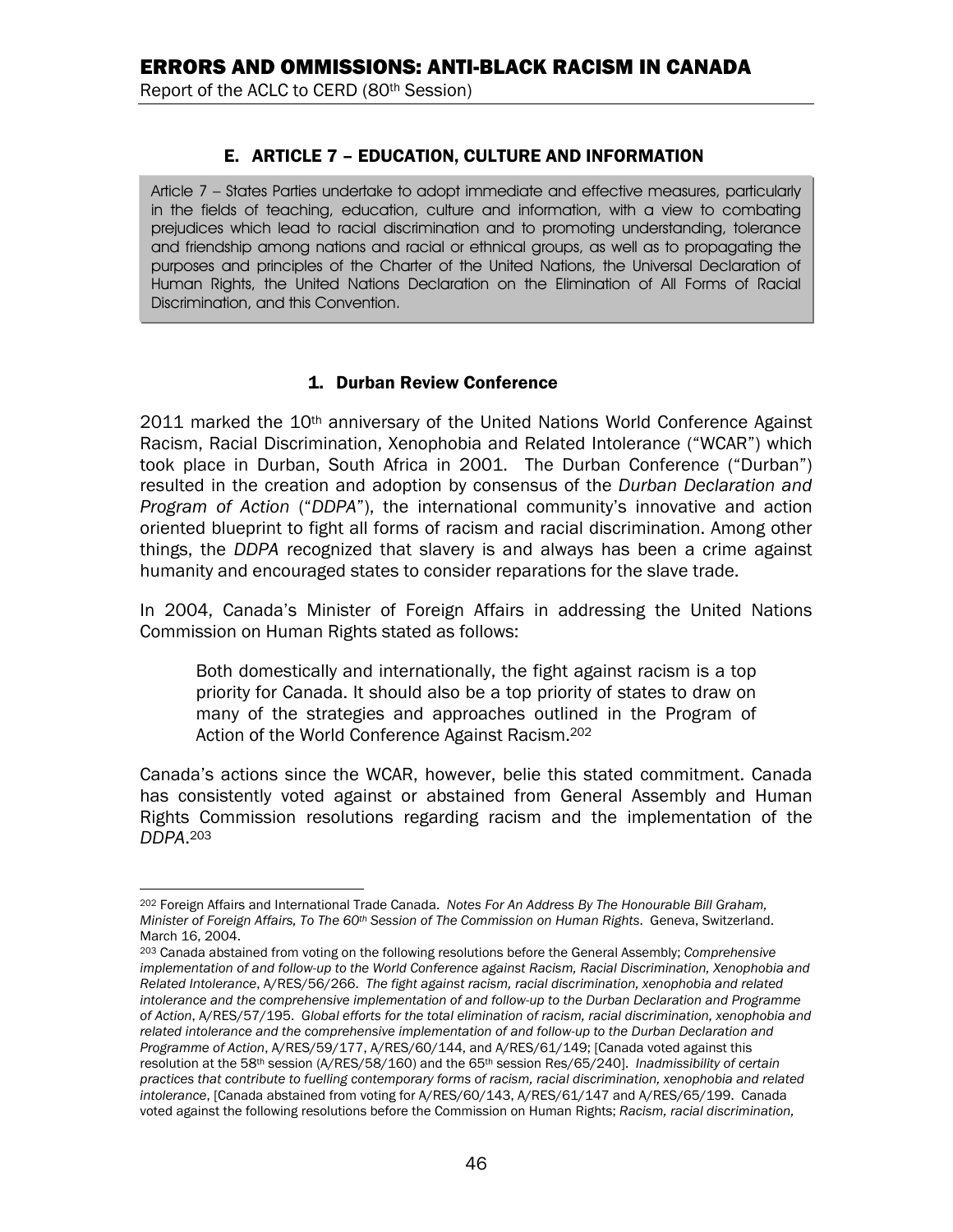# ERRORS AND OMMISSIONS: ANTI-BLACK RACISM IN CANADA

Report of the ACLC to CERD (80th Session)

Most recently, the Canadian government refused to participate in events commemorating the 10th anniversary of the adoption of the *DDPA* in September 2011. Specifically, on September 22, 2011, the United Nations General Assembly held a one-day high-level meeting in New York City to commemorate the 10<sup>th</sup> anniversary of the adoption of the *DDPA*. The high-level meeting resulted in, *inter alia*, the adoption by consensus of a political declaration proclaiming the "strong determination [of world leaders] to make the fight against racism, racial discrimination, xenophobia and related intolerance, and the protection of the victims thereof, a high priority for [their] countries." Like it had done in 2001 and 2009, Canada again led the withdrawal of nation states from the Durban event.204

Canada's rejection of the Durban process was ostensibly based on the fact that the Durban process "promote[d] racism" and was an "organized exercise in scapegoating."<sup>205</sup> Specifically, the Canadian government has long held the position that the *DDPA*, which recalls "that the Holocaust must never be forgotten",206 recognizes "the right to security for all States in the [Middle East], including Israel",  $207$  and calls for "a just, comprehensive, and lasting peace in the region in which all peoples shall co-exist and enjoy equality, justice and internationally recognized human rights and security"<sup>208</sup> was anti-Semitic because it recognized the right to selfdetermination of the Palestinian people.209 A simple reading of the *DDPA* reveals, however, that this interpretation of the *DDPA* cannot be supported.

Whatever the reasons for Canada's disengagement from the Durban processes, the end result has been the Canadian government's avoidance of its obligations under the *DDPA* with respect to the full and accurate inclusion of the history and contribution of Africans and people of African descent in the education curriculum; the adoption of programs and measures to ensure the effective access of Afrodescendants to the justice system; and the assigning of particular priority and sufficient funding to improving the situation of people of African descent in the areas of health systems, education, and housing. The government's inaction thus demonstrates a lack of commitment to the elimination of racism and racial discrimination faced by African Canadians.

 $\overline{a}$ *xenophobia and related intolerance*, E/CN.4/2002/L.12. *World Conference against Racism, Racial Discrimination, Xenophobia and Related Intolerance and the comprehensive implementation of and follow-up to* 

<sup>&</sup>lt;sup>204</sup> Citizenship and Immigration Canada, "Government of Canada will not attend Durban commemorative event," (25 November 2010), online: <u>http://www.cic.gc.ca/english/department/media/releases/2010/2010-11-25.asp</u>.<br><sup>205</sup> Ibid.<br><sup>206</sup> World Conference against Racism, Racial Discrimination, Xenophobia and Related Intolerance – Durba

*Declaration*, 8 September 2001, A/CONF.189/12 at para. 58. 207 *Ibid.* at para. 63. 208 *Ibid.* at para. 64. 209 *Ibid.* at para. 63.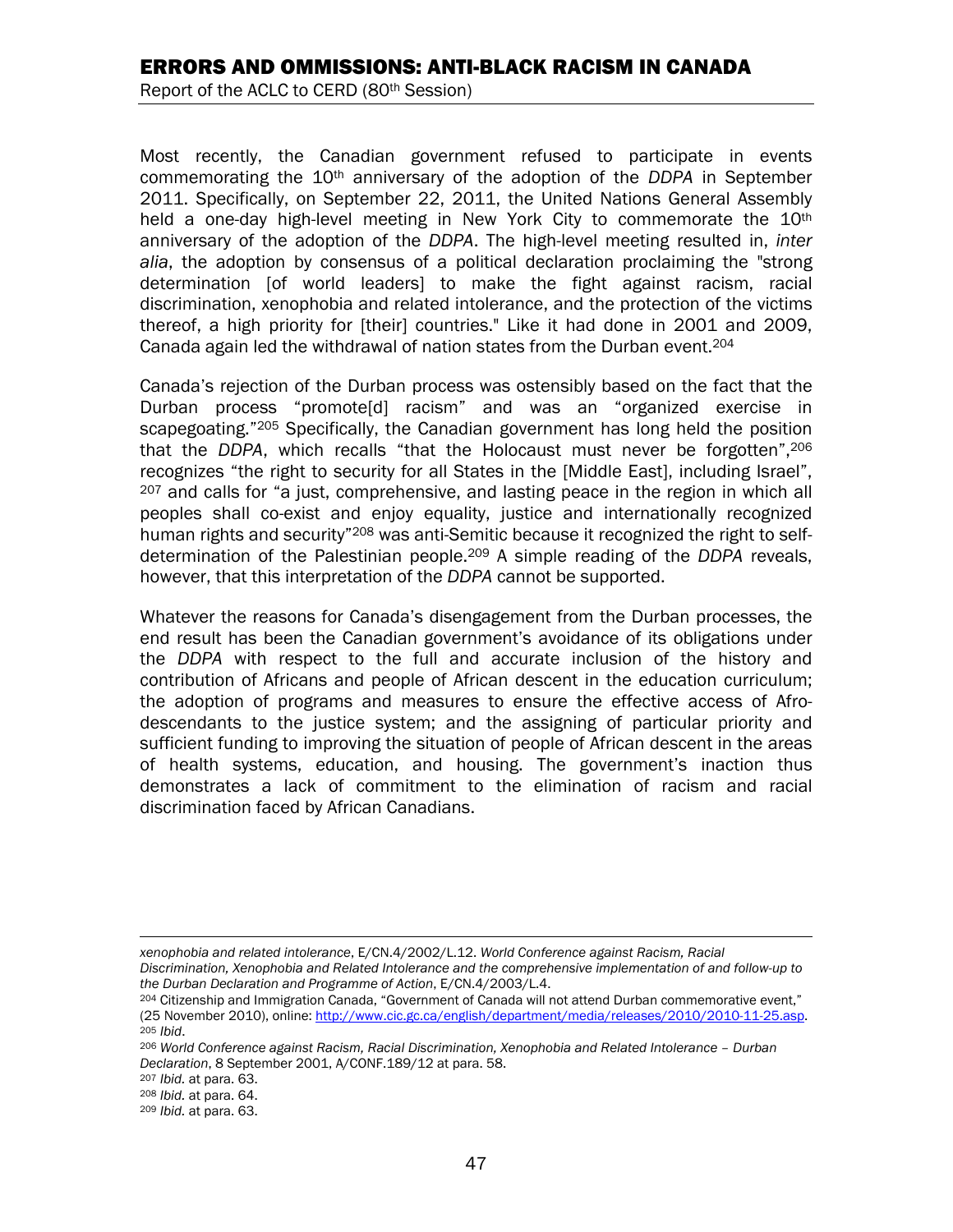#### RECOMMENDATION

That the Committee recommends that Canada:

- o Publicize the true contents of the *Durban Declaration and Programme of Action* ("*DDPA*");
- o Re-commit to a national anti-racism strategy such as Canada's 2005 *Action Plan Against Racism* that will result in the adoption and implementation of the *DDPA*; and
- $\circ$  Participate in any and all upcoming events addressing the implementation of the *DDPA*.

#### IV. SUMMARY OF RECOMMENDATIONS

- 1. Work closely with organizations like the Ontario Black History Society that are dedicated to the study, preservation and commemoration of African Canadian history to ensure that the bicentennial celebration of the War of 1812 adequately reflects the contributions and role of African Canadians.
- 2. Allocate a fair portion of the funding that has been set aside for events commemorating the War of 1812 to organizations like the Ontario Black History Society.
- 3. Do not subject refugee claimants from designated "safe" countries to lesser procedural protections based on nationality or other prohibited grounds.
- 4. Take steps to ensure that the expedited process and the legislative changes with respect to pre-removal risk assessments proposed under Bill C-11 do not lead to the return of non-citizens to countries or territories where they are at risk of being subject to serious human rights abuses.
- 5. Ensure that the Canadian government does not amend the *Immigration and Refugee Protection Act* with respect to humanitarian and compassionate considerations.
- 6. Ensure the adequate funding of services that address the problems affecting immigrants of African descent, with regard to economic, social and cultural rights, in areas such as housing, education and employment.
- 7. Increase the resources and targets dedicated to processing immigration applications from Africa in order to address the imbalance in resource allocation that is biased in favour of European immigrants and refugees.
- 8. Take steps to move away from the Eurocentric approach to family currently reflected in Canada's policies with respect to family class applicants.
- 9. Cease using the term "visible minority" to describe racialized persons as this term obscures differences between racialized groups that are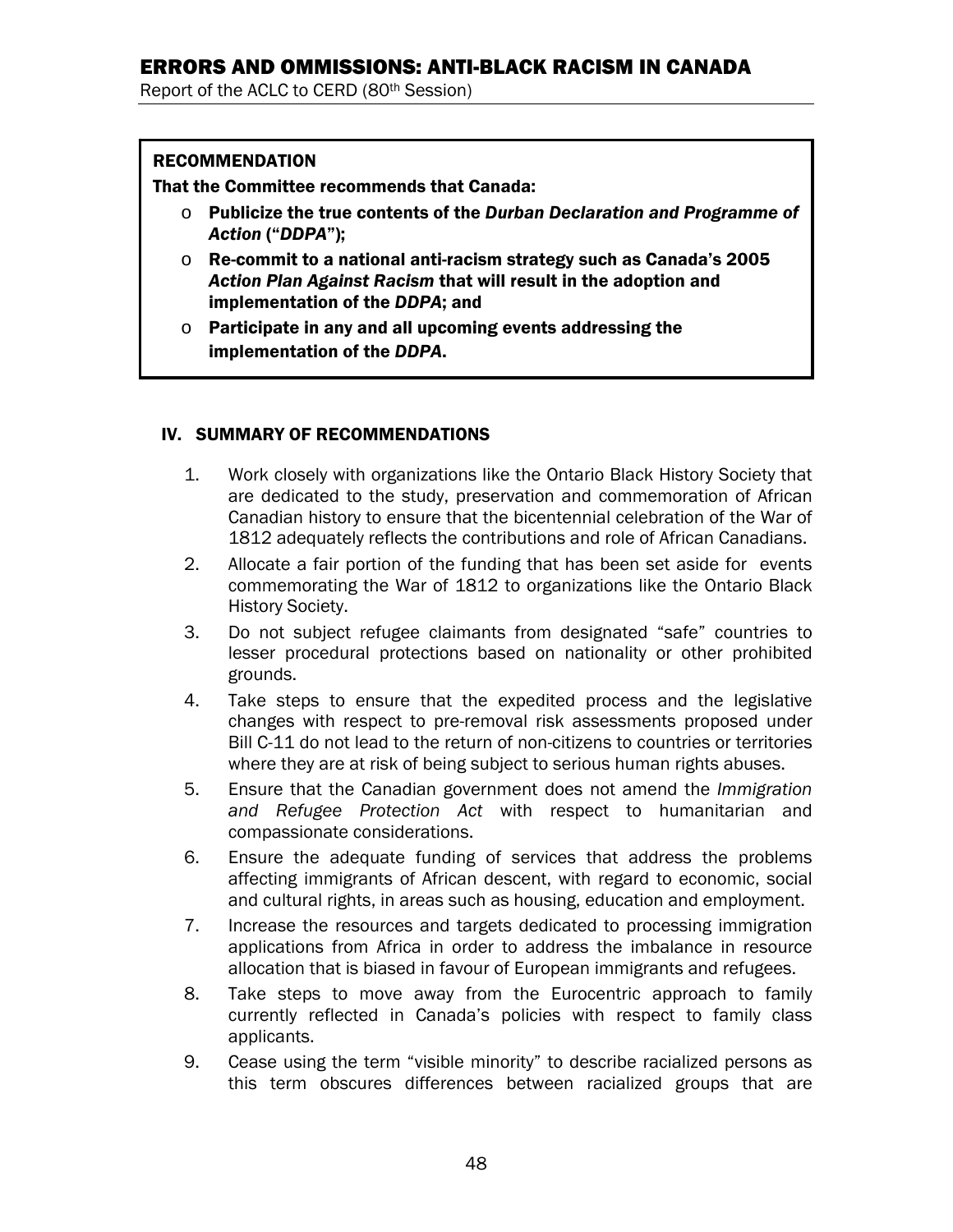important to the creation and implementation of effective and responsive policies.

- 10. Reintroduce the mandatory long-form census in order to provide governments and community groups with an accurate statistical basis from which to pursue structural changes and rectify policies, programs and legislation that are having a disparate impact on African Canadians.
- 11. Implement nationwide mandatory disaggregated data collection, based on race, colour, and ethnic and national origin in order to determine if and where racial disparities exist and address them accordingly.
- 12. Implement a nationwide mandatory disaggregated race-based data collection policy, and collect disaggregated data on police stops, searches, arrests, and releases.
- 13. Adopt national and provincial measures, including legislation and external complaint mechanisms, to end racial profiling by law enforcement and national security agencies.
- 14. Conduct an extensive study of systemic anti-Black racism and the overrepresentation of African Canadians at all levels in the criminal justice system.
- 15. Develop an effective action plan towards eliminating the disparity in rates of sentencing and incarceration of African Canadians, including such things as sentencing reforms and training on anti-Black racism for members of the police, Crown prosecutors, and members of the judiciary.
- 16. Ensure that section 13 of the *Canadian Human Rights Act* is not repealed as this is an important protection against different forms of anti-Black hate propaganda.
- 17. Design and implement training for police, judges and prosecutors on the nature of anti-Black hate.
- 18. Enact criminal legislation creating an offence for racial violence.
- 19. Implement a nationwide mandatory disaggregated data collection policy that requires the collection of disaggregated data on the reporting, prosecutions, convictions and sentencing of hate crimes.
- 20. Ensure that mandatory minimum sentences are not imposed for drug offences.
- 21. Ensure that the timelines for criminal pardons are not extended.
- 22. Ensure that conditional sentences continue to be available within a reasonable timeframe for those convicted of less serious violent or property offences.
- 23. With respect to young offenders, ensure that custodial sentences continue to be reserved as a "last resort," and expand rehabilitative and community-based programs.